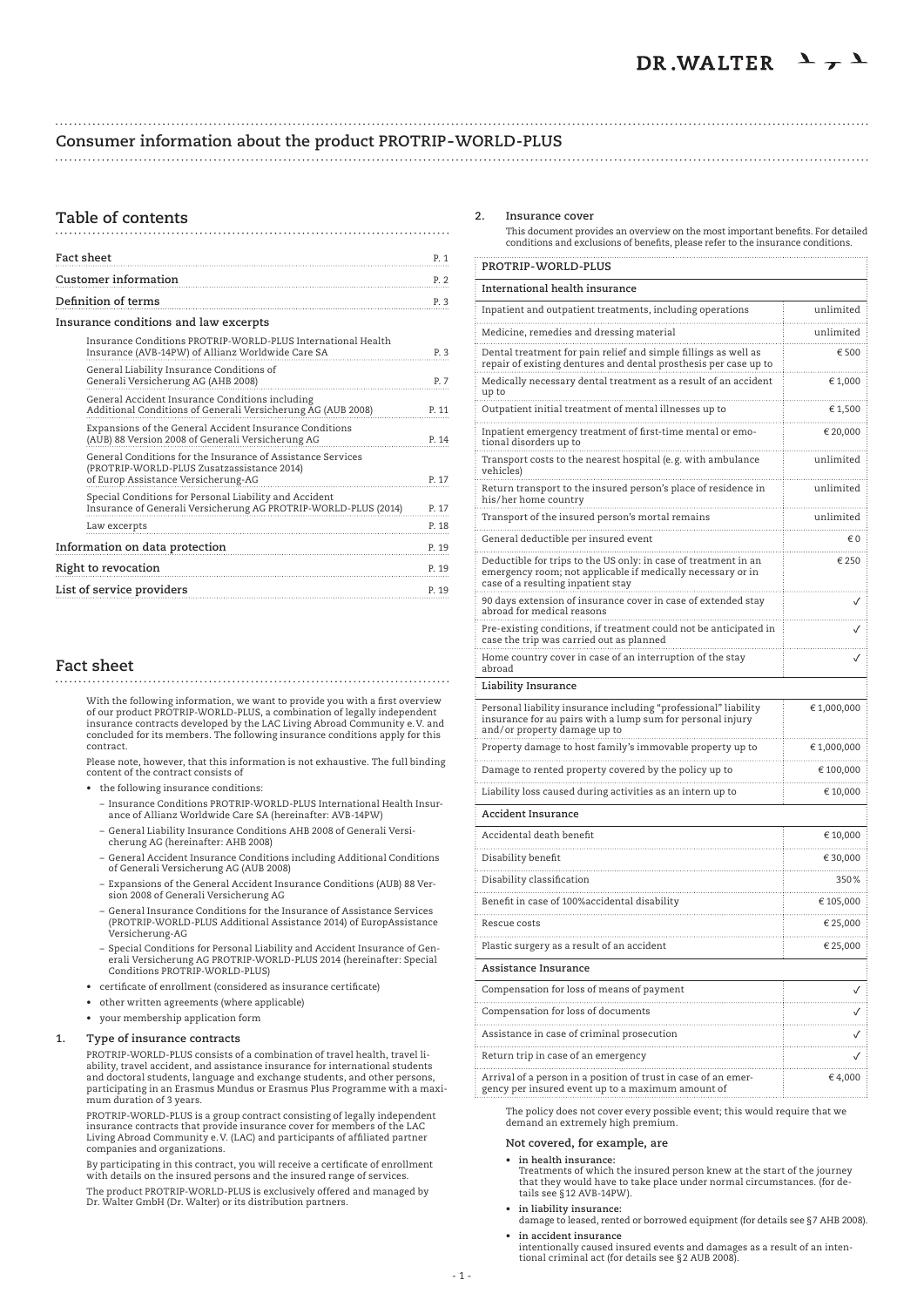# **• in assistance insurance**

the following benefits: return journey in case of an emergency and arrival of a person in a position of trust in an emergency in case of chronic mental illness, also if said illness occurs in phases, and in case of addiction (for details see §VI PROTRIP-WORLD-PLUS Additional Assistance 2014).

#### **3. Premium: Amount, due date and consequences of non-payment (all figures in €)**

 The monthly premium consists of the LAC membership fee (LAC share), health insurance premium (KV share), liability/accident insurance premium (HU share) and assistance insurance (AS share).

# **The daily premiums amount are as follows:**

The premium including insurance tax is 0.90  $\epsilon$  per person per day.

 The premiums for accident, liability and assistance insurance each include 19% German insurance tax. The premiums for international health insurance are free of tax in accordance with §4 no. 5 Insurance Tax Act (VersStg).

 The premium is a single premium and is due for the entire term of the insurance after receipt of the certificate of enrollment and after expiry of the revocation period.

 **German and Austrian accounts only:** In case of a term of the insurance of more than one month, the parties can agree on premium payment in monthly installments; such installments are in each case deemed deferred until they are due. The first installment of the premium shall be due at the start of insurance, the subsequent installments at the start of the following month. Any deferred installments are due immediately if the policyholder is in default with the payment of an installment.

# **4. Benefit exclusions**

- There is no liability to pay
- **• in health insurance for:**
	- withdrawal and weaning treatments
	- treatments or rehabilitation measures at a health resort or sanitarium – dentures including dental crowns (except for simple repair), inlays and onlays as well as orthodontics and prophylaxis
	- (for details see §12 AVB-14PW)
- **• in liability insurance for:**
	- damages as a result of keeping or operating motor vehicles
	- intentionally caused damages
	- damages caused by the exchange, transmission or provision of electronic data
- (for details see §7 AHB 2008)  **• in accident insurance for:**
- 
- accidents caused directly or indirectly by nuclear power
- accidents caused by mental illness or cognitive disorders
- accidents directly or indirectly caused by foreseeable acts of war (for details see §2 AUB 2008).
- **• in assistance insurance:**
- insofar as the illness is a psychological reaction to war, unrest, an act of terror, a plane crash or the fear of war, unrest or acts of terror
	- in case of mental illnesses, also if they occur in phases, and in case of addiction
	- (for details see §VI PROTRIP-WORLD-PLUS Additional Assistance 2014)

# **5. Obligations at the conclusion of the contract**

 You are not required to fulfill any pre-contractual duties of disclosure. Please fill out the application form correctly and in full so that we can properly as-sess and process your application. Incorrect information can result in full or partial loss of insurance cover. For details, see the insurance conditions

#### **6. Obligations during the contract period**

 During the contract period, you have no specific obligations to meet (except for payment of the premium). Please inform us immediately about any changes in the duration of your stay.

#### **7. Obligations in the event of a claim**

 We depend on the cooperation of the insured persons for quick and easy processing of any claims.

#### **With regard to health insurance, it might be necessary in individual cases that the insured person:**

- • releases the treating physicians from their physician-patient privilege so that we can gather the necessary information,
	- • is diagnosed by a physician of our choice,
	- • provides proof for start and end of the trip abroad.

# **Claims in liability, accident and assistance insurance**

 • need to be immediately reported to us by you. In addition, you have to meet further obligations that can help to clarify the claim or reduce the damage. Failure to comply with obligations can result in full or partial loss of insurance cover.

#### **8. Start of insurance cover**

 The membership is purchased for an agreed period. Insurance cover starts – subject to statutory rights to revoke – at the date stipulated in the certificate of enrollment, but

- • not until payment of the premium and
- • not prior to the start of the stay abroad.

 Insured events that occurred prior to the start of the insurance cover are not covered.

# **9. Contract cancellation**

 Insurance cover automatically ends at the expiry of the contract period stipulated in the certificate of enrollment. The membership can be ended in advance in case of early cancellation of the stay abroad by the insured person.

# **Customer information**

 The product PROTRIP-WORLD-PLUS is an insurance combination exclusively offered and managed by Dr. Walter GmbH or its distribution partners. We, Dr. Walter GmbH, want to provide you as our customer with the following comprehensive information about the involved insurance companies and the underlying insurance policies:

# **1. Insurers**

 To offer you this insurance policy, Dr. Walter GmbH has teamed up with carefully selected and renowned insurance companies:

# **Health insurance is provided by:**

 Allianz Worldwide Care SA Registration Court: Registre du Commerce et des Sociétés, Paris Number 340234962 Headquarters: 87 rue de Richelieu, 75002 Paris, France Postal address: Tour Neptune – 20 place de Seine – 92086 Paris la Défense cedex, France

# **Accident and liability insurance is provided by:**

Generali Versicherung AG, Adenauerring 7, 81731 Munich, Germany. Headquarters: Munich, Registration Court: District Court Munich HRB 177658

#### **Assistance insurance is provided by:**

 Europ Assistance Versicherungs-AG, Adenauerring 9, 81737 Munich, Germany. Headquarters and Registration Court Munich, HRB 61 405

# **The entire contract and service management is carried out by:**

 Dr. Walter GmbH, Eisenerzstrasse 34, 53819 Neunkirchen-Seelscheid, Germany Head office: Neunkirchen-Seelscheid, Registration Court: District Court Siegburg HRB 4701

 Dr. Walter GmbH has received the permission to act as an insurance broker from the competent Chamber of Industry and Commerce (IHK Bonn/Rhein-Sieg) in accordance with §34d par. 1 Industrial Code (Gewerbeordnung).

Competent authority: IHK Bonn/Rhein-Sieg, Bonner Talweg 17, 53113 Bonn,<br>T +49(0)228 2284 -0, F +49(0)228 2284 -170, info@bonn.ihk.de, www.ihk-bonn.de, of which we are a member.

 Dr. Walter GmbH is registered in the Register of Insurance Brokers (Versi-cherungsvermittlerregister) under number D-QAMW-L7NVQ-57. This entry can be reviewed online at www.vermittlerregister.info or in the Register of<br>Insurance Brokers (Versicherungsvermittlerregister) at Deutscher Industrie-<br>und Handelskammertag (DIHK) e.V., Breite Strasse 29, 10178 Berlin,<br>T +

 Dr. Walter GmbH has no direct or indirect interest of more than 10% in voting rights or capital of any insurance company. No insurance company or parent company of an insurance company has a direct or indirect interest of more than 10% in voting rights or capital of Dr. Walter GmbH

#### **2. Applicable law/Place of jurisdiction**

 Unless otherwise stipulated, the contract is governed by German law. Both German law and place of jurisdiction apply for all contractual arrangements affecting PROTRIP-WORLD-PLUS in general, the LAC membership and contract management by Dr. Walter GmbH. German law and place of jurisdiction apply for the insurance cover provided within accident, liability, baggage and as-sistance insurance. Whereas in the event of a dispute, French law and place of jurisdiction apply for the insurance cover provided within the international health insurance policy of Allianz France.

# **3. Languages**

Our correspondence with you will be both in English and German.

# **4. Appeal proceedings**

 In the event of a disagreement, please contact Dr. Walter GmbH. Our contact data are:

 **Dr. Walter GmbH** Eisenerzstrasse 34, 53819 Neunkirchen-Seelscheid, Germany

T +49 (0) 22 47 91 94 -0 F +49 (0) 22 47 91 94 -40

E-mail: info@dr-walter.com

 We will try to find a find a mutually acceptable solution as quickly as possible. If we don't succeed in this endeavor, you can also contact an extra-judicial arbitrator:

**For complaints that do not affect health insurance, please contact**

 • Versicherungs-Ombudsmann (ombudsman for insurance matters), Postfach 080632, 10006 Berlin.

 This ombudsman is both responsible for extra-judicial arbitration in the event of a dispute arising from insurance contracts with consumers and between insurance brokers and policyholders. His decisions are not binding for the insurer. The right to take legal action shall remain unaffected hereby.

**In addition, you can file a complaint with**

- Bundesanstalt für Finanzdienstleistungsaufsicht (Federal Financial Supervisory Authority)
	- Graurheindorfer Straße 108, 53117 Bonn.

 **For complaints that affect international health insurance, please send a letter or e-mail to**

- 
- • Allianz Worldwide Care SA Relations Clients Case Courrier BS, 20 place de Seine, 92086 Paris La Défense Cedex. E-mail: clients@allianz.fr

 Allianz Worldwide Care SA a signatory to the mediation charter of the French Federation of Insurance Companies (FFSA). Therefore, in the event of a persistent and definitive disagreement, and after exhaustion of all domestic remedies listed below, the policyholder association, the member firms or the insured persons have the option to contact the Mediator of the FFSA – without prejudice to other potential remedies – by mail to the fol-lowing address: BP 290 – 75425 Paris cedex 09.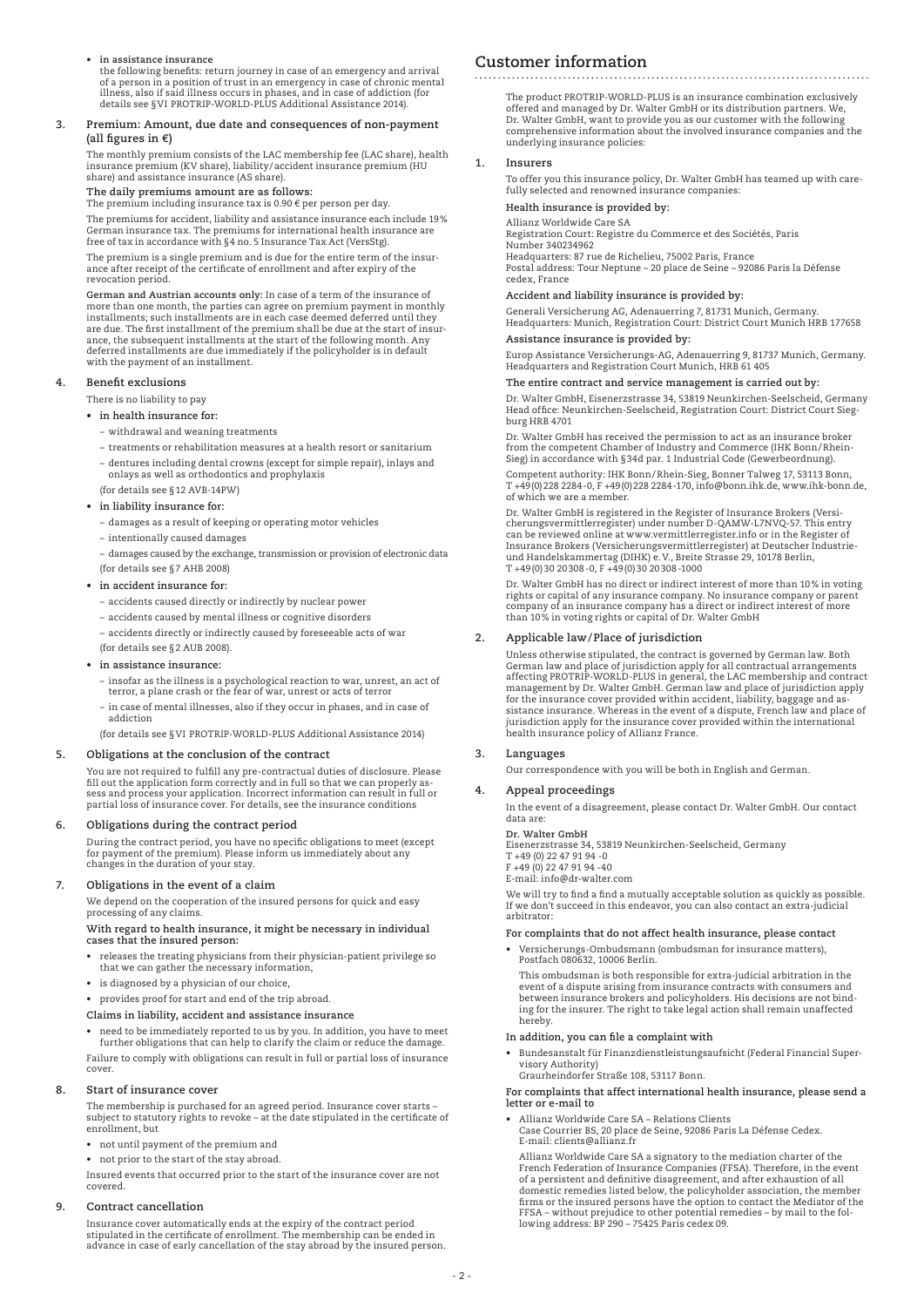# **Definition of terms**

 The words and terms listed below and used in this product information have the following meanings:

**• Abroad/ Foreign country/-ies** Abroad/foreign country/-ies means all countries except the country where the insured person has his/her permanent residence or had his/her permanent residence prior to the insured stay.

**• Acts of authorities**

Acts of authorities are measures taken by governments (e.g. confiscation of exotic souvenirs by customs authorities or refusal of entry due to missing necessary documents).

**• Chronic illnesses**

A chronic illness occurs when the insured person undergoes regular medical or psychotherapeutic treatment for at least a year due to an underlying illness. Chronic illnesses include illnesses that occur in phases.

- **• Start of the journey**
- The journey starts when the insured person leaves his/her home.

# **• Country of stay**

Country of stay is the foreign country where the insured person temporarily stays, for example to study, to work as an au pair or intern, to visit school or take part in a Work and Travel program.

**• Home country** Home country is the country where the insured person has his/her perma-nent residence or had his/her permanent residence prior to the insured stay.

**• Home leave**

Home leave is the interruption of the stay abroad for reasons of a temporary visit/vacation in the home country.

#### **• Host country**

Host country means all countries worldwide except the country where the insured person has his/her permanent residence or had his/her permanent residence prior to the insured stay.

**• Host family**

The host family includes one or more natural persons who are responsible for the provision of accommodation, livelihood and general care during the insured stay.

**• Immediately**

Without undue delay.

**Insured** persons

Insured persons are the persons mentioned by name in the insurance cer-tificate or the group of people described in the insurance certificate who are covered by the insurance policy.

**• Insured stay**

Insurance cover is provided for the period mentioned in the insurance certificate. Insurance cover should always be purchased for the entire stay abroad and thereby include the entire outward and return journey to the country of stay or the home country.

**• LAC**

LAC stands for LAC Living Abroad Community e.V. The LAC is an association that looks after the interests of people living abroad and provides them with information and services. Among these services is the framework agreement PROTRIP-WORLD-PLUS that LAC concluded as the policyholder, thereby pro-viding insurance cover for its members during their stay abroad.

#### **• Medically necessary/Medically necessary treatment**

- 1. Treatments and diagnostic procedures are only covered if they are used for diagnostic, curative and/or palliative purposes, are medically necessary or appropriate. It is required that they are carried out by a legally accredited physician, dentist or other therapist. Claims/costs are only paid/ reim-bursed if the medical diagnosis and/or prescribed treatment is consistent with generally accepted medical practice. Treatments that the insured person undergoes against medical advice are not deemed to be medically necessary.
- 2. Medical services or healthcare are only deemed to be medically necessary and appropriate, if
- a) they are necessary in order to diagnose or treat the condition, illness or injury of a patient;
	- b) ailments, diagnosis and treatment are consistent with the underlying illness;
	- c) they are the most appropriate kind and level of healthcare; and
	- d) if they are only carried out for an appropriate treatment duration.

**• Acts of god**

Acts of god are: explosions, storm, hail, lightning, floods, avalanches, volcanic eruptions, earthquakes, landslides.

# **• Policyholder**

Policyholder is the association LAC Living Abroad Community e.V. for its members as well as for companies and organizations that cover stays abroad of their members through LAC.

**• Relatives**

Relatives are spouses or life partners with whom the insured person has lived in cohabitation prior to the start of the insured stay, children, parents, adoptive children, adoptive parents, stepchildren, stepparents, grandparents, siblings, grandchildren, parents-in-law, children-in-law, brothers-in-law and sisters-in-law.

## **• Journey/trip**

Journey/trip within the meaning of this product information are all journeys undertaken during the insured stay if the distance between the whereabouts in the host country and the destination of the journey is more than 50 kilometers.

# **Insurance Conditions PROTRIP-WORLD-PLUS International Health Insurance (AVB-14PW) of Allianz Worldwide Care SA**

#### **Introduction**

 The association known as ''Living Abroad Community (L.A.C)"has taken out with Allianz Worldwide Care SA a Health Plan on behalf of one of its members, the Member Companies. The purpose of such Plan is to provide reimbursements complementary to the benefits in kind paid by the European Health Insurance Card.

# **The rights and obligations resulting therefrom,**

- • For the Policyholder Association taking out the policy, hereinafter referred to as the Policyholder Association, or the "L.A.C" Association,
	- For the member of the Policyholder Association hereinafter referred to as "the Member Company",
	- • For international students and doctoral students, language and exchange students, and other persons, participating in an Erasmus Mundus, Erasmus Plus Programm, or similar with a maximum duration of 3 years,
	- • For the Insurer, represented by Allianz Worldwide Care SA and referred to as the Insurer,
	- are set out in this contract which is governed by the French law.

# **Title I – Purpose and bases of the contract**

# **Article 1 – Purpose of the contract**

 This group insurance policy is governed by the French Insurance Code, and more particularly by the provisions stated in Title IV of Book I of the same Code, relating to Group Insurances. The statements from the Policyholder Association, the Member Company and the Covered Persons form its basis. The purpose of such policy is to provide international students and doctoral students, language and exchange students, and other persons, participating in an Erasmus Mundus, Erasmus Plus Programm or similar of the Member

Company as defined in this contract with the reimbursements complementary to the benefits in kind paid by the European Health Insurance Card. The contract consists of:

- • The membership certificate completed and signed by the representatives of the **L.A.C Association** and the Member Company.
- • A booklet given to the **L.A.C Association** which specifies the coverage, its conditions of coming into effect and application, and the formalities to be fulfilled in the event of a claim.
- Any and all aforementioned must be covered by this policy.

# **Article 2 – Effective date, duration and renewal date of the contract**

This contract shall take effect on June  $30^{\rm th}$  2014 for a period ending on December 31th 2014, subject to the Policyholder Association's signature. It is then renewed by tacit agreement from each 1<sup>st</sup> January for a one-year

period, unless terminated by one of the parties by registered letter with acknowledgement of receipt sent on the last 31st October at the latest. The contract may also be terminated on the Insurer's initiative:

- • at any time when the number of covered people no longer represents the entire category of international students and doctorates participating in worldwide mobility programs before defined,
	- in the event of non-payment of the premium in accordance with the terms defined in Article 21 of this policy,
	- on the termination date of the Member Company's membership certificate,
	- following a compulsory liquidation (or equivalent proceedings) of the Policyholder Association.

### **Article 3 – Effective date, duration and renewal date of the membership certificate**

 For the Member Company, the insurance membership is established by **a membership certificate, signed by the L.A.C Association and by the Member Company**, which includes in particular:

- • the membership number,
- • the effective date of the policy,
- • the person concerned,
- the area of coverage,
- • the type and the amount of coverage taken out,
- • the premium amount.

 For the Member Company, the insurance policy shall take effect on the date specified in the membership certificate, and, at the earliest, on August 1§ 2014,<br>for a period expiring on 31§ December of the same year.

It is then renewed by tacit agreement from each 1<sup>st</sup> January for a one-year period, unless terminated by the Member Company by registered letter with acknowledgement of receipt sent to the Policyholder Association on the last 31st October at the latest; the termination shall take effect on 31st December of the current year. The Policyholder Association commits to informing the Insurer immediately.

 The membership certificate may also be terminated in any of the following cases:

- • On the date on which the Company ceases to be a member of the L.A.C Association,
- • at any time when the number of covered persons no longer represents the entire category of international students and doctorates participating in worldwide mobility programs as defined in the membership certificate,
	- • following a recovery plan or a compulsory liquidation of the Member Company.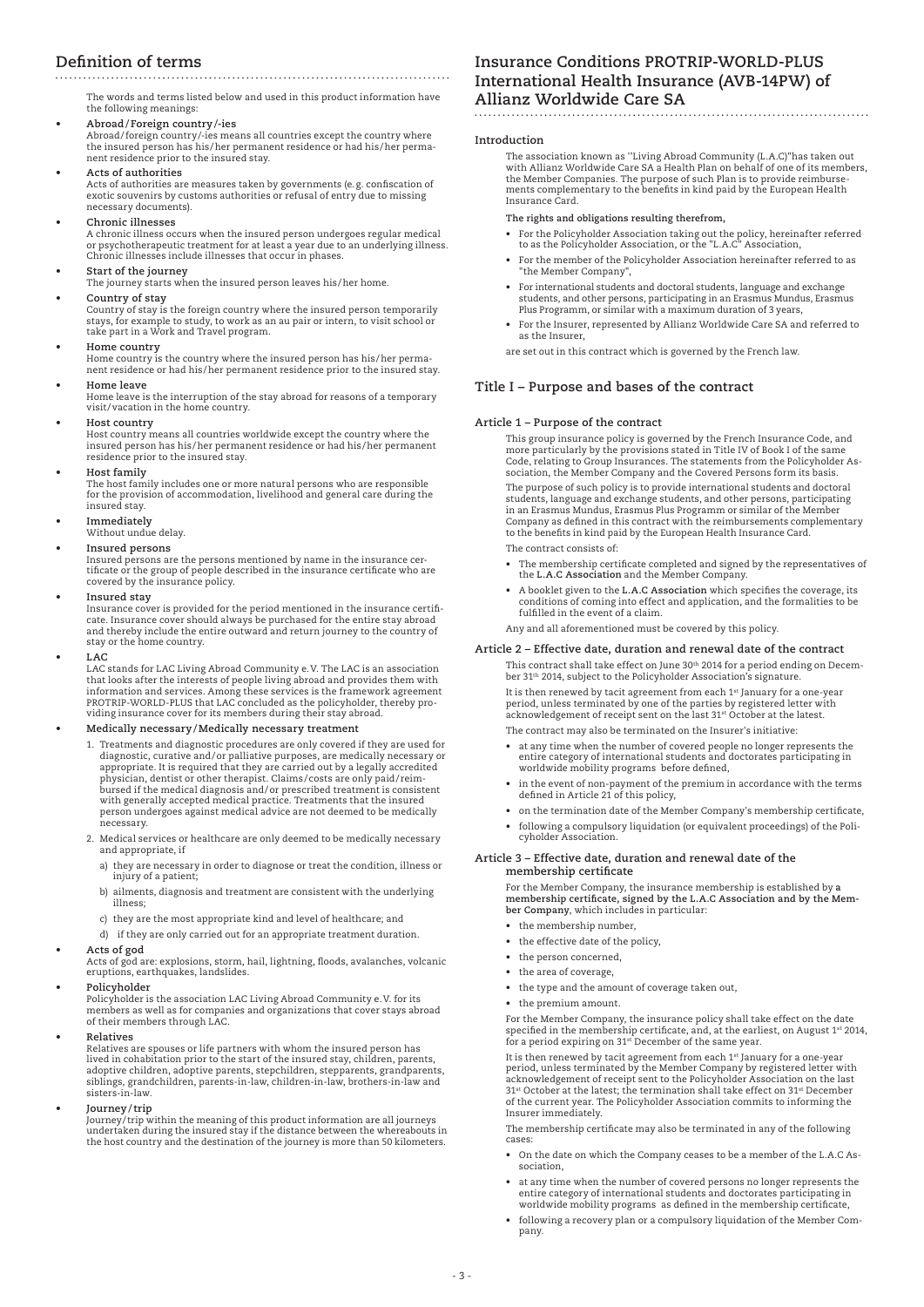# **Article 4 – Obligations of the Policyholder Association and the Member Company**

**Obligations of the Policyholder Association**

#### **The L.A.C Association** commits to:

- providing the Member Company with the booklet transmitted by the Insurer which summarizes the coverage, its conditions of coming into effect and application, and the formalities to be fulfilled in the event of a claim,
- • informing in writing the Member Company of all modifications to be made, where relevant, to its rights and obligations, particularly before any reduction in coverage, any premium change or termination of the policy or the membership certificate.

# **Obligations of the Member Company:**

 The Policyholder Association L.A.C commits to informing the Member Company of the obligations listed below. The Member Company therefore commits:

- **4.1** to enrolling in the insurance all present and future members belonging to the international students and doctorates category defined in this contract and declared as such to the Insurer, for the full range of coverage taken out.
- **4.2** to providing the Insurer with the following documents through the Policyholder Association:

#### **4.2.1 When applying for membership:**

- • a membership application form signed by the Member Company stating the exchange student to be covered and declared as such to the Insurer, the level and area of selected coverage and the premium rates, enclosing:
- • Individual Applications for Membership by international students and doctorates to be covered, mentioning their countries of study.
- The Member Company agrees to support its statements at any time.

 **In the event of omission or misstatement by the Policyholder Association or the Member Company, the Insurer is entitled, pursuant to articles L.113- 8 and L.113-9 of the French Insurance Code, either to declare the policy null and void, or to continue applying it under new conditions set by it.**

#### **4.2.2 Within 15 days from the day they start to study abroad**

Individual Applications for Membership by new eligible members. If this deadline is not met, the membership shall only be effective from the date of receipt by the Insurer of this application for membership, even if premiums have already been paid by the Member Company for the international students and doctorates concerned.

#### **4.2.3 Within 15 days following the end of each quarter:**

- • The premium payment, as provided for in Article 21, accompanied, when appropriate, by any new changes:
	- in the composition of the covered international students and doctorates, including dates of start or termination of the study abroad
	- in the country of study,
	- in the international students and doctoral students, language and exchange students, and other persons, participating in an Erasmus Mundus, Erasmus Plus Programm or similar, name or address.

#### **4.2.4 At each annual renewal date and, at the latest, on 31st January of the following financial year:**

- the annual run-off statement, stating the persons covered during the previous financial year and mentioning the dates of start and termination of study abroad.
- **4.3** To giving to each covered person at the time of membership, pursuant to Arti-cle L.141-4 of the French Insurance Code, the booklet drawn up by the Insurer and given to the Policyholder Association specifying the coverage, its conditions of coming into effect and application, and the formalities to be fulfilled in the event of a claim.
- **4.4** To informing in writing the Covered Persons of the modifications to be made, when appropriate, to their rights and obligations, in particular before any reduction in coverage, any change in the amount of premium or termination of the policy, pursuant to the French Insurance Code.

The Member Company shall be liable to its students and doctorates in case<br>of non-compliance with the aforementioned obligations (for Paragraphs 4.3 **and 4.4 pursuant to Article 12 of the Law no. 89-1009 of 31st December 1989 and Article L.141 – 4 of the French Insurance Code).**

#### **Article 5 – Other provisions**

#### **5.1 Income statements clause**

 For each calendar year and all similar contracts to which this policy belongs, the Insurer draws up common income statements according to the resources and costs attributable to it.

**5.2 Revision**

 The conditions of this policy take into account the legislative and regulatory provisions in force on the policy's effective date.

However, if these ones are amended during the policy period, the Insurer reserves the possibility to revise the policy, at the earliest from the effective date of the new provisions.

 Nevertheless, the Policyholder Association retains the possibility to request the termination of the policy without any notice period within thirty days following the notification by the Insurer.

 This termination shall be effective from the first day of the calendar month following the Policyholder Association's request or from the effective date of the proposed modifications if later.

In the last case, the coverage and premium conditions are maintained on the existing basis prior to these modifications until the termination date.

 The Policyholder Association shall inform the Member Company of the termination.

#### **5.3 Scope of coverage**

 Unless otherwise stipulated in this policy, the coverage may be invoked 24 hours a day, both in professional and private life, in the event of sickness or accident and in the geographical area as indicated in Article 18.

#### **5.4 Claims**

 Any event that may give entitlement to benefits must occur during the ef-fective period of the coverage concerned and be declared within the periods stipulated therein or, if no period is stipulated, within six months following the effective insurance period.

# **5.5 Limitation of the actions arising from this insurance policy**

 Provisions relating to the limitation of actions arising from this insurance contract are laid down by Articles L.114-1 to L.114-3 of the French Insurance Code reproduced below:

# Article L.114-1 of the French Insurance Code:

 All legal actions arising from an insurance contract shall be barred two years as from the event that gave rise thereto.

However, the said period shall run:

 1° in the event of non disclosure, omission, fraudulent representation or misrepresentation of the risk incurred, only as from the date on which the Insurer is aware thereof;

 2° in the event of a claim, only as from the date the concerned parties are aware thereof, if they prove that they were unaware of such facts until then.

 When the Covered Person's action against the Insurer arises from a third party's recourse, the limitation period shall run only from the date on which the said third party brings a legal action against the Covered Person or this one has paid it compensation.

 The limitation period shall be increased to ten years for life insurance contract if the beneficiary is another person than the policyholder and, in insur-ance contracts covering personal injury, if the beneficiaries are the assigns of the deceased Covered Person.

 Concerning Life insurance contract, notwithstanding the provisions of paragraph 2, the beneficiary's actions are subject to a maximum limitation period of thirty years from the date of the Covered Person's death.

#### Article L.114-2 of the French Insurance Code:

 The limitation period shall be interrupted by one of the ordinary causes that interrupt the limitation period and by the appointment of experts following a<br>claim. The limitation period of the legal action may also be interrupted by the<br>Insurer sending the Covered Person a registered letter with ackn Covered Person to the Insurer in respect of the payment of the claim.

# Article L.114-3 of the French Insurance Code:

 By way of derogation from Article 2254 of the French Civil Code, under no circumstance shall the limitation period be amended or further causes of suspension or interruption be added by the contracting parties, even if agreed by mutual agreement.

#### **Further information:**

 The ordinary causes of interruption of the limitation period are set out in Articles 2240 et seq. of the French Civil Code; these ones include in particular: the debtor's acknowledgement of the right of the person against whom he was prescribing, a service of process, even for interim relief, enforcement proceedings. For more information about the completeness of the ordinary causes of interruption of the limitation period, see the aforementioned articles of the French Civil Code.

# **5.6 Recourse**

 Pursuant to the French Insurance Code, the Insurer may be subrogated to the right of the person entitled to benefits in order to exercise any recourse proceedings against any liable third party.

# **The Insurer waives its right of recourse proceedings against the Policyholder Association and the Member Company.**

#### **5.7 Complaint**

 In the event of a disagreement with the Insurer, the Policyholder Association, the Member Company or the Covered Persons shall first contact the usual representative at Allianz Life.

 If the proposed solution does not meet the Covered Persons, the Policyholder Association or the Member Company's expectations, they can submit a complaint by ordinary letter or email to:

# **Allianz Worldwide Care SA – Relations Clients, Case Courrier BS, 20 place de Seine, 92086 Paris La Défense Cedex. Email: clients@allianz.fr**

 Allianz Worldwide Care SA is a signatory to the mediation charter of the French Federation of Insurance Companies. Therefore, in the event of a persistent and definitive disagreement, and after exhaustion of all domestic remedies listed below, the Policyholder Association, the Member Company or the Covered Persons have the option to call for the **Mediator of the French Federation of Insurance Companies**, who can be contacted by post at: BP 290 – 75425 Paris cedex 09,

and without prejudice to other possibilities of legal actions.

#### **5.7 Administrative agreement**

 A management transfer protocol specifies the operations relating to this policy that the Insurer delegates to the Policyholder Association, and in particular the latter's obligations to the Insurer with respect to acceptance, statement, repayment of premium and compilation of statistics.

**5.8 Clause relating to the French National Commission for Information Tech-nology and Civil Liberties (CNIL)**

 All information concerning the Policyholder Association, the Member Company or the Covered Persons are used for contracts management.

 The Member Company, the Policyholder Association or the Covered Persons have the right of access, rectification and opposition to their data, pursuant to Act n°78-17 of 6th January 1978 on Information Technology, Data Files and Civil Liberties.

#### **5.9. Limitation of liability – Prior statement**

 In the event that several claims are caused by a same single event and subject to the provisions of the following paragraph, the accumulation of benefits provided by the Insurer in this regard for all Life & Disability group insurance policies taken out by the member Policyholder Association cannot exceed 60 million Euro. If this sum is reached, it shall be apportioned between all affected Covered Persons in proportion to the respective amounts of insured benefits before limitation.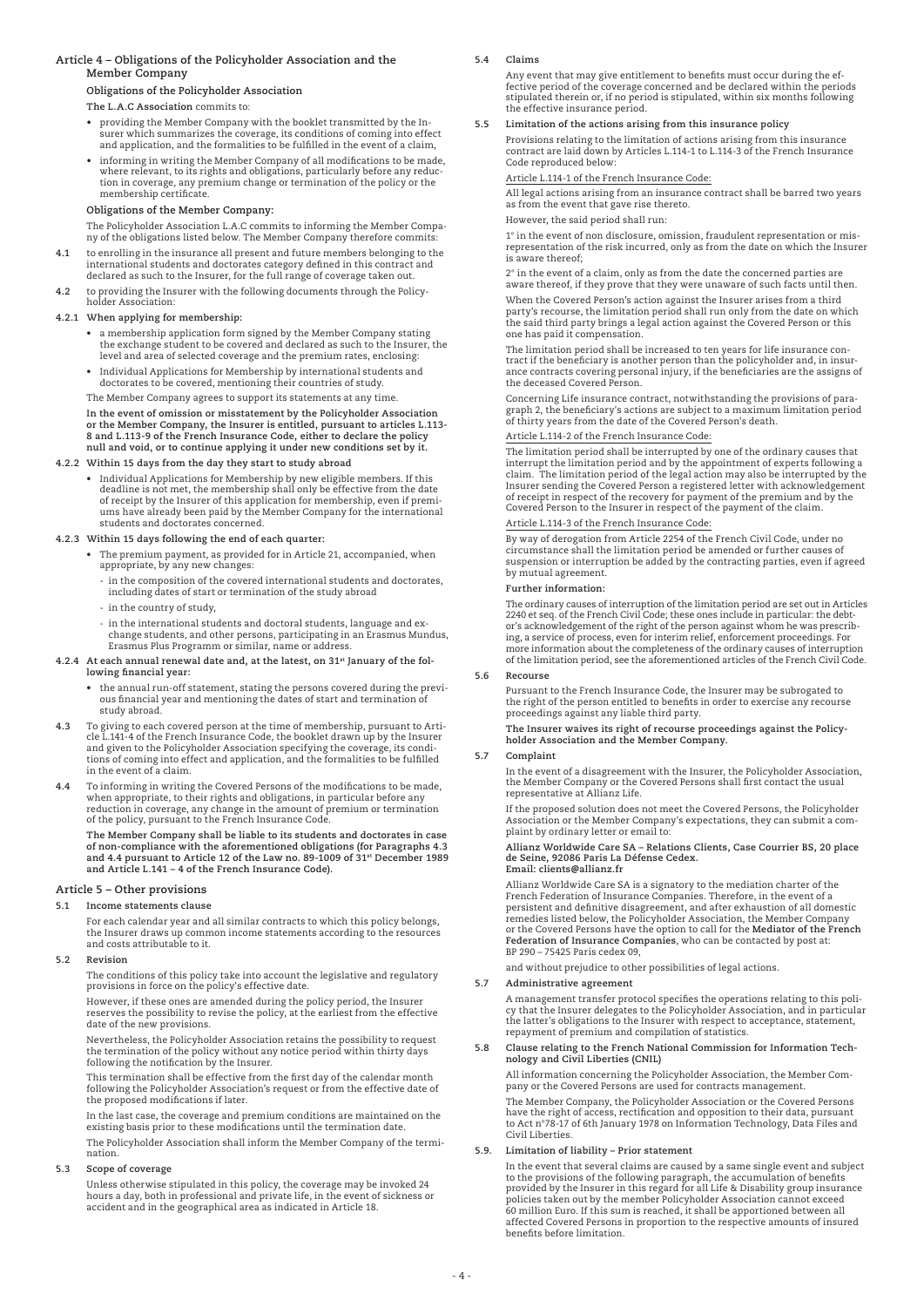# **Title Ii – The covered persons**

# **Article 6 – Category of persons to be enrolled**

 All members belonging to the category of international students and doctoral students, language and exchange students, and other persons, participating in an Erasmus Mundus, Erasmus Plus Programm or similar, of the Member Company are members of this Group Insurance Plan.

 A covered person should not have reached his/her 40th birthday at the start date of the insurance policy.

# **Article 7 – Membership conditions**

#### **The members of the aforementioned category to be covered must, at the time of their application for membership:**

 • Fill out and sign an Individual Application for Membership.

 The Insurer reserves the right, on the basis of the aforementioned documents and information, to limit the coverage or to reassess the policy's premium stated in the application for membership, or even to refuse the Company's membership.

 During the policy period, if the international students and doctorates category is joined by new eligible persons who present an aggravated risk, the Insurer may<br>also reassess the premium rates on 1st January of the following financial year.

 The Insurer shall inform the Policyholder Association of the new premium rates applicable to **new members only** by sending it an endorsement.

 The Policyholder Association may refuse this increase and terminate the policy by sending the Insurer a registered letter with acknowledgement of receipt within thirty days from the date of receipt of the endorsement sent by the Insurer. The termination shall take effect on the first day of the calendar quarter following the refusal notification.

 The Policyholder Association shall inform the Member Company of the termination.

 In the event the Policyholder Association fails to terminate the policy within thirty days, the increase shall be deemed to have been accepted

# **Article 8 – Effective date of coverage**

 Once the policy has come into effect, the coverage becomes effective for each student and doctorate, who acquires the status of Covered Person, on the following dates:

- **8.1. Students enrolled on the effective date of the policy:**
- • from this date, subject to the compliance with Article 4.2.1.
- **8.2 Students enrolled after the effective date of the policy:**
	- • on the date they join the category of international students and doctorates to be covered if their Individual Applications for Membership have been received within fifteen days following this date.
	- • otherwise, on the date of receipt of such application.
- **8.3 Students who stay abroad before or after the inception of the programme:**
	- • up to 2 months maximum before the registered inception date of insurance, when the insured person has already entered the country of destination.

# **Article 9 – Termination or suspension of coverage**

**9.1 Except in the event of concealment, omission or misstatement made in bad faith, the Covered Person, once accepted, cannot be excluded from the Insurance against his /her will as long as he / she belongs to the category of international students and doctorates to be covered, subject to the provisions of Article L.141-3 of the French Insurance Code.**

In any case, the coverage ceases to be effective:

- **9.1.1 For each Covered Person:**
- • as soon as he/she ceases to belong to the category of international students and doctoral students, language and exchange students, and other persons, participating in an Erasmus Mundus, Erasmus Plus Programm or similar to which this policy applies,
	- **• The insurance coverage is terminated after the maximum insurance duration of 36 months.**

**9.1.2 For all Covered Persons belonging to the aforementioned international students and doctorates category:**

- on the policy termination date.
- Up to 3 months maximum after the registered end of the programme, when the insured person has not yet left the country of destination.

 The termination (or suspension) of the coverage results in the cancellation of the right to benefits for all medical care provided after the termination date, even if they have started or have been prescribed before this date.

# **Title III – Medical coverage**

# **Article 10 – Coverage beneficiaries**

The Covered Persons alone.

#### **Article 11 – Medical Benefits**

#### **11.1 Cover provided**

In the event of illnesses, which occur in acute form, and accidents abroad, the Insurer will pay the costs of

- a) medical treatment;
- b) medical transport;
- c) repatriation of the deceased person in the event of death.
- Trips outside the rating area during the insured stay are covered in each case up to a maximum of 42 days, home holidays are covered.
- **11.2 Medical treatment**
- 1. The Insurer will pay the costs of medical treatment required, which is per-formed or ordered by doctors. This includes in particular
	- a) in-patient treatment in hospital including operations;
	- b) out-patient treatment;
- c) drugs, medicines and bandages;
- d) out-patient first-response medical care of psychological illnesses up to a total of 1,500.00  $\epsilon$
- e) in-patient emergency medical treatment for mental and psychological disorders occurring for the first time, up to a total of 20,000.00 €
- f) aids (e.g. aids for walking, rental of a wheelchair), if they are required for the first time on account of an accident or an illness during the insured stay.
- 2. Dental treatment
	- a) The Insurer will reimburse the costs for dental treatment for the relief of pain, including simple or temporary fillings and repairs to restore the func-tion of dentures and replacement teeth up to a total sum of 500 € for each insured event.
	- b) If dental treatment is medically necessary as a result of an accident which<br>the insured person has suffered during the insured stay, the Insuer will<br>pay the costs up to a total of 1,000 € for each insured event. An acc deemed to have occurred if the insured person suffers involuntary damage to his/her health as a result of an event which suddenly impinges on his/her body from outside.
- 3. If medical return transport is required by the end of the insured stay because<br>it is not possible to move the insured person, the Insurer will pay the costs of<br>medical treatment up until the day when it is possible to m person.

#### 4. Telephone costs

Telephone costs to make contact with the Emergency Call Centre of the In-surer will be paid up to 25 € for each insured event.

#### **11.3 Pregnancy/Labour**

- 1. In the event of pregnancy occurring during the insured stay, the Insurer will pay the costs for
	- a) antenatal checkups;
	- b) two ultrasound examinations, unless further scans are medically necessary on account of special circumstances;
	- c) treatment for complications during pregnancy;
	- d) out-patient or in-patient labour. Additional costs for a Caesarean operation are also eligible for repayment, provided it is medically necessary;
	- e) medically necessary termination of pregnancy;
	- f) birth assistants and midwives;
	- g) postnatal care of the mother and the newborn. The payments for newborns are limited to 50,000 €.
- Pregnancies at stage less than six months, at the moment of departure from the home country, to participate in this action, shall not be excluded from cover.

# **11.4 Medical transport/Repatriation**

The Insurer will pay the costs for

- a) medically necessary transport abroad for hospitalization or initial outpatient treatment in a hospital; transport must be provided by a recognized emergency medical service;
- b) medically effective and reasonable evacuation of the insured person to his/her place of residence in the home country or to a suitable hospital nearest to his/her place of residence, if it is likely that the insured stay will have to be definitively terminated as a result of the illness/injury. In the case of trips, the Insurer will also pay the costs for medically effective and reasonable evacuation to the place of stay in the country of stay or to a suit-able hospital nearest to his/her place of stay in the country of stay;
- c) repatriation of mortal remains of the insured person to the place of resi-dence prior to the trip or, optionally, burial abroad up to the amount of the repatriation costs.

# **11.5 Claims for medical costs**

 **The medical costs claim form is provided by the Insurer and must be submitted to it with the relevant supporting documents.**

**No copy, photocopy or duplicate of invoice is accepted.** 

The Insurer may request, when relevant, any further document necessary for the application of the coverage.

 The Covered Person shall be liable for any information provided by him/her which appear to be false, forged or exaggerated or any fraudulent or deceitful action by them; all undue payments paid by the Insurer on the basis of these incorrect data shall be recovered.

#### **11.6 Benefits amount**

 The reimbursements of medical costs are paid in Euro up to the maximum amounts stated below in the coverage table, per covered person, per civil year and up to the limit of the actual costs.

 The benefits amount is calculated for each reasonable and customary cost item and according to the terms of this policy.

 **The reasonableness and customariness are assessed according to the medical practise which prevails in the country where the care is provided**  (treatment type, care and medical equipment quality, geographical area<br>and country) and are subject to coding and rating standards of the medical<br>procedures and treatments referenced or nomenclatured in each country.

 **The unreasonableness and uncustomariness may lead to a refusal of reimbursement for the medical costs or a limitation of the reimbursement amount.** 

**11.7 limitation to actual costs**

 **Pursuant to Article 9 of the Act no. 89-1009 of 30th August 1990 and the Decree no. 90-769 of 30th August 1990, the reimbursements or compensations of the costs incurred by an illness, maternity or accident shall not exceed the amount of the costs remaining payable by the Covered Person after the payment of the benefits of any type he / she is entitled to.**

 Benefits of the same type taken out with several insuring bodies shall be enforceable up to the limit of each benefit, whatever the date it has been taken out. Within this limit, the policy beneficiary may obtain an additional compensation by submitting the breakdown of benefit(s) paid by the other insuring body(ies).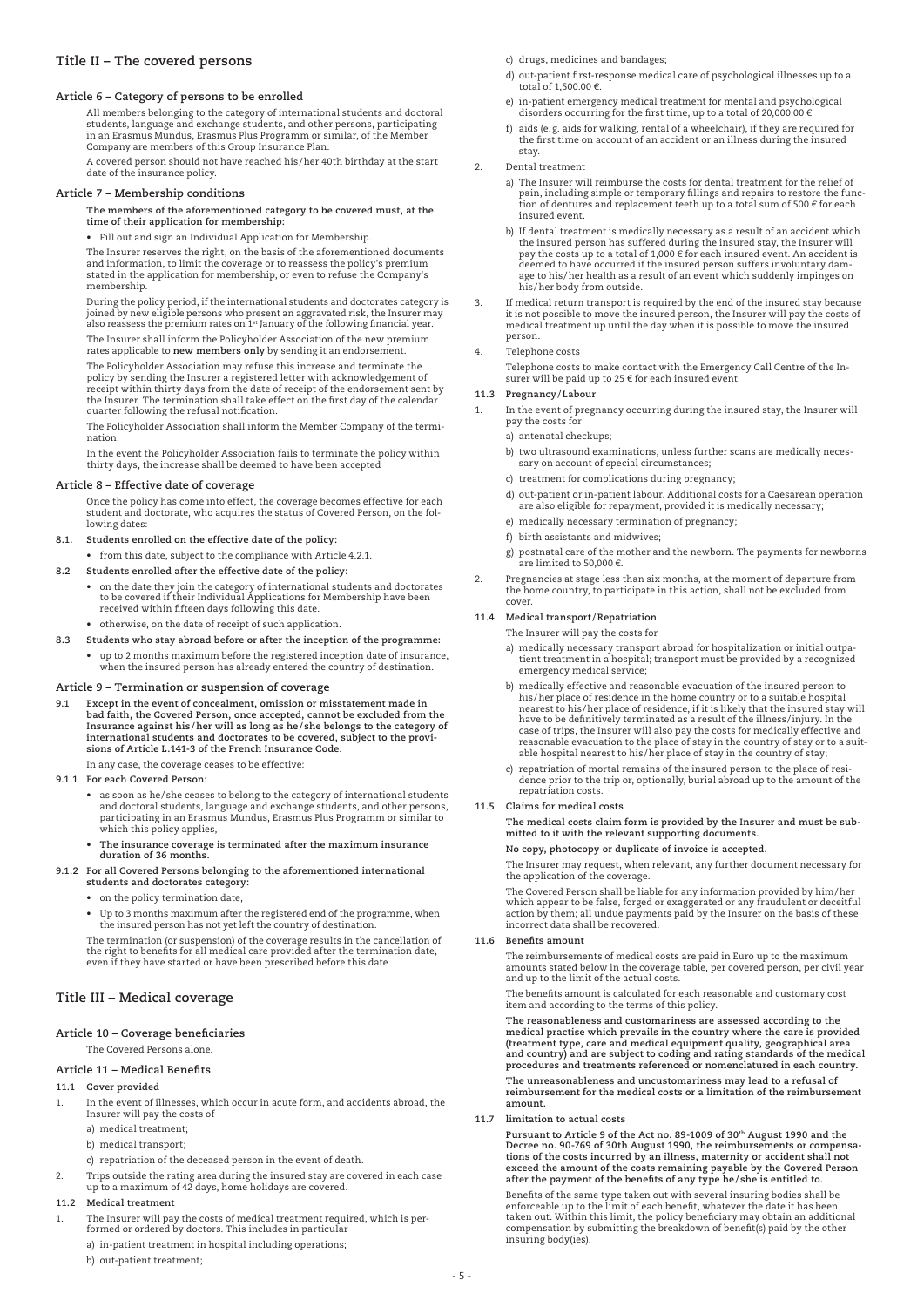For the purpose of the aforementioned provisions, the limitation to the costs remaining payable by the Covered Person is determined by the Insurer for each medical procedure or cost item.

# **Article 12 – Excluded risks related to medical coverage**

- **Any costs incurred by the following events are not covered by the Insurer:**
- **• A claim arising directly or indirectly from the decay of an atomic nucleus,**
- **• The consequences of a civil or non-civil war, an insurrection, a riot, an** attack, a commotion or an act of terrorism, whatever the place these<br>events take place and their protagonists, except if the Covered Person<br>does not take an active part in such event or if he/she is called upon to **perform a maintenance or monitoring mission in order to ensure the security of people and goods for the Policyholder Association or the Member Company.**

 **The Insurer reserves the possibility of modifying the coverage for one or several specific territories, subject to a 15 days prior notice to the Policy-holder Association. This one may refuse this modification and terminate the policy by sending the Insurer a registered letter with acknowledge-ment of receipt within 30 days from the date of receipt of the endorsement submitted by the Insurer. The termination shall take effect on the first day of the calendar quarter following the refusal notification.**

**The Policyholder Association shall inform the Member Company of the termination.**

#### **Article 13 – Excluded benefits related to medical coverage**

 **It is specified that the following benefits are not covered by this policy, except benefits specified as covered in the coverage table attached to the policy:**

- costs for the treatment of prior illnesses including chronic illnesses, un-<br>less there is an acute and unforeseeable deterioration in health;
	- **• medical treatment and other measures ordered by a doctor where the insured person was aware when starting the insured stay that, if the insured stay took place as planned, the treatment would have to be given for medical reasons(e. g. dialysis);**
	- **• procurement and repair of heart pacemakers, prostheses, aids to sight and hearing aids;**
- costs of accident or illness caused by mental illness or impaired<br>consciousness, if this is a result of the consumption of alcohol, drugs, **intoxicants or sedatives, sleeping tablets or other narcotic substances;**
	- **• acupuncture, fango and massages;**
	- **• need for care or safe-keeping;**
	- **• psychoanalytical and psychotherapy treatment, if not covered under aforementioned details of benefits and hypnosis,;**
	- **• payments for pregnancy and labour, If the pregnancy has arisen longer than 6 months before the commencement of the insured stay, unless there is an acute and unforeseeable deterioration in the health of the mother.**

 **Insurance is provided during home holidays as follows:**

- during a trip of less than six weeks, only for the costs resulting from an accident or an emergency illness, as these terms are defined in Title VI, provided the treatment was practised by a general or specialised practi-tioner or the hospitalisation was a necessity owing to the emergency and took place within twenty-four hours,
- • in all other cases, after express approval by the Insurer.

# **Title IV – Medical emergency assistance coverage**

 It is agreed that the insurer delegates the execution of the following assistance services to Dr Walter GmbH as specified in the administrative agreement.

#### **Cover provided**

 The Insurer will provide 24-hour assistance services through its Emergency Call Centre in the event of the insured person suffering any of the following medical emergencies during the insured stay.

 The Medical Emergency Assistance is also applicable for trips during the insured stay up to a maximum of 42 days, but not during home holidays.

# **Illness /Accident**

1. Information about medical care

 The Insurer will, on request, provide information before and after the start of the insured stay on the options for care of the insured person by a doctor. Where possible, it will appoint a German-speaking or English-speaking doctor.

2. Hospitalization

 Where the insured person is treated as an in-patient in a hospital, the insurer will provide the following services:

a) Care

Through a doctor appointed by The Insurer, contact will be established with the hospital doctors giving treatment and, where required, with the insured person's doctor at home and will ensure information is passed between the doctors involved. The insurer will, on request, ensure that relatives of the insured person are informed.

b) Hospital visit

If hospitalization looks likely to last for more than five days, the insurer will organize the outward journey for a person close to the insured person<br>to the place of hospitalization and from there the return journey back to<br>his/her place of residence. The insurer will pay the costs of the means of transport. Should the insured person require accommodation in the vicinity of the hospital or the place of the funeral, the insurer will arrange same and bear accommodation costs of up to  $70 \text{ }\epsilon$  per day for a maximum of seven days.

c) Cost payment guarantee/settlement<br>The insurer will give the hospital a guarantee to pay costs up to 15,000 €. In<br>the name of and at the request of the \_insured person, it will settle with the bodies responsible for bearing the costs of treatment. Any sums paid by the

insurer that are not borne by the responsible insurance companies must be paid back to the insurer by the insured person within one month of the account being rendered.

3. Medical evacuation

 The insurer will organize the medically effective and reasonable evacuation of the insured person to his/her place of residence in the home country or to a suitable hospital closest to the place of residence of the insured person by a medically appropriate means of transport (including air ambulance), if it is likely that the insured stay will have to be definitively terminated as a result of the illness/injury.

 In the case of trips, the Insurer will also pay the costs for medically effective and reasonable evacuation to the place of stay in the country of stay or to a suitable hospital nearest to his/her place of stay in the country of stay.

# **Dispatch of medicines**

- 1. Where the insured person requires medicines, which have been lost during the insured stay, the insurer will organize procurement or replacement medi-cines and send them to the insured person and pay for their dispatch.
- 2. The insured person must refund the cost of replacement medicines to the insurer within one month of the account being rendered.

#### **Death**

 If the insured person dies during the insured stay, the insurer will, at the request of the relatives, organize burial abroad or repatriation of the deceased person to the place of burial.

#### **Psychological counseling**

If the insured person suffers acute mental trauma during the insured stay re-quiring psychological assistance, the insurer will provide an initial counseling by telephone.

# **Obligation following occurrence of an insured event**

- 1. The insured person will be under an obligation to make contact with the Emergency Call Centre of the insurer immediately.
- If this obligation is intentionally not met, the insurer will be released from its liability to make payment. The obligation to make payment remains to the extent that the failure to meet obligations is due neither to willful intent nor to gross negligence.

 If an obligation is not met by virtue of gross negligence, the insurer will be en-titled to reduce the level of payment to be made pro rata with the seriousness of the negligence of the insured person. The insurer will still be liable to make payment to the extent that the failure to meet the obligation does not affect the process of establishing whether the insurer has an obligation to pay the claim and if so, the level of payment to be made, unless the insured person has acted fraudulently.

# **Title V – Table of benefits – Area of coverage**

#### **Article 14 – Table of benefits**

 The purpose of the Medical cover is to provide reimbursements complementary to the benefits paid by the European Health Insurance Card.

| Medical cover                                                                                                                                                                  |            |  |  |
|--------------------------------------------------------------------------------------------------------------------------------------------------------------------------------|------------|--|--|
| In-patient and out-patient treatment including operations                                                                                                                      | unlimited  |  |  |
| Drugs, medicines and bandages                                                                                                                                                  | unlimited  |  |  |
| Dental treatment for the relief of pain including simple fill-<br>ings as well as repairs to restore the function of dentures and<br>replacement teeth per insured event up to | € 500      |  |  |
| Medically necessary dental treatment as a result of an accident<br>per insured event up to                                                                                     | €1,000     |  |  |
| Out-patient first-response medical care of psychological ill-<br>nesses up to a total of                                                                                       | €1,500     |  |  |
| In-patient emergency medical treatment for mental and psy-<br>chological disorders occurring for the first time, up to a total of                                              | € 20,000   |  |  |
| Transportation costs to the next hospital with recognised emer-<br>gency medical services                                                                                      | unlimited  |  |  |
| Medically effective and reasonable evacuation of the insured<br>person to his or her place of residence                                                                        | unlimited  |  |  |
| Repatriation of the insured person in case of death                                                                                                                            | unlimited  |  |  |
| General excess per case                                                                                                                                                        | $\notin$ 0 |  |  |
| Excess only for stays in the USA: for treatment in the Emer-<br>gency Room; the excess is waived in case of medical necessity<br>or subsequent in-patient treatment            | €250       |  |  |

| Medical emergency assistance and full assistance coverage                                                                                   |                                                                                            |  |
|---------------------------------------------------------------------------------------------------------------------------------------------|--------------------------------------------------------------------------------------------|--|
| Information about medical care                                                                                                              | service                                                                                    |  |
| Dispatch of medicines                                                                                                                       | costs of dispatch                                                                          |  |
| Hospital visit of a person close to the insured person if hos-<br>pitalisation looks likely to last more than 5 days                        | Transportation<br>costs: hotel costs<br>up to €70 per day,<br>up to a maximum<br>of 7 days |  |
| Interruption of insured stay due to severe illness or accident<br>of family members in case of in-patient treatment of more<br>than 5 days. | Transportation<br>costs                                                                    |  |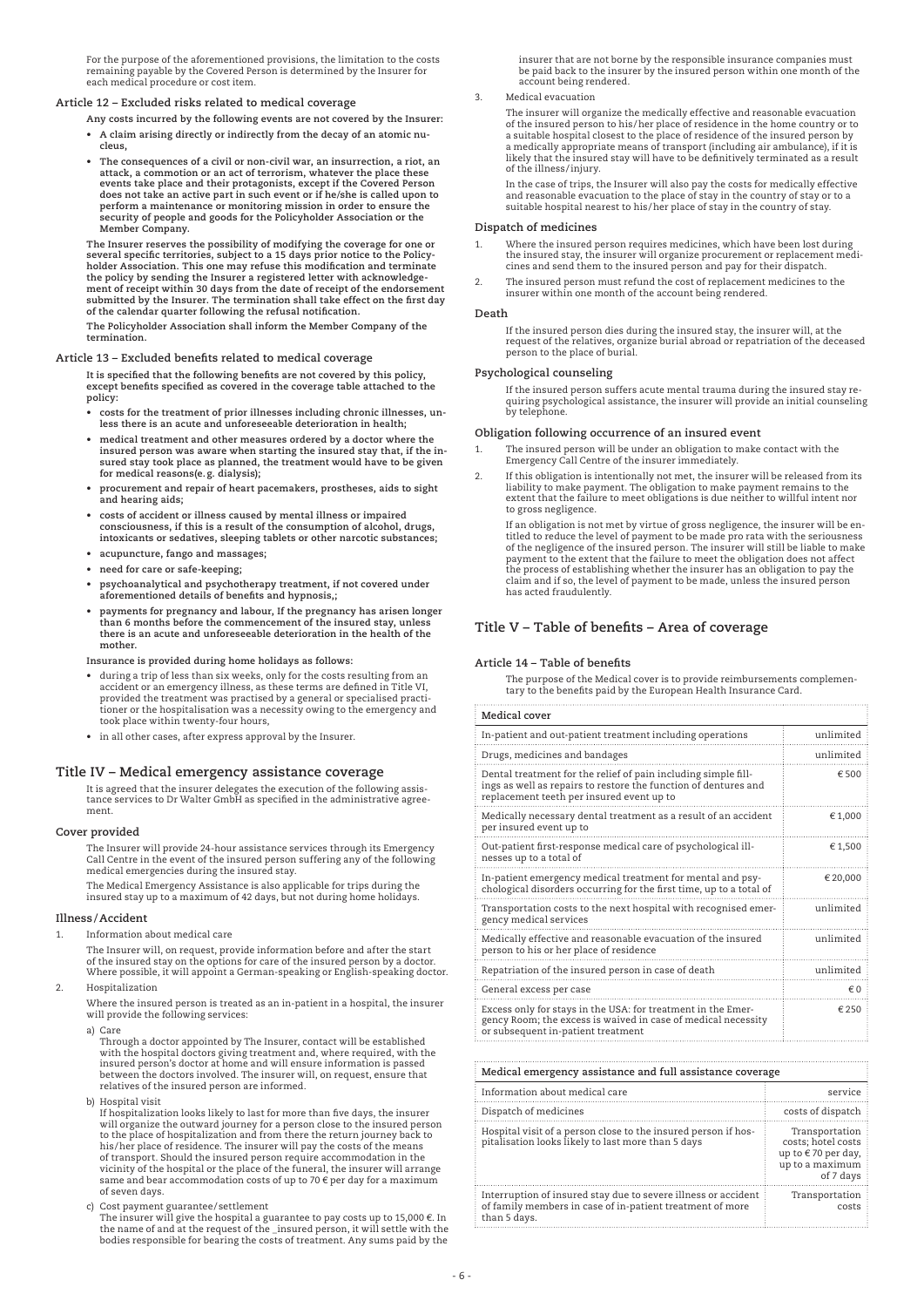# **Article 15 – Area of coverage**

- The medical costs must have been incurred within the insurance period:
- • In all countries where mobilities take place,
- • in another country: during a trip of less than six weeks, only for the costs resulting from an accident or an emergency illness, as these terms are defined in Title VI, provided the treatment was practised by a general or specialised practi-tioner or the hospitalisation was a necessity owing to the emergency and took place within twenty-four hours,
	- • in all other cases, after express approval by the Insurer.

# **Title Vi – Premiums**

# **Article 16 – Rates and calculation basis**

# **16.1 Premiums**

 The daily premiums amount are as follows: The premium including insurance tax is 0.90  $\epsilon$  per person per day.

#### **16.2 Indexation**

 Premiums are automatically indexed on each 1st January, according to the annual consumption of medical care and medical goods, the costs of which are borne by households and supplementary insurance companies (amount in<br>Euro of the medical care and goods included in the national health accounts<br>under the headings "Household expenditure", "Mutual insurances and privat insurances").

**16.3 Revision in case of modification of the legislative and regulatory provisions** The premiums may be revised according to the provisions of Article 5.2.

#### **16.4 Revision according to technical results**

 Pursuant to Article 5.1, the rates may be revised each 1st January according to the technical results of contracts of the same type.

 In case of disagreement, the Policyholder Association may request the termination of the policy by registered letter within one month from the date of notification by the Insurer. The termination shall take effect on the first day of the month following the receipt of the registered letter by the Insurer. **The Policyholder Association commits to informing the Member Company of the termination.**

The Insurer shall receive the premium proportion of the 1<sup>st</sup> January on the termination date, calculated on the basis of the premium rates previously in force.

 **Necessary Premium adjustments are implemented at each 1st day of the year but only for new memberships. The conditions for concluded indi-vidual Memberships shall not change during the contracted period**

#### **Article 17 – Premiums payment**

 **The premiums are due by the Covered Person immediately after conclusion of the insurance and must be paid when the insurance certificate is issued,** 

The premium is then due monthly to the Insurer directly by the Policyholder Association which is solely responsible for their payment.

 For that purpose, the Policyholder Association shall complete, according to the indications they contain, the quarterly statements and the annual run-off statements addressed to it.

 If the premium has not been paid when the first event occurs, the Insurer will be released from the obligation to make payment. The policyholder is responsible for non-payment.

# **Article 18 – Non-payment of the premiums**

 **Should the Policyholder Association fail to pay all the premiums within the month following their due date, the coverage is suspended THIRTY days after issuance by the Insurer of a registered letter enclosing the formal notice provided for in Article L.113-3 of the French Insurance Code.**

 **If, beyond that period, the Policyholder Association has not made the requested payment, the policy may be terminated without any further formality within the ten following days.**

# **General Liability Insurance Conditions of Generali Versicherung AG (AHB 2008)**

# **Scope of insurance**

- **1. Subject matter of the insurance, insured event**
- 1.1 Insurance cover is provided within the frame of the insured risk if a third party makes a claim for damages against the policyholder in accordance with statutory liability provisions under private law and because of the occurrence of a loss event (insured event) that caused personal injury, property damage or a resulting financial loss while the insurance policy was in effect. Loss event is an event directly causing damage to a third party. The exact point in time, however, when the damage leading to the loss event was caused is not relevant in this context.
- 1.2 There is no insurance cover for claims, even if they are statutory claims,
- 1.2.1 for fulfillment of contracts, subsequent performance, for self-remedy of de-fects, rescission, reduction, for compensation instead of performance;
- 1.2.2 because of damages that are caused in order to carry out the subsequent performance;
- 1.2.3 because of the failure to use the subject matter of the contract or because of the absence of the success owed under the contract;
- 1.2.4 for compensation of unsuccessful expenses in reliance on proper fulfillment of contract;
- 1.2.5 for compensation of a financial loss caused by late performance;

1.2.6 because of other compensations replacing the fulfillment of contract.

#### **2. Financial loss, loss of property**

- By means of a special agreement, this insurance cover can be extended to the policyholder's legal liability under private law because of
- 2.1 financial loss neither caused by personal injury nor property damages;
- 2.2 damages because of loss of property; such a case is governed by the conditions on property damage.

# **3. Insured risk**

- 3.1 The insurance cover includes the legal liability
- 3.1.1 from the policyholder's risks stipulated in the insurance policy and its addendums,
- 3.1.2 from increases or extensions of the risks stipulated in the insurance policy and its addendums. This applies neither for risks from ownership or use of motor vehicles, aircraft or watercraft that are subject to insurance nor for other risks subject to compulsory insurance or the duty to provide for sufficient cover,
- 3.1.3 from risks that will newly arise for the policyholder after conclusion of the insurance contract (automatic extension of cover) and which are regulated in detail in clause 4.
- 3.2 The insurance cover also includes an increase of the insured risk as a result of a change in the existing legal regulations or the enactment of new ones. The in things in the theorem of the insurance contract in accordance with the requirements of clause 21.

#### **4. Automatic extension of cover**

- 4.1 Risks that newly arise after the conclusion of the insurance contract are covered within the existing contract with immediate effect.
- 4.1.1 The policyholder is obliged, at the insurer's request, to inform the insurer about every new risk within one month. This request can also be made together with the premium statement. If the policyholder fails to inform the insurer on time, the insurance cover will be retrospectively cancelled for the new risk starting at the point when it arose. If the insured event takes place before the policyholder informed the insurer about the new risk, the policy-holder will have to prove that the new risk did not arise prior to conclusion of the insurance and was added at a point where the notification period had not yet expired.
- 4.1.2 The insurer shall be entitled to demand an appropriate premium for the new risk. If there is no agreement on the amount of the premium within one month after the policyholder informed the insurer about the new risk, the insurance cover will be retrospectively cancelled for the new risk starting at the point when it arose.
- 4.2 From the point when new risks arise until an agreement is made in accordance with clause 4.1.2, the insurance cover for new risks will be limited to € 500,000 for personal injury and € 150,000 for property damage.
- 4.3 Automatic extension of cover does not apply for risks
- 4.3.1 arising from ownership, possession, keeping or operation of motor vehicles, aircraft or watercraft, insofar as these vehicles require a driver's license and are subject to approval and insurance;
- 4.3.2 arising from ownership, possession, operation or driving of trains;
- 4.3.3 that are subject to compulsory insurance or the duty to provide for sufficient cover;
- 4.3.4 that will be in place for less than a year and therefore need to be covered within short-term insurance contracts.

# **5. Insurance benefits /Insurer's power of attorney**

- 5.1 The insurance cover includes determination of liability, the defense against unjustified claims for compensation and the policyholder's release from justified claims for compensation. Claims for compensation are justified if the poli-cyholder is obliged under law, final judgment, acknowledgement or settlement to pay compensation and if the insurer is bound to this. Acknowledgements and settlements that the policyholder made or accepted without the insurer's consent are only binding for the insurer insofar as the claim would also have<br>been valid without an acknowledgement or settlement. If the policyholder's<br>liability for damages has been determined with binding effect on the the latter has to release the policyholder from the third party's claim within two weeks.
- 5.2 The insurer is authorized to provide any statement on the policyholder's be-half he deems necessary to settle or defend against claims for compensation. In case of a dispute about claims for compensation against the policyholder within an insured event, the insurer is authorized to conduct the case on behalf of the policyholder and at the insurer's expense.
- 5.3 If the appointment of a defense counsel for the policyholder is desired or approved by the insurer in criminal proceedings because of a loss event that<br>might cause a liability claim under the insurance cover, the insurer will bear<br>the costs of the defense counsel in accordance with the fees regul separately arranged additional costs.
- 5.4 If the policyholder or a co-insured person gains the right to demand the cancellation or reduction of a payable annuity, the insurer is authorized to exercise this right.

# **6. Benefit limitations**

- The insurer's compensations are limited for every insured event to the agreed sums insured. This shall also apply if the insurance cover includes several persons obliged to pay compensations.
- 6.2 Unless otherwise agreed, the insurer's compensations are limited for all insured events within an insurance year to twice the amount of the agreed sums insured.
- 6.3 Several insured events taking place during the validity of the insurance policy are deemed as a single insured event that occurred during the first of these insured events if they are based on
	- the same cause,
	- the same causes and if there was an internal, in particular material and temporal, coherence or
	- the delivery of goods with the same defects.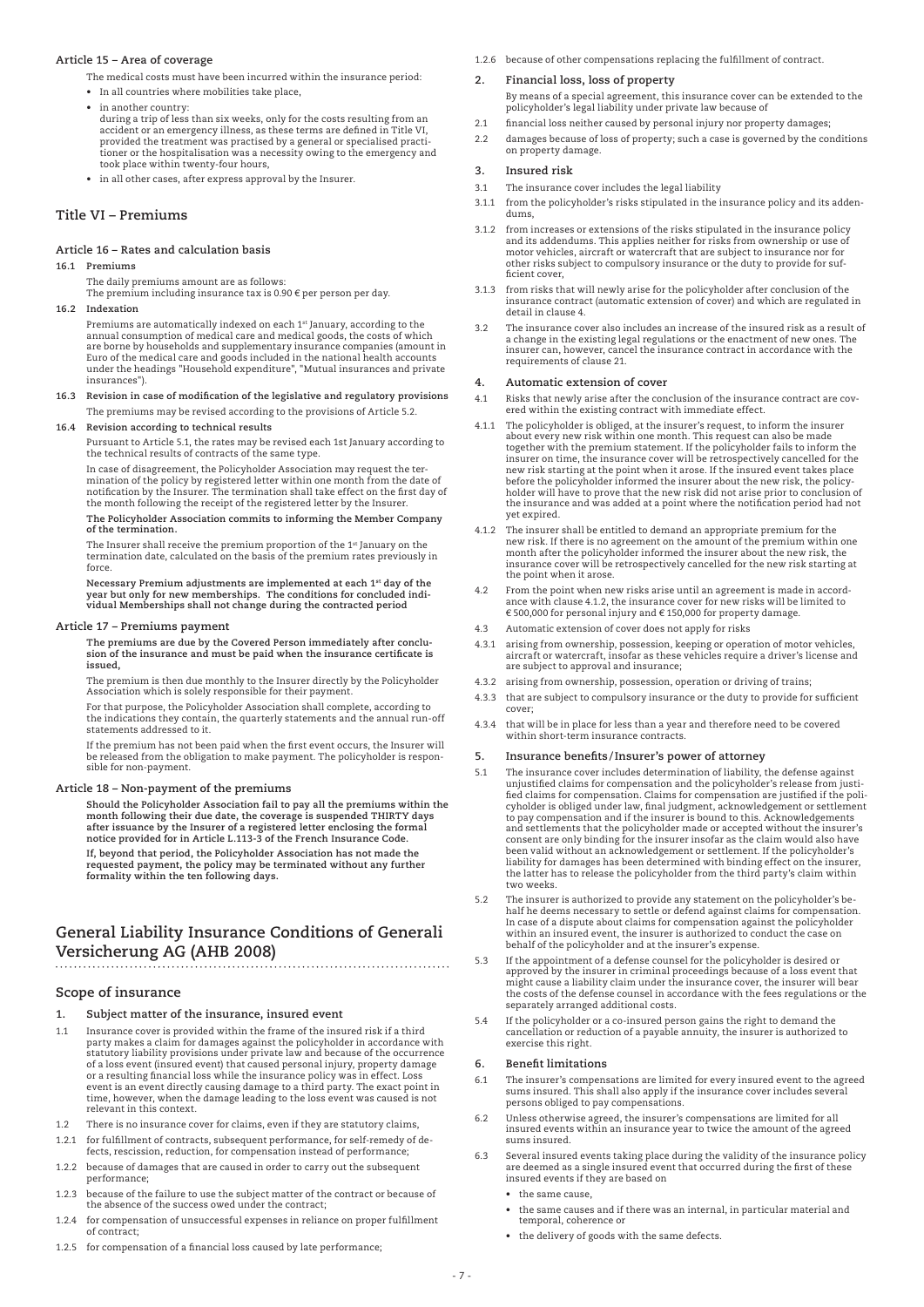- 6.4 Where separately agreed, the policyholder will contribute to the compensation in every insured event with an amount stipulated in the insurance policy and its addendums (deductible). Unless otherwise agreed, the insurer is also obliged in these cases to carry out the defense against unjustified claims for compensation.
- 6.5 The insurer's expenses for costs incurred will not be set off against the sums insured.
- 6.6 If the justified liability claims from one insured event exceed the sum insured, the insurer will bear the legal costs in the relation the sum insured has to the total amount of these claims.
- 6.7 If the policyholder has to pay annuity to the injured party and if the capital value of the annuity exceeds the sum insured or the rest of the sum insured after deduction of other benefits from the insured event, the insurer will only reimburse the payable annuity in the relation the sum insured or its rest has to the capital value of the annuity. The calculation of the annuity will take place in accordance with the regulation on the insurance cover in vehicle<br>liability insurance in its version valid at the time of the insured event. When<br>calculating the amount the policyholder needs to contribute to ongoi the rest of the sum insured after deduction of other benefits from the insured event, any other benefits will be set off against the sum insured in full.
- 6.8 Where the insurer requests the handling of a liability claim by acknowledge-ment, satisfaction or settlement and the claim cannot be handled because of the policyholder's behavior, the insurer is not obliged to pay for the additional expenses in the form of compensations, interest and costs resulting from the insured person's refusal

# **7. Exclusions**

- Unless otherwise agreed in the policy and its addendums, the insurance policy comes with the following exclusions:
- 7.1 Insurance claims of all persons who intentionally caused the damage.
- 7.2 Insurance claims of all persons who caused the damage by
	- • placing goods on the market or
	- • carrying out works or other services.
	- in knowledge of their defectiveness or harmfulness.
- 7.3 Liability claims that exceed the scope of the policyholder's statutory liability because of a contract or pledge.
- 74 Liability claims
- 7.4.1 of the policyholder or of the persons listed in clause 7.5 against co-insured persons,
- 7.4.2 between several policyholders of the same insurance contract,
- 7.4.3 between several additional insured persons of the same insurance contract. The above listed exclusions also extent to liability claims by relatives of the persons cited therein if they live in a joint household.
- 7.5 Liability claims against the policyholder
- 7.5.1 from claims of the policyholder's relatives who live with the policyholder in cohabitation or are co-insured persons as named in the insurance contract. Relatives are spouses, life partners in accordance with the Law on Civil Partnership or similar partnerships in accordance with the laws of other coun-tries, parents and children, adoptive parents and children, parents-in-law and children-in-law, stepparents and stepchildren, grandparents and grandchildren, siblings as well as foster parents and children (persons connected by a family-like relationship set out for the long term such as parents and children)
- 7.5.2 of the policyholder's legal representatives or advisers if the policyholder is a legally incompetent person, a person with limited legal capacity or a person under care;
- 7.5.3 of the policyholder's legal representatives if the policyholder is a legal entity under private or public law or an association without legal capacity;
- 7.5.4 of the policyholder's partners with unlimited personal liability if the policyholder is a partnership, limited partnership or civil partnership;
- 7.5.5 of the policyholder's partners if the policyholder is a registered professional partnership;
- 7.5.6 of the policyholder's liquidators, receivers and insolvency administrators.
- 7.5.7 The exclusions under clause 7.5.2 to 7.5.6 also include liability claims of relathe chemisters and the change that is the disc include internsy claims of the persons mentioned therein and living in cohabitation with them.
- 7.6 Liability claims for damage to third-party property and any resulting financial loss where the policyholder rented, leased or borrowed the property or acquired the property through unlawful interference or if they are the matter of a separate deposit contract.

 If the requirements for the exclusions are met in the person of the policyholder's salaried employees, workers, servants, authorized agents or representa-tives, the insurance cover shall likewise cease for both the policyholder and for other co-insured persons under the insurance contract

- 7.7 Liability claims for damage to third-party property and any resulting financial loss if
- 7.7.1 the damage is a result of the policyholder's commercial or professional work with said property (processing, repair, transport, inspection and the like); in case of immovable property this exclusion only applies if the property or parts thereof were immediately affected by the activity;
- 7.7.2. the damage was caused because the policyholder used the property to enable his/her commercial or professional activities (as a tool, aid, storage surface for material and the like); in case of immovable property this exclusion only applies if the property or parts thereof were immediately affected by the use;
- 7.7.3 the damage was caused by the policyholder's commercial or professional activity and if the property or – in the case of immovable property – parts thereof were situated in the area directly affected by the activity; this exclusion shall not apply if the policyholder can prove that, at the time of the activ-ity, he/she had taken necessary protective measures to prevent damages. If the requirements for the above exclusions are met in the person of the policyholder's salaried employees, workers, servants, authorized agents or representatives, the insurance cover shall likewise cease for both the policyholder and for other co-insured persons under the insurance contract.
- 7.8 Liability claims for damage to goods, works or other services produced, provided or delivered by the policyholder as a result of their production, delivery or service and any resulting financial loss. This shall also apply if the

damage was caused by a defective part of the object or by a defective partial performance resulting in the object or service being damaged or destroyed. This exclusion is also applied if a third party produced or delivered the objects or carried out the works or other services on the policyholder's behalf and for the policyholder's account.

- 7.9 Liability claims from loss events happening abroad; claims in accordance with §110 Social Code VII are also covered.
- 7.10 Liability claims for damages from environmental effects. This also includes damage caused by fire and/or explosion. This exclusion shall not apply
	- a) within insurance of personal liability risks;
	- b) for damages arising from products manufactured or supplied by the policyholder (including waste), or from work or other services following performance of the service or completion of the work (product liability).

 There is, however, no insurance cover for damages from environmental effects as a result of planning, production, delivery, assembly, dismantling, repair or maintenance of

- installations intended for the production, processing, storage, depositing, conveying or disposal of substances harmful to waterways (Waterways Act [WHG] installations);
- installations in accordance with appendix 1 or 2 to the Environment Liability Law (UmweltHG installations);
- Installations for the purpose of environmental protection that need to be authorized or notified in accordance with environmental protection regulations;
	- waste water installations or parts which are evidently intended for such installations;
- 7.11 Liability claims for damages from asbestos or substances or products contain-ing asbestos.
- 7.12 Liability claims for damages directly or indirectly connected to energy-rich ionizing radiation (e.g. radiation emitted from radioactive substances or X-ray radiation).
- 7.13 Liability claims for damages from
- 7.13.1 genetic engineering,
- 7.13.2 genetically modified organisms (GMOs),
- 7.13.3 products that
	- contain parts of GMOs,
	- were produced from or with the aid of GMOs.
- 7.14 Liability claims from property damage caused by
- 7.14.1 sewage, insofar as domestic sewage is not involved,
- 7.14.2 subsidence of land or landslides,
- 7.14.3 flooding caused by standing or flowing water.
- 7.15 Liability claims for damages arising from the exchange, transmission or provision of electronic data, where such damages result from
- 7.15.1 deletion, suppression, spoiling or alteration of data,
- 7.15.2 failure to capture or faulty storage of data,
- 7.15.3 disruption of access to electronic data interchange,
- 7.15.4 transmission of confidential data or information.
- 7.16 Liability claims for damages arising from violations of personal rights or name rights.
- 7.17 Liability claims for damages due to hostility, vexatious harassment, unequal treatment or other discrimination.
- 7.18 Liability claims for personal injury arising from the transmission of a disease by the policyholder. The same applies for property damage arising from the<br>illness of animals the policyholder owns, keeps or sells. In both cases, insur-<br>ance cover is provided if the policyholder proves that he/she did n intent or gross negligence

# **Start of insurance cover /Payment of premium**

**8. Start of insurance cover /Premium and insurance tax**

 The insurance cover starts on the date stipulated in the insurance policy if the policyholder pays the first or single premium on time in accordance with<br>clause 9.1. All invoiced premiums include insurance tax, the amount of which<br>being stipulated by law and payable by the policyholder.

- **9. Payment and consequences of late payment/First or single premium**
- 9.1 The first or single premium is due immediately on taking out the insurance policy, but not prior to the start of insurance cover. If payment of the annual premium in installments was agreed, only the first installment of the first an-nual premium shall be deemed to be the first premium.
- 9.2 If the policyholder fails to pay the first or single premium on time but at a later<br>point in time, the insurance cover only starts from this later point in time.<br>This shall not apply if the policyholder proves that he/ by separate written notification or by placing a prominent notice in the insurance policy.
- 9.3 If the policyholder fails to pay the first or single premium on time, the insurer is authorized to withdraw from the contract until the policyholder makes the payment. The insurer is not allowed to withdraw if the policyholder proves that he/she is not responsible for non-payment.
- 9.4 If the first premium is not paid on time, the policyholder is considered to be in default 30 days after the expiry of the revocation period of 14 days as set out in the insurance certificate and after receipt of a request for payment, unless the policyholder is not responsible for the delayed payment. The insurer is entitled to request compensation for the loss incurred through the delay.

#### **10. Payment and consequences of late payment/Renewal premium**

If not otherwise agreed, the renewal premiums are due on the first day of the month of the agreed premium period. The payment shall be considered to be made on time if it is made at the point in time stipulated in the insurance policy or the premium statement.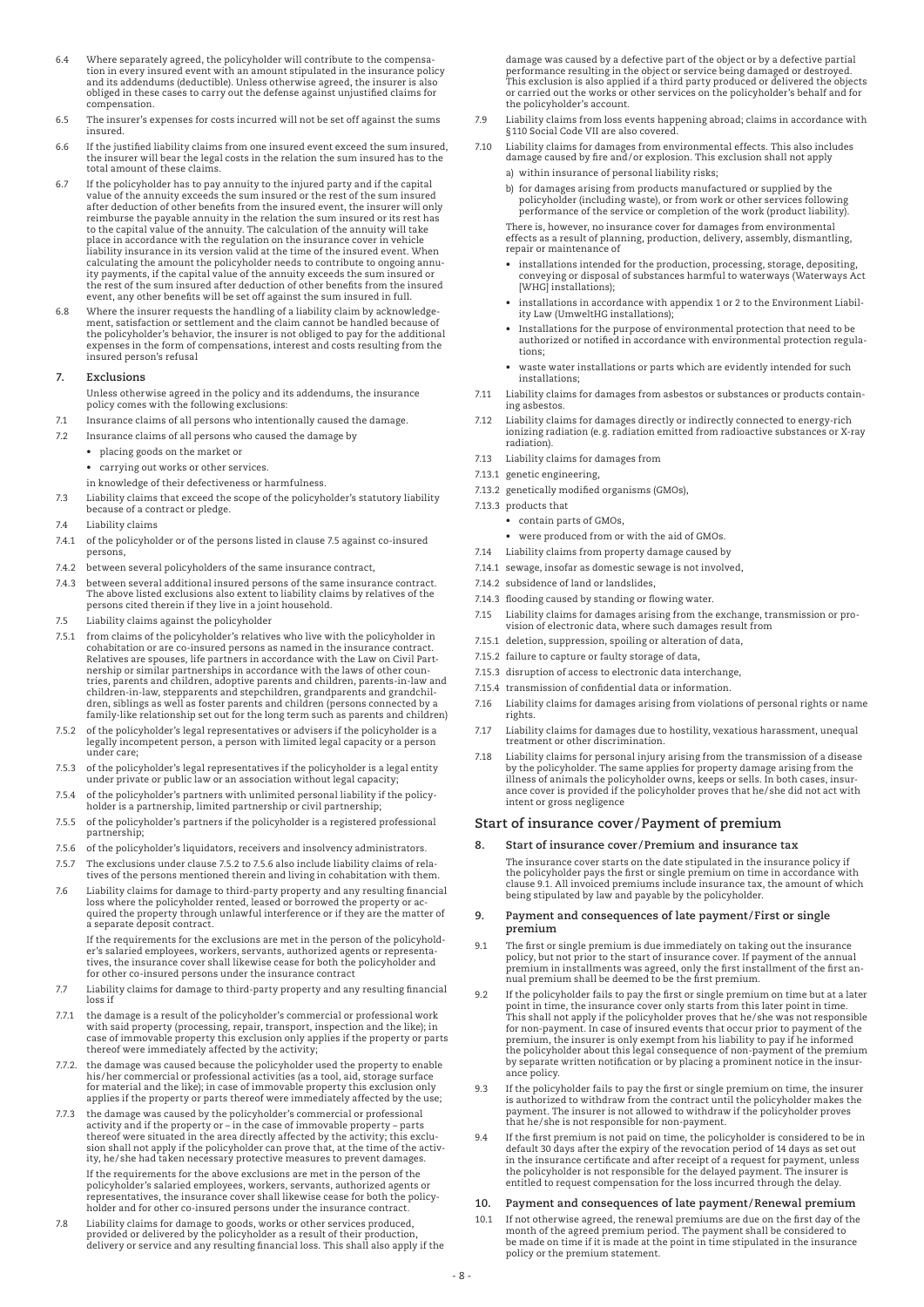- 10.2 Failure to pay a renewal premium on time shall constitute default without reminder unless the policyholder is not responsible for the late payment. The insurer will send the policyholder a written request for payment with a set payment period of at least two weeks. Failure to pay a renewal premium on time authorizes the insurer to set a payment period of at least two weeks in writing and at the policyholder's expense. This provision is only valid if it<br>provides details on the backlog of payments consisting of premium, interest<br>and costs and informs about the legal consequences of expiry of t pensation for the loss incurred through the delay.
- 10.3 If the policyholder is still in default of payment after expiry of the deadline, there will be no insurance cover from this point until payment is received, provided that the insurer informed the policyholder respectively in his re-quest for payment according to clause 10.2 par. 2.
- 10.4 If the policyholder is still in default of payment after expiry of the deadline, the insurer can cancel the contract without notice provided that he informed the policyholder respectively in his request for payment according to clause<br>10.2 par. 3. Cancellation can also be announced when determining the pay-<br>ment deadline. In this case, the cancellation takes effect on expiry of payment period if the policyholder is still in default with the payment at this time. This must be pointed out to the policyholder in the request for payment in accordance with clause 10.2 par. 3.

 If the insurer has cancelled the contract and the policyholder pays the requested amount within one month after the cancellation, the contract remains in effect. There is, however, no insurance cover for insured events that occurred between the receipt of the cancellation and the payment.

#### **11. Timeliness of payment in case of a direct debit mandate**

 Where the policyholder has issued a direct debit mandate, the payment shall be deemed on time if the premium can be collected on the due date and if the policyholder does not object to a justified debit. Where the insurer cannot collect the due premium through no fault of the policyholder, the payment shall also be deemed on time if it is made immediately after the insurer has sent the policyholder a written request for payment. Where the insurer cannot collect a due premium because the policyholder has revoked the direct debit mandate or if he/she is otherwise responsible that the premium could not be collected, the insurer is authorized to demand future payments be made outside the direct debiting system. The policyholder is only obliged to pay the premium when the insurer has sent him/her a written request for payment.

#### **12. Partial payment and consequences of late payment**

 Where payment of the annual premium in installments has been agreed, any outstanding installments are due immediately if the policyholder is in default with the payment of an installment. The insurer may also require the premium to be paid annually in the future.

# **13. Premium adjustment**

- 13.1 At the insurer's request, the policyholder is obliged to tell the insurer whether and what changes have been made to the insured risk compared with earlier information. This request may also be made by means of a note on the premium statement. The information must be provided within one month after the request was received, with proof being furnished should the insurer so require. Where incorrect information is given to the insurer's disadvantage,<br>he shall be entitled to demand from the policyholder a contractual penalty of<br>three times the amount of the difference in premium ascertained. Th not apply where the policyholder proves that he/she is not responsible for the information being incorrect.
- 13.2 The premium shall be corrected from the time of the change (premium adjust-ment) on the basis of the policyholder's change notice or other findings; where insured risks cease to exist, however, the premium will only be adjusted from the time when the insurer receives the notification. The resulting adjusted premium may not fall below the contractually agreed minimum premium.<br>Any increases and reductions in the minimum premium occurring in accord-<br>ance with clause 15.1 after conclusion of the insurance contract shall be taken into account.
- 13.3 Should the policyholder fail to issue the notification on time, then for the period for which the information was to be given the insurer may demand an additional payment amounting to the premium already charged for that period.<br>Where the policyholder subsequently provides the information, a premium<br> following receipt of the notification about the increased premium.
- 13.4 The above provisions shall also apply to insurance policies for which the premium is paid in advance for several years.

#### **14. Premium in case of early contract cancellation**

 Where the contract is cancelled early, unless otherwise provided by law, the insurer shall be entitled to only that portion of the premium corresponding to the period during which insurance cover was in force.

#### **15. Premium rate adjustment**

- 15.1 Insurance premiums are subject to premium rate adjustment. Where premiums are calculated on the basis of payroll, contract price or amount of turnover, there shall be no premium rate adjustment. Regardless of the way in which premiums are calculated, minimum premiums shall be subject to premium rate adjustment.
- 15.2 An independent trustee shall determine each year, with effect for the pre-miums due from 1 July, the percentage by which the average of the claims payments made in the past calendar year by all insurers licensed to transact general liability insurance has increased or decreased compared to the previous year. The trustee shall round down the percentage determined to the<br>next lower whole number divisible by five. Where an individual loss leads of indemnity, such expenses shall also be deemed to be claims payments. The average of the claims payments made in any one calendar year shall be the sum of the claims payments made in that year, divided by the number of new loss events reported over the same period.
- 15.3 In the event of an increase the insurer shall be entitled and in the event of a reduction obliged – to adjust the premium for the following year by the percentage obtained from clause 15.2 (premium rate adjustment). The policyholder will be notified of the change to the premium for the following year with the next premium statement. Where the average level of the insurer's

claims payments has increased in each of the last five calendar years by a lower percentage than that determined by the trustee for any of these years in accordance with clause 15.2, the insurer may increase the premium for the following year only by the percentage by which the average of the insurer's claims payments has increased in the last calendar year based on his own company figures; this increase may not exceed the one that would result under the previous paragraph.

15.4 Where the change in accordance with clauses 15.2 or 15.3 is less than five percent, there shall be no premium rate adjustment. Such change shall, however, be taken into account in subsequent years.

## **Duration and end of contract/Cancellation**

- **16. Duration and end of contract**
- 16.1 The contract is concluded for the period stipulated in the insurance policy.
- 16.2 Where a policy period of at least one year is agreed, the policy shall be renewed after expiry of the agreed period for a further year in each case unless the contract partner has received a cancellation at least three months prior to the expiry of the respective insurance year.
- 16.3 Where a policy period of less than one year is agreed, the policy shall end at the stipulated time without any notice of cancellation being required.
- 16.4 Where a policy period of more than three years is agreed, the contract may already be cancelled at expiry of the third year or of any subsequent year; the notice of cancellation must reach the contract partner at least three months prior to the expiry of the respective insurance year.

#### **17. Cessation of the insured risk**

 Where risks cease to exist in part, in full or permanently, the respective insurance shall cease to apply. In this case, the insurer shall be entitled to the pre-mium that he could have charged if insurance of these risks had been applied for only up to the time when the insurer became aware of their cessation.

#### **18. Cancellation after a premium rate adjustment**

 Where the premium increases as a result of the premium rate adjustment in accordance with clause 15.3, without a change in the insurance cover, the policyholder may cancel the policy within one month of receiving the insurer's notification. The cancellation shall be effective immediately, but at the earliest from the time that the premium increase should have taken effect.

 The insurer is obliged to inform the policyholder in the notification about the right of cancellation. The notification must reach the policyholder at least one month before the premium increase takes effect. An increase in insurance tax shall not establish any right of cancellation.

#### **19. Cancellation following an insured event**

- 19.1 The insurance contract may be cancelled where
	- • the insurer has made a compensation payment or
	- • the policyholder in case of compulsory insurance the insurer is served a legal writ in respect of a liability claim falling under the cover. The notice of cancellation must have reached the contract partner in writing at least one month after the compensation payment or the service of the writ.
- 19.2 If the policyholder cancels the insurance contract, his/her cancellation will take effect immediately after the insurer receives it. The policyholder may, however, stipulate that the cancellation shall take effect at a later date, though no later than the end of the current insurance period. If the insurer cancels the insurance contract, his cancellation shall take effect one month after the policyholder receives it.

#### **20. Cancellation after sale of insured companies**

- 20.1 Where a company for which liability insurance exists is sold to a third party, that party shall for the duration of its ownership be subrogated in the policyholder's place to the rights and obligations arising from the insurance contract. This shall also apply where a company is taken over by a third party as a result of a beneficial interest, lease agreement or similar relationship.
- 20.2 In this case, the insurance contract may be cancelled in writing
	- • by the insurer vis-à-vis the third party, subject to one month's notice,
	- by the third party vis-à-vis the insurer, with immediate effect or at the end of the current insurance period.
- 20.3 The right of cancellation shall lapse when
	- • the insurer fails to exercise it within one month from the time he learns of the transfer to the third party;
	- • the third party fails to exercise it within one month following the transfer, with the right of cancellation continuing to exist for one month from the time when the third party becomes aware of the insurance.
- 20.4 Where the transfer to the third party happens during the current insurance period and the insurance contract is not cancelled, the previous policyholder and the third party shall be jointly and severally liable for the insurance premium for this period.
- 20.5 Where a company is transferred, the existing policyholder or the third party<br>must notify the insurer of this immediately. Where the duty of disclosure<br>is culpably breached, no cover shall apply in cases where an insur occurs more than one month after the time when the insurer ought to have received the notification and the insurer would not have concluded with the purchaser the contract that existed with the seller.

 The insurance cover shall be reinstated and shall apply for all insured events occurring no earlier than one month after the time when the insurer became aware of the sale. This shall apply only where the insurer has not made use of his right of cancellation in that month.

 The insurance cover shall not cease, despite breach of the duty of disclosure, in cases where the insurer was aware of the sale at the time when he ought to have received the notification.

**21. Cancellation after increase in risk as a result of a change in the existing legal regulations or the enactment of new ones**

 Where there is an increase in the insured risk as a result of a change in the existing legal regulations or the enactment of new ones, the insurer shall be entitled to cancel the insurance contract subject to a period of notice of one month. The right of cancellation shall cease if it is not exercised within one month from the time when the insurer becomes aware of the increase.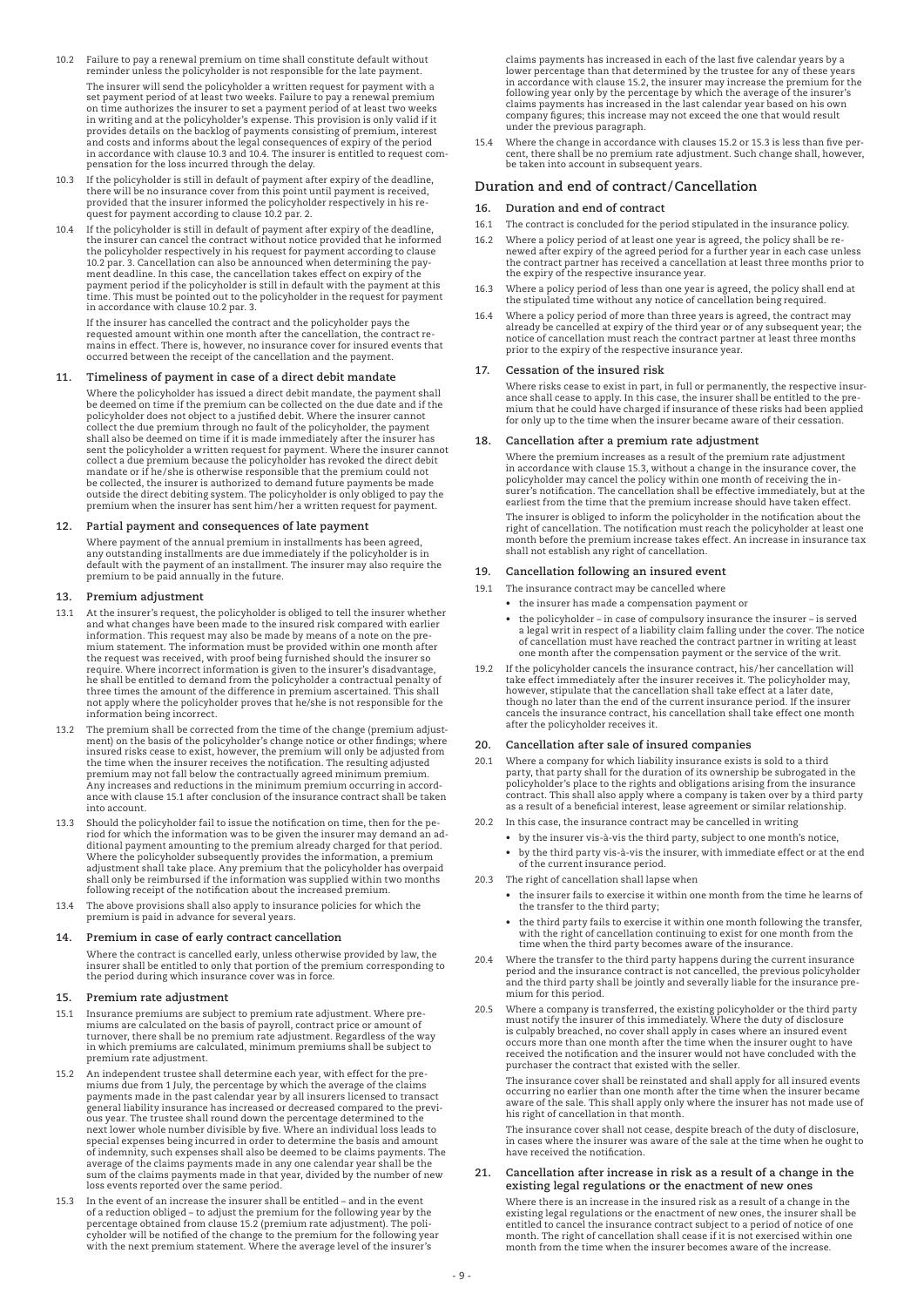# **22. Multiple insurance**

- 22.1 Multiple insurance exists where the risk is covered under several insurance contracts.
- 22.2 Where multiple insurance has come about without the policyholder's knowledge, he/she can ask for cancellation of the policy that was later arranged.
- 22.3 The right to cancel shall cease if the policyholder fails to assert it within one month of learning of the multiple insurance. The cancellation shall take effect when the insurer receives the declaration in which it is requested.

### **Obligations of the policyholder**

# **23. Pre-contractual duties of disclosure of the policyholder**

**23.1 Providing complete and true information about risk-related circumstances**

 The policyholder is obliged, by the time he/she issues his/her contract statement, to provide complete and true information about all risk-related circumstances known to him/her about which the insurer has asked him/her in text form and which are material to the insurer's decision to arrange the policy with the agreed content. If the insurer asks questions within the meaning of the first sentence of this paragraph in text form after the policyholder's contract statement has been issued but before the contract has been accepted, the policyholder shall also be obliged to answer them. Risk-related circumstances are those circumstances that are material to the insurer's decision to arrange the policy at all or with the agreed content. Where a representative is acting for the policyholder and is aware of the risk-related circumstances, the policyholder shall be treated as if he/she himself/herself had known about it or had fraudulently concealed the fact.

#### **23.2 Withdrawal**

 Where incomplete and incorrect information about risk-related circumstances is given, the insurer shall be entitled to withdraw from the insurance contract. This shall also apply if no information or incorrect information was<br>given on a fact because the policyholder fraudulently concealed knowledge<br>of the truth. Withdrawal can only take place within one month. The de disclosure. Withdrawal takes place by way of a declaration vis-à-vis the policyholder.

- 23.2.2 The insurer has no right of withdrawal if the policyholder proves that the he/she or his/her representative neither acted with intent nor with gross negligence when providing incorrect or incomplete information. The insurer<br>has no right of withdrawal due to a grossly negligent breach of the duty of<br>disclosure if the policyholder proves that the insurer had also conclud the non-disclosed circumstances.
- 23.2.3 There will be no insurance cover in case of withdrawal. Where the insurer withdraws from the contract after the occurrence of an insured event, he is obliged to provide insurance cover if the policyholder proves that the circumstance about which he/she provided incorrect or incomplete information was not the reason for either the occurrence of the insured event or the ascertainment or extent of the benefits. There will be, however, no insurance cover in such a case if the policyholder fraudulently breached the duty of disclosure. The insurer is entitled to the part of the premium that relates to the contract period before the notice of withdrawal entered into effect.

#### **23.3 Premium adjustment or right of cancellation**

 Where the insurer has no right of withdrawal because a breach of the duty of disclosure was caused neither by intent nor by gross negligence, the insurer shall be entitled to cancel the insurance contract in writing subject to a period of notice of one month. The insurer has no right of cancellation if the poli-cyholder proves that the insurer had also concluded the contract, although with different terms and conditions, had he known about the non-disclosed circumstances.

 Where the insurer cannot withdraw from the contract or cancel the contract because he had also concluded the contract, although with different terms and conditions, had he known about the non-disclosed circumstances, the<br>remaining terms and conditions retrospectively become part of the contract<br>at the insurer's request. If the policyholder is not responsible for the br from the current insurance period on.

 If the insurer increases the premium by more than 10% due to alteration of the contract or if he excludes cover for the non-disclosed circumstance, the policyholder may cancel the contract in writing and without notice within one month after he/she received our notification.

 The insurer has to assert his rights in accordance with clause 23.2 and 23.3 within one month in writing.

 The period starts when the insurer becomes aware of the breach of the duty of disclosure that justifies his asserted right. The insurer is obliged to state the circumstances his statement is based on; within one month, the insurer can also subsequently state other circumstances to justify his statement.

The insurer is only entitled to the rights in accordance with clause 23.2 and<br>23.3 if he has drawn the policyholder's attention to the consequences of a<br>breach of the duty of disclosure in writing by means of a separate no was aware of the non-disclosed risk-related circumstance or the incorrectness of the disclosed information.

## **23.4 Cessation of rights of the insurer**

 The rights of the insurer in accordance with clause 23.2 and 23.3 cease with expiry of a period of five years after conclusion of the contract; this does not apply for insured events that occurred prior to the expiry of this period. The<br>period has a duration of ten years if the policyholder or his/her representative<br>intentionally or fraudulently breached the duty of disclosure.

#### **23.5 Rescission**

 The insurer's right to rescind the contract due to fraudulent misrepresentation remains unaffected. In case of rescission, the insurer is entitled to the part of the premium that relates to the contract period before the declaration of rescission entered into effect.

#### **24. Obligations prior to occurrence of the insured event**

At the insurer's request, the policyholder must eliminate any particularly risk-related circumstances within a reasonable period of time. This shall not apply

where, considering the parties' interests, elimination would be unreasonable. A circumstance that has led to a loss shall automatically be deemed to be particularly risk-related.

#### **25. Obligations after occurrence of the insured event**

- 25.1 The policyholder is obliged to notify the insurer immediately about every insured event, even if no claims for compensation have yet been made.
- 25.2 The policyholder must take steps to avert and minimize loss wherever possible. The policyholder must follow the insurer's instructions in this respect insofar as it is reasonable for him/her to do so. The policyholder is obliged to provide the insurer with detailed, truthful loss reports and assist the insurer with claims assessment and settlement. The insurer must be notified of all circumstances that in his view are important for processing the claim and any documents requested for this purpose must be forwarded.
- 25.3 The policyholder must likewise notify the insurer immediately if a liability claim is made against him/her, public prosecution, official or judicial proceed-<br>ings are instituted against him/her, a summary notice to pay is issued, or a<br>third party legal notice is served on the policyholder.
- 25.4 The policyholder must object to any summary notice to pay or any compensa-tion order issued by the administrative authorities within the time specified, or lodge any other appeals that may be necessary. No instructions from the insurer will be required for this.
- Where a liability claim is asserted against the policyholder through court action, he/she must leave the conduct of the case to the insurer. The insurer will<br>engage a lawyer on the policyholder's behalf. The policyholder must grant the<br>lawyer power of attorney and provide him with all necessary inf make the requested documents available to him.

#### **26. Legal consequences in case of breach of obligations**

- Where the policyholder breaches an obligation arising from this contract that he/she has to fulfill prior to the occurrence of the insured event, the insurer may cancel the contract without notice and within one month after becoming aware of the breach of obligation. The insurer has no right of cancellation if the policyholder proves that the breach of obligation was neither caused by intent nor by gross negligence.
- 26.2 Where the policyholder intentionally breaches an obligation arising from this contract, he/she will lose his/her insurance cover. In case of a grossly negligent breach of obligations, the insurer is entitled to reduce his benefits according to the severity of the policyholder's fault.

 For the policyholder to lose the insurance cover in full or in part when the breach of the obligation to provide information happened after the occurrence of the insured event, it is necessary that the insurer informed the policyholder about this legal consequence by separate written notification.

 Where the policyholder proves that he/she did not breach the obligation with gross negligence, the insurance cover will continue. Insurance cover will also continue if the policyholder provides evidence that the breach of obligation was neither the cause for the occurrence or determination of the insured event nor for the determination or scope of the benefits the insurer is obliged to pay. This shall not apply if the policyholder fraudulently breached the obli-gation. The above conditions apply irrespective of the question if the insurer makes use of the right of cancellation that he is entitled to in accordance with clause 26.1.

# **Further provisions**

#### **27. Co-insured persons**

- Where the insurance also extends to liability claims against persons other than the policyholder, all provisions applying to the policyholder shall also be applicable to those insured persons accordingly. The provisions on automatic extension of cover (clause 4) shall not apply where the new risk arises only for a co-insured person.
- 27.2 The policyholder alone shall be entitled to exercise the rights arising from the insurance contract. The policyholder shall remain responsible along with the co-insured persons for fulfilling the obligations.

#### **28. Non-assignment**

 Without the insurer's consent, the right of indemnity may be neither assigned nor pledged before it has been finally determined. Assignment to the injured third party is permissible.

# **29. Notifications, declarations of intent, change of address**

- 29.1 All notifications and declarations intended for the insurer are to be directed to the insurer's head office or to the responsible branch office as stipulated in the insurance policy or its addendums.
- Where the policyholder has failed to notify the insurer of a change in his/her address, the posting of a registered letter to the last address known to the insurer under the last name known to the insurer shall suffice for the purposes of submitting any declaration of intent to the policyholder. The declaration shall be deemed received three days after the letter is sent. The same shall apply in case of a change of the policyholder's name.
- 29.3 Where the policyholder has purchased insurance for his /her business establishment, clause 29.2 shall apply analogously to any relocation of the business establishment.

#### **30. Statute of limitations**

- Any claims arising from the insurance contract are subject to a limitation period of three years. The period is calculated in accordance with the general conditions of the German Civil Code (BGB).
- 30.2 Where the policyholder has reported a claim under the insurance contract to the insurer, the limitation period shall be suspended from the report up to the time when the claimant receives the insurer's decision in text form.

# **31. Competent court**

31.1 For actions against the insurer arising from the insurance contract, the com-petent court depends on the insurer's head office or branch office responsible for the insurance contract. Where the policyholder is a natural person, local responsibility also lies with the court in whose district the policyholder has his/her residence or, in the absence of such, his/her habitual residence at the time the action is brought.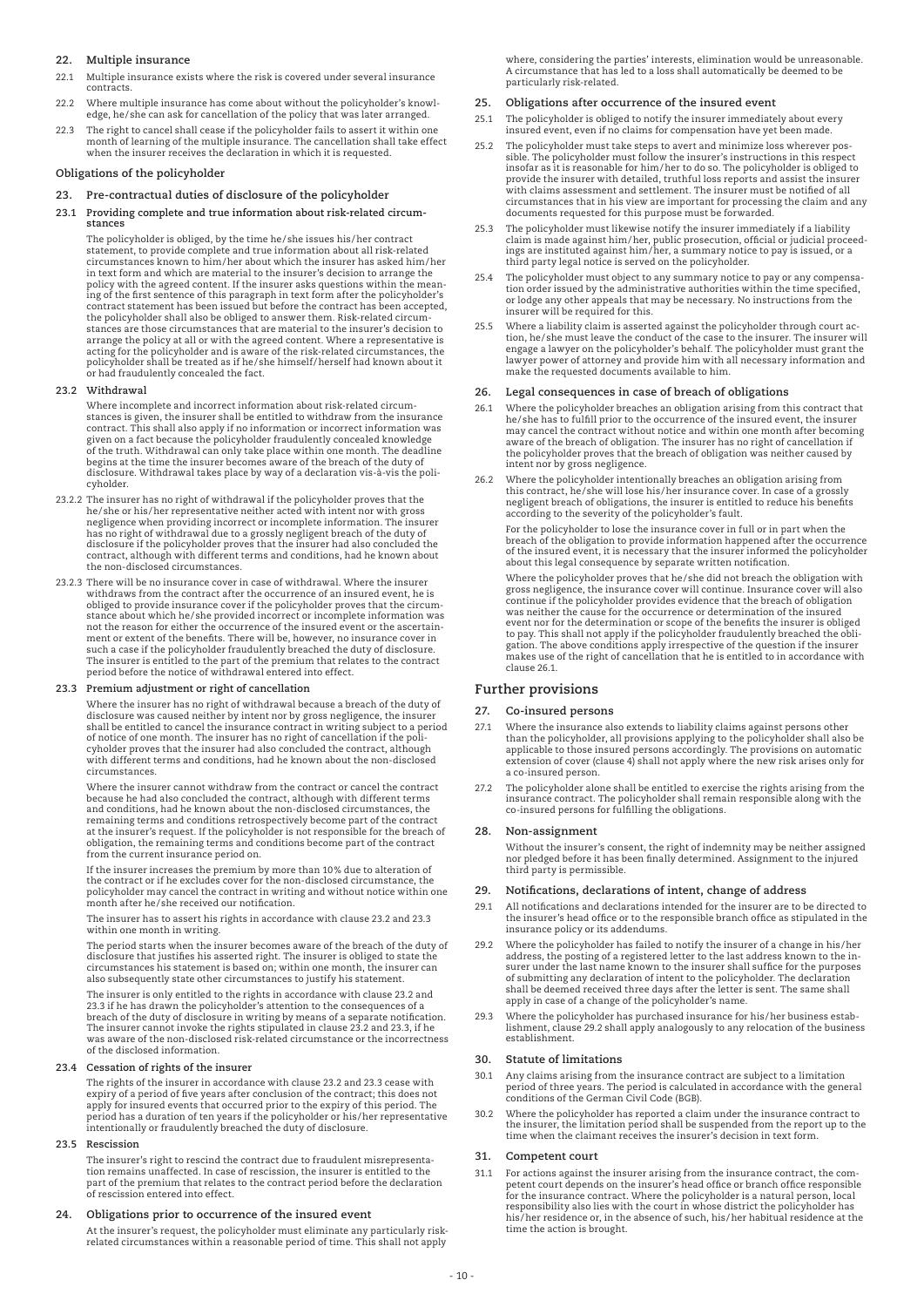- 31.2 Where the policyholder is a natural person, actions against the policyholder arising from the insurance contract need to be brought before the court<br>responsible for his/her residence or, in the absence of such, his/her habitual<br>residence. Where the policyholder is a legal entity, the competent cour also be determined by the registered office or branch office of the policyholder.<br>The same shall apply if the policyholder is a partnership, limited partnership,<br>civil partnership or registered partner company.
- 31.3 Where the policyholder's residence or habitual residence is unknown at the time the action is brought, the competent court for actions arising from the<br>insurance contract against the policyholder depends on the registered office<br>of the insurer or its branch office responsible for the insurance co

# **32. Applicable law**

German law applies to this contract.

# **General Accident Insurance Conditions of Generali Versicherung AG (AUB 2008)**

# **§1 Insured event**

- I. The insurer provides insurance cover for accidents of insured persons during the validity of the contract. The types of benefits which can be insured are set out in §7; the application and insurance certificate each show which types of benefits can be agreed in the policy.
- II. The insurance policy covers accidents all around the world.
- III. An accident shall be deemed to have occurred when the insured person has involuntarily suffered damage to his/her health due to an event (an accident) having a sudden effect on his/her body from the outside.
- IV. An accident shall also be deemed to have occurred when, as a consequence of increased physical exertion to limbs or extremities or the spine,
- 1. a joint is dislocated or
- 2. muscles, tendons, ligaments or capsules are stretched, strained or torn.

# **§2 Exclusions**

The following is not covered by the insurance:

I.

- 1. Accidents caused by mental illness or cognitive disorders, including those due to drunkenness, and strokes or seizures, epileptic fits or other spasmodic fits affecting the whole body of the insured person. Cover shall be granted, however, if such disorders, derangement, fits or paroxysms were caused by an accident under this policy.
- 2. Accidents that befall the insured person as a consequence of the insured person intentionally carrying out or attempting to carry out a criminal offense.
- 3. Accidents directly or indirectly caused by war or civil war. There is, however, insurance cover if the insured person faces sudden and unexpected war or civil war during his/her journeys abroad. Such insurance cover expires at the end of the 14th day after the outbreak of war or civil war in the country where the insured person stays.

 This expansion of cover does, however, not apply to trips in or through countries on whose territory war or civil war is already underway when the trip begins. It also does not apply to active participation in the war or civil war or to accidents caused by ABC weapons (atomic, biological or chemical weapons) and in connection with war or warlike events between the following countries: China, Germany, France, United Kingdom, Japan, Russia or USA. In case of acts of terror committed outside the territories of warring parties, the insurer will not invoke this exclusion.

 Accidents due to unrest if the policyholder participated on the side of those instigating the unrest.

- 4. Accidents suffered by the insured person
	- a) as the pilot of an aircraft (including recreational aircraft) to the extent that this activity requires a permit under German law and as a member of the crew of an aircraft
	- b) during professional activities for which an aircraft is necessary;
	- c) when using spacecraft.
- 5. Accidents suffered by the insured person as a result of taking part in driving events, including the corresponding practice runs, with the aim of achieving high speeds as a driver, co-driver or passenger of a motor vehicle.
- 6. Accidents caused directly or indirectly by nuclear power.

II.

- 1. Health damage caused by radiation.
- 2. Health damage caused by therapeutic treatments or surgery, which the policyholder carries out or has carried out on his/her body. However, this exclusion<br>does not apply if therapeutic treatments or surgery, including radiodiagnostic<br>and radio-therapeutic treatment or surgery, is carried out as th accident covered by this insurance.
- 3. Infections

 Insurance cover is provided if the disease pathogens entered the body through an accident injury covered by this policy. Accident injuries do not include skin or mucous membrane injuries, which are minor as such, and via which disease pathogens immediately or subsequently enter the body; this restric-tion does not apply to rabies and tetanus. For infections caused by treatment measures, clause 2. par. 2 applies accordingly.

- 4. Poisoning as a result of taking solid or liquid substances via the gullet.
- III.
- 1. Stomach or lower abdominal hernias.
- However, insurance cover is provided if they have occurred through a violent external effect covered by this policy.
- 2. Damage to spinal discs as well as bleeding from internal organs and cerebral hemorrhage unless directly caused by an accident event covered by this insur-ance in accordance with §1 III.
- IV.
	- Pathological disorders as a result of psychological reactions, irrespective of their caus

#### **§3 Uninsurable persons**

- I. Uninsurable are persons who predominantly require the help of others in managing their daily life. These requirements are met by persons who at least classify as long-term care level II in accordance with German compulsory long-term care insurance (§15 par. 1 no. 2 German Social Code (SGB) XI in its version of 14 June 1996).
- II. Cover and insurance policy expire as soon as the insured person is no longer insurable within the meaning of I.
- III. Any premium that was paid for uninsurable persons since the contract was concluded or since the persons started to be uninsurable shall be reimbursed.

# **§3a Pre-contractual duties of disclosure of the policyholder or his /her representative prior to conclusion of the contract**

- 1. The policyholder is obliged, by the time he/she issues his/her contract statement, to provide complete and true information about all risk-related circum-stances known to the policyholder about which the insurer has asked him/her in text form and which are material to the insurer's decision to arrange the policy with the agreed content. If the insurer asks questions within the mean-ing of the first sentence of this paragraph in text form after the policyholder's contract statement has been issued but before the contract has been accepted, the policyholder shall also be obliged to answer them. Risk-related circumstances are those circumstances that are material to the insurer's decision to arrange the policy at all or with the agreed content.
- 2. If another person is to be insured, he/she is also obliged to provide complete and true information about all risk-related circumstances and to also answer the questions he/she is asked by the insurer.
- 3. Where a representative of the policyholder concludes the contract and is aware of the risk-related circumstance, the policyholder shall be treated as if he/she himself/herself had known about it or had fraudulently concealed the fact.

II.

I.

- 1. Where incomplete and incorrect information about the risk-related circumstances is given, the insurer shall be entitled to withdraw from the insurance<br>contract. The insurer has to assert his right of withdrawal within one month<br>in writing to the policyholder. In doing so, the insurer has to na circumstances his statement is based on. The period starts when the insurer becomes aware of the breach of the duty of disclosure that justifies his right of withdrawal.
- 2. The insurer has no right of withdrawal if
	- a) the policyholder proves that he/she or his/her representative neither acted with intent nor with gross negligence when providing incorrect or incomplete information;
	- b) the policyholder in case of a grossly negligent breach of the duty of discoure proves that the insurer had also concluded the contract, although<br>with different terms and conditions, had he known about the non-disclosed circumstances.
- 3. There will be no insurance cover in case of withdrawal. Where the insurer withdraws from the contract after the occurrence of an insured event, he is obliged to provide insurance cover if the policyholder proves that the circumstance about which he/she provided incorrect or incomplete information was not the reason for either the occurrence of the insured event or the ascertainment or the extent of the benefits. There will be, however, no insurance cover in such a case if the policyholder fraudulently breached the duty of disclosure. The insurer is entitled to the part of the premium that relates to the contract period before the notice of withdrawal entered into effect.
- 1. Where the insurer has no right of withdrawal because the policyholder's breach of the duty of disclosure was caused neither by intent nor by gross negligence, the insurer shall be entitled to cancel the insurance contract in writing subject to a period of notice of one month. In doing so, the insurer has to name the circumstances his statement is based on. The period starts when the insurer becomes aware of the breach of the duty of disclosure.
- 2. The insurer has no right of withdrawal if the policyholder proves that the insurer had also concluded the contract, although with different terms and conditions, had he known about the non-disclosed circumstances.
- IV. Where the insurer cannot withdraw from the contract or cancel the contract because he had also concluded the contract, although with different terms and conditions, had he known about the non-disclosed circumstances, the remaining terms and conditions retrospectively become part of the contract at the insurer's request. If the policyholder is not responsible for the breach of obligation, the remaining terms and conditions become part of the contract from the current insurance period. If the insurer increases the premium by more than 10% due to alteration of the contract or if he excludes cover for the non-disclosed circumstance, the policyholder may cancel the contract in writing and without notice within one month after he/she received our notification.
- V.

II.

- 1. The insurer has to assert his rights in accordance with clause II. to IV. within one month in writing. The period starts when the insurer becomes aware of the breach of the duty of disclosure that entitles him to adjust the contract. In doing so, the insurer has to name the circumstances his statement is based on. Within one month, the insurer can also subsequently state other circumstances to justify his statement.
- 2. The insurer is only entitled to his rights in accordance with clause II. to IV. if he has drawn the policyholder's attention to the consequences of a breach of the duty of disclosure by means of a separate written notification.
- 3. The insurer cannot invoke his rights in accordance with clause II. to IV. if he was aware of the non-disclosed risk-related circumstance or the incorrectness of the disclosed information.
- VI. The insurer's right to rescind the contract due to fraudulent misrepresentation remains unaffected. In case of rescission, the insurer is entitled to the part of the premium that relates to the contract period before the declaration of rescission entered into effect.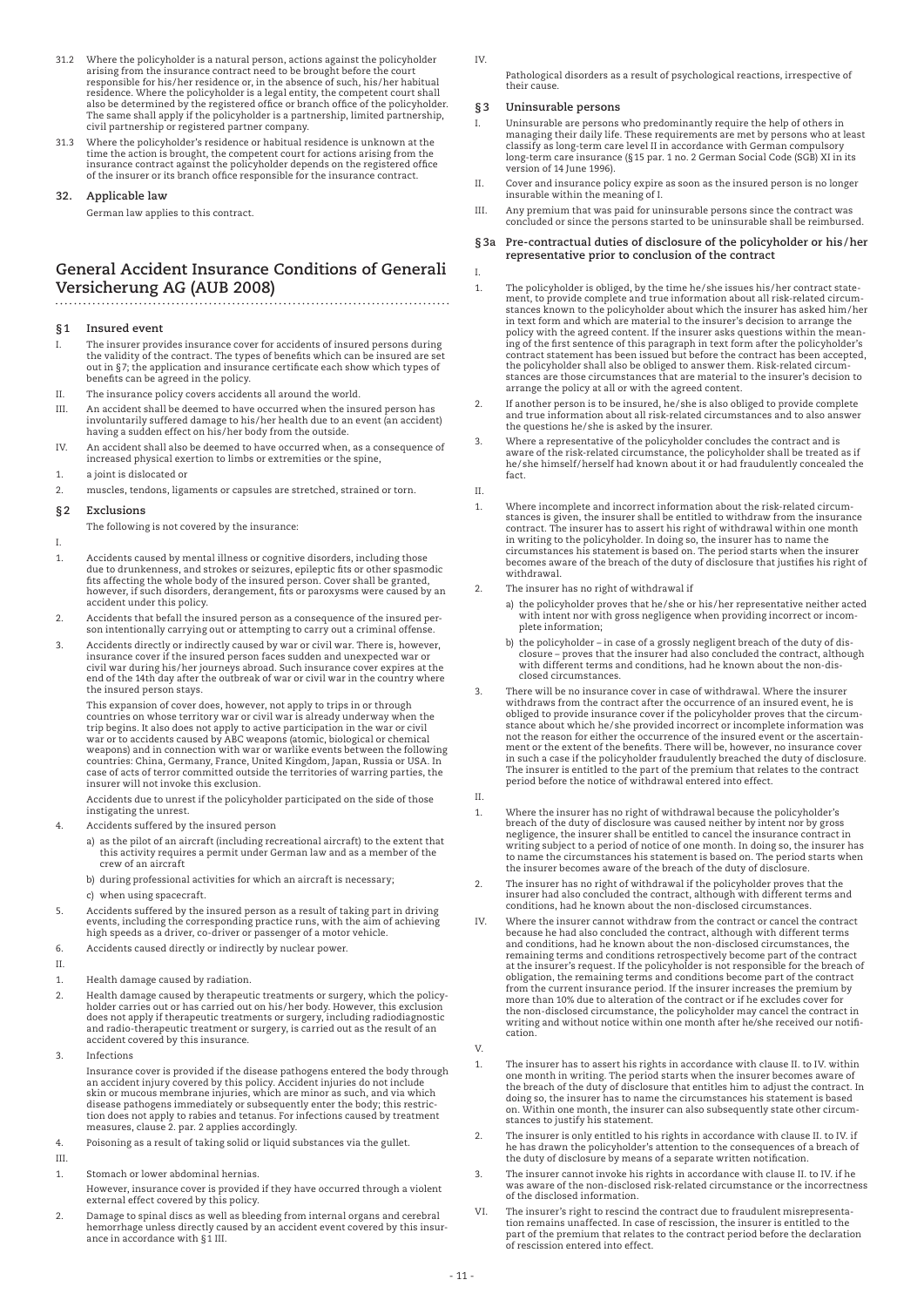VII. The rights of the insurer in accordance with clause II. to IV. cease with expiry of a period of five years after conclusion of the contract. The period has a du-ration of ten years if the policyholder or his/her representative intentionally or fraudulently breached the duty of disclosure.

#### **§4 Start and end of insurance cover /Right to alter a legal relationship**

- I. The insurance cover starts on the date stipulated in the insurance policy when the policyholder pays the first or single premium immediately after it is due in accordance with §5 I.
- II. The policy can be ended through written notification by one of the contracting parties
- 1. on expiry of the agreed period.
- The notice of cancellation must be received at least 3 months before expiry; otherwise the policy is renewed for a year each time.
- 2. at the end of the third or each following year if a policy is taken out for the duration of more than three years. The notice of cancellation must be received by the contracting party at least three months before the expiry of the third or appropriate following year;
- 3. If the insurer has made a payment in accordance with §7 or a claim has been<br>made against him for such a payment. The notice of cancellation must be<br>received at least one month after the payment or, in the event of a l dispute, after withdrawal of the claim, acceptance, settlement or legal en-<br>forcement of the decision. If the policyholder cancels the contract, his notice<br>of cancellation comes into effect immediately after being received tion comes into effect at a later point in time, but not later than at the end of the current insurance year. A notice of cancellation by the insurer comes into effect one month after being received by the policyholder.
- III. The policy ends without notice at the date stipulated in the insurance certificate if the agreed duration is less than one year.
- IV. The insurance cover shall be suspended for the insured person when he/she fulfills his/her service in a military or likewise formation that participates in war or warlike operations between the countries China, Germany, France, United Kingdom, Japan, Russia or USA. The insurance cover will continue to apply as soon as the insurer receives the notification about the end of such service.

# **§5 Premiums, due date and default**

- I. The premiums include the relevant insurance tax and agreed additional costs. Unless otherwise agreed, the first or single premium is due immediately on taking out the insurance policy, but not prior to the start of insurance cover. If payment of the annual premium in installments was agreed, only the first installment of the first annual premium shall be deemed to be the first pre-mium. If not otherwise agreed, the renewal premiums are due on the first day of the due month. The payment shall be considered to be made on time if it is made at the point in time stipulated in the insurance policy or the premium statement.
- II. Where the policyholder has issued a direct debit mandate, the payment shall be deemed on time if the premium can be collected on the due date and if the<br>policyholder does not object to a justified debit. Where the insurer cannot<br>collect the due premium through no fault of the policyholder, the pay shall also be deemed on time if it is made immediately after the insurer has sent the policyholder a written request for payment. Where the insurer cannot collect a due premium because the policyholder has revoked the direct debit mandate or if he/she is otherwise responsible that the premium could not be collected, the insurer is authorized to demand future payments be made<br>outside the direct debiting system. The policyholder is only obliged to pay the<br>premium when the insurer has sent him/her a written request for paym

#### III.

- 1. In the event of payment not being made on time, the provisions of §§37 and 38 of the German Insurance Contract Act (VVG) apply.
- 2. Failure to pay the first or single premium on time shall constitute default of the policyholder 30 days after expiry of the revocation period of two weeks stipulated in the insurance policy and after receipt of a request for payment, unless he/she is not responsible for the delay of payment.
- 3. If the policyholder fails to pay the first or single premium on time but at a later point in time, the insurance cover only starts from this later point in time. This shall not apply if the policyholder proves that he/she was not responsible for non-payment. In case of insured events that occur prior to payment of the premium, the insurer is only exempt from his liability to pay if he informed the policyholder about this legal consequence of non-payment of the premium by separate written notification or by placing a prominent notice in the insurance policy.
- If the policyholder does not pay the first or single premium on time, the insurer is authorized to withdraw from the contract until the policyholder makes the payment. The insurer is not allowed to withdraw if the policyholder proves that he/she is not responsible for non-payment.
- 5. Failure to pay a renewal premium on time shall constitute default without reminder unless the policyholder is not responsible for the late payment. Failure to pay a renewal premium on time authorizes the insurer to set a payment period of at least two weeks in writing and at the policyholder's expense. This provision is only valid if it provides details on the backlog of payments consisting of premium, interest and costs and informs about the legal consequences of expiry of the period.

 If the policyholder is still in default of payment after expiry of the deadline, there will be no insurance cover from this point until payment is received, provided that the insurer informed the policyholder respectively in his request for payment according to clause 5 par. 2.

- 6. Where payment of the annual premium in installments has been agreed, any outstanding installments are due immediately if the policyholder is in default with the payment of an installment. The insurer may also require the premium to be paid annually in future.
- 7. In case of default, the insurer is entitled to claim compensation for the loss incurred through the default of payment.
- 8. If the policyholder is still in default of payment after expiry of the deadline,<br>the insurer can cancel the contract without notice provided that he informed<br>the policyholder respectively in his request for payment acco

deadline. In this case, it becomes effective upon expiry of the deadline if the policyholder is still in default of payment at this point in time. The policy-holder must be explicitly informed about this provision in case of cancellation in accordance with clause III. 5. par. 2.

- IV. Where the contract is cancelled early, the insurer shall be entitled to only that portion of the premium corresponding to the period during which insurance cover was in force.
- V. In case of §4 IV. (military activities), the obligation to pay premiums is suspended.

# **§6 Change of job or occupation, military service**

I. The amount of the sums insured or of the premium mainly depends on the job or occupation of the insured person. The basis for calculating the sums insured as well as the premiums is the prevailing occupational classification of the insurer (for details on the classification criteria, see application documents). The policyholder is therefore obliged to inform the insurer about any change of the insured person's profession or occupation immediately. Compulsory military service, civilian service or military reserve training are not considered to be changes.

II.

- 1. If the policyholder's new job or occupation results in a lower premium in accordance with the insurer's rates applicable at the time of the change, these lower sums insured will be valid after the expiry of one month after the change.
- 2. If the calculation, however, provides higher sums insured and unchanged pre-miums, these shall apply as soon as the insurer becomes aware of the change, but no later than one month after the change.
- 3. On the policyholder's request, the insurer will continue the contract with the previous sums insured and with increased or reduced premiums, as soon as previous sums moderated and with measurest
- 4. If the insurer does not offer insurance cover for a new job or occupation of the insured person, the insurer can cancel the policy within one month after becoming aware of the change. The cancellation becomes effective one month after receipt.

# **§7 Types of benefits**

 The agreed types of benefits and their amount (sums insured) are set out in the policy. The following conditions apply for the arising of the claim and the assessment of the benefits.

- I. Disability benefit
	- If the physical or mental fitness of the insured person is permanently impaired due to an accident (disability), a claim for disability benefit from the sum insured in case of disability arises. Impairment if it can be expected to last more than three years and when a change of the insured pers before the expiry of a deadline of another three months.
- 2. The benefit amount is determined by the degree of disability.
	- a) The following fixed degrees of disability apply without evidence of greater or lesser disability in the event of loss or functional incapacity of

| • sense of taste $5\%$ |  |
|------------------------|--|

- b) Upon partial loss or partial loss of use of any of these parts of the body or sensory organs, the corresponding proportion of the percentage in accordance with a) is assumed.
- c) If through the accident parts of the body or sensory organs are affected, the loss or functional impairment of which is not set out in a) or b), the decisive aspect is the extent to which normal physical or mental performance is impaired from an exclusively medical point of view.
- d) If through the accident several physical or mental functions are impaired, the degrees of disability in accordance with 2. are added together. However, more than 100% is not accepted.
- 3. If through the accident a physical or mental function is affected, which was already permanently impaired prior to the accident, a deduction in accordance with the degree of this pre-existing disability is made. This is assessed in accordance with 2.
- 4. If death occurs within one year of the accident as a result of the accident, disability benefits cannot be claimed.
- If the policyholder dies within one year after the accident from causes unrelated to the accident – irrespective of what caused the death – and if a claim for disability benefits in accordance with 1. had arisen, payment is made in accordance with the degree of disability that could have been anticipated on the basis of the most recent medical findings.
- II. Transition payment

 If after the end of a period of six months of the accident and without the joint effect of illnesses or disabilities there is still accident-related impairment of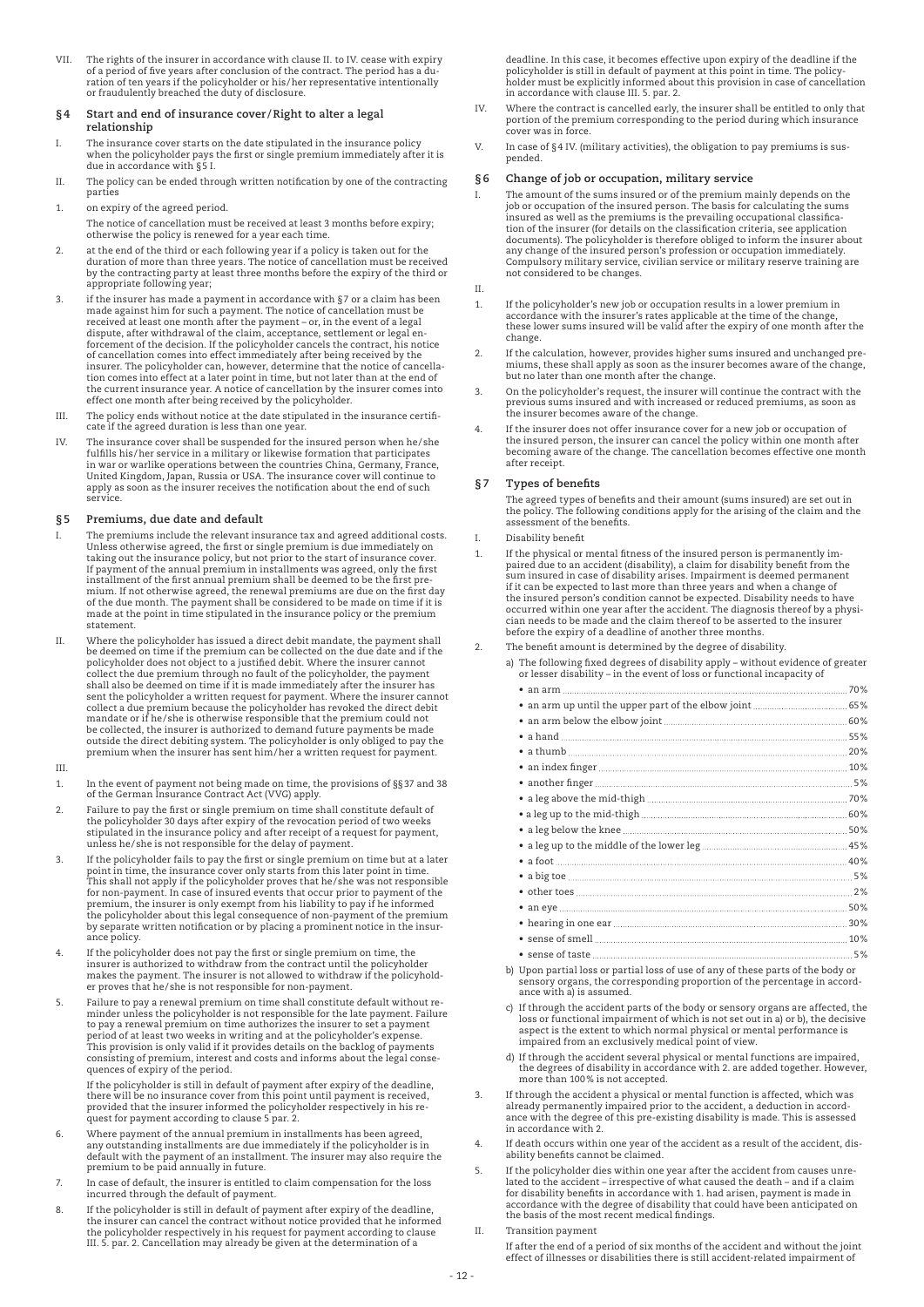the normal physical or mental performance both at work and outside work of more than 50 percent and if this impairment has existed until then without interruption, the transition payment agreed in the policy is paid. Appropriate claims can be asserted in accordance with §9 VI.

# III. Daily allowance

- 1. If the accident leads to impairment of the ability to work, a daily allowance is paid for the duration of medical treatment. The daily allowance is graded in accordance with the degree of impairment. Assessment of the degree of impairment depends on the job or occupation of the policyholder.
- 2. The allowance is paid for a maximum of one year, calculated from the day of the accident.
- IV. Daily hospital allowance
- 1. A daily hospital allowance is paid for each calendar day the policyholder is receiving medically necessary inpatient treatment at a hospital, but only for a maximum of two years calculated as of the day of the accident.
- 2. Daily hospital allowance is not paid for stays in sanitariums, rehabilitation centers or health resorts.
- V. Convalescence allowance
- 1. For the same number of calendar days for which the policyholder has received accident-related daily hospital allowance, he/she receives convalescence allowance amounting to the insured daily hospital allowance, but for a maximum duration of 4 weeks per accident.
- 2. Several full admissions to a hospital as a result of the same accident count as one uninterrupted stay at a hospital.
- 3. Convalescence allowance can be claimed on discharge from hospital.

# VI. Death benefits

 If the accident results in death within one year, payment of the sum insured in the event of death can be claimed. Appropriate claims can be asserted in accordance with §9 VI.

# **§8 Benefit restrictions**

 If illnesses or disabilities have also contributed to the health damage brought about by an accident or to the consequences thereof, the payment is reduced in accordance with the proportion of the illness or disability if this proportion is at least 25%.

# **§9 Obligations after the occurrence of an accident**

- I. After an accident, which is expected to result in a claim, a physician must be consulted immediately and the insurer must be informed immediately. The insured person must observe the physician's directions and must also help to reduce the consequences of the accident if possible.
- II. The accident report form forwarded by the insurer must be completed truthfully and returned to the insurer immediately. Any other information requested in relation to the matter must also be provided immediately.
- III. The insured person must allow himself/herself to be examined by the physicians appointed by the insurer. The costs of this, including the resulting loss of earnings, shall be borne by the insurer.
- IV. The physicians who have examined or treated the insured person (also for other reasons), other insurers, insurance carriers and authorities must be empowered to provide all required information.
- V. The policyholder shall be obliged to claim the transition payment at the latest seven months after the occurrence of the accident and substantiate it with a medical report.
- VI. If the accident results in death, this must be notified within 48 hours, even if the accident has already been reported. The insurer must be granted the right to have a post-mortem carried out by a physician appointed by the insurer

# **§10 Consequences of a breach of obligations**

 An intentional breach of an obligation to be fulfilled after the occurrence of an accident or of an obligation in accordance with §9 or one of the obligations mentioned in the Special Conditions will result in loss of insurance cover for the policyholder. In case of a grossly negligent breach of obligations, the insurer is entitled to reduce his benefits according to the severity of the policyholder's fault.

 Where the policyholder breaches an obligation to provide information, which has been in place after an insured event takes place, the insurer is only exempt from performance in full or in part if he provided the policyholder with a separate written notification about this legal consequence. Where the policyholder proves that he/she did not breach the obligation with gross negligence, the insurance cover will continue.

 Insurance cover will also continue if the policyholder proves that the breach of obligation was neither the cause for the occurrence or determination of the<br>insured event nor for the determination or scope of the benefits. This shall not<br>apply if the policyholder fraudulently breached the obligation of cancellation that he is entitled to due to the breach of a pre-contractual duty of disclosure.

# **§11 Due date of payment**

- As soon as the insurer has received the documents which the policyholder must provide as evidence of occurrence of the accident and the consequences of the accident as well as of completion of the treatment necessary for assessing disability, the insurer is obliged to declare in writing within one month – or within three months in the case of disability claims – whether and to which extent he accepts a claim. The medical charges incurred by the policyholder as evidence of the right to receive benefits are assumed by the insurer
	- • in the event of disability up to 1% of the sum insured
	- • in the case of transition payment up to 1% of the sum insured
	- • in the case of daily allowance up to one daily allowance payment
	- • in the case of daily hospital allowance up to one daily hospital allowance payment
	- The insurer will not pay for any further costs.
- II. If the insurer accepts the claim or if policyholder and insurer have agreed on the basis and amount, the insurer makes the payment within two weeks. Before completion of treatment, disability benefits can only be claimed within one year of the accident if and insofar as death benefits have been insured.
- III. If the liability to pay has only been accepted in principle, the insurer makes appropriate advance payments at the request of the policyholder.
- IV. Policyholder and insurer are entitled to have the degree of disability medically re-assessed on an annual basis, for at most up to three years after the accident. However, on the part of the insurer, this right must be exercised submitting a declaration in accordance with 1. and on the part of the policy-holder prior to expiry of the respective period. If the final assessment results in higher disability benefits than already paid by the insurer, annual interest of 5 percent is payable on the additional sum.

### **§12 Legal relationships of persons involved in the policy**

- I. If the policy has been taken out for accidents that happen to others (insurance for the benefit of third parties), it is not the insured person but the policyholder who is entitled to exercise the rights in accordance with the policy. In addition to the insured person, the policyholder is responsible for fulfilling the obligations.
- II. All provisions applying to the policyholder are applicable accordingly to his/her legal successors and other claimants.
- III. Without the permission of the insurer, the insurance claims cannot be transferred or pledged before they are due.

### **§13 Notifications and declaration of intent**

- I. All notifications and declarations intended for the insurer are to be directed to the insurer's head office or to the responsible branch office as stipulated in the insurance policy or its addendums.
- II. Where the policyholder has failed to notify the insurer of a change in his/her<br>address, the posting of a registered letter to the last address known to the insurer under the last name known to the insurer shall suffice for the purposes of submitting any declaration of intent to the policyholder. The declaration shall be deemed received three days after the letter is sent. The same shall apply in case of a change of the policyholder's name.
- III. Where the policyholder has purchased insurance for his /her business establishment, clause II. shall apply analogously to any relocation of the business establishment

#### **§14 Statute of limitations**

- I. Any claims arising from the insurance contract are subject to a limitation period of three years. The period is calculated in accordance with the general conditions of the German Civil Code (BGB).
- II. Where the policyholder has reported a claim under the insurance contract to the insurer, the limitation period shall be suspended from the report up to the time when the claimant receives the insurer's decision in text form

#### **§15 Competent courts**

- I. For actions against the insurer arising from the insurance contract, the competent court depends on the insurer's head office or branch office responsible for the insurance contract. Where the policyholder is a natural person, local responsibility also lies with the court in whose district the policyholder has his/her residence or, in the absence of such, his/her habitual residence at the time the action is brought.
- II. Where the policyholder is a natural person, actions against the policyholder arising from the insurance contract need to be brought before the court responsible for his/her residence or, in the absence of such, his/her habitual residence. Where the policyholder is a legal entity, the competent court shall also be determined by the registered office or branch office of the policyholder. The same shall apply if the policyholder is a partnership, limited partnership, civil partnership or registered partner company.
- III. Where the policyholder's residence or habitual residence is unknown at the time the action is brought, the competent court for actions arising from the<br>insurance contract against the policyholder depends on the registered office<br>of the insurer or its branch office responsible for the insurance co
- IV. German law applies to this contract.

# **Additional Conditions for Group Accident Insurance**

- **§1 Insurance without giving a name**
- 1. Insurance cover is provided for persons that are part of the group mentioned in the contract.
- 2. The persons to be insured must be named and recorded by the policyholder so that in the event of an insurance claim there can be no doubt that the injured belongs to the insured group of people.
- 3. At the end of the period of time for which the annual premium is proportionally paid, the insurer requests the policyholder to indicate the number of<br>persons who were insured during this period. These details must be given by<br>month and the highest number per month is to be indicated. Averaging is permitted.
- Based on the stated numbers, the insurer calculates the premium to be paid for the elapsed period of time. The policyholder receives a premium statement about the calculated numbers.
- 5. Insurance cover for individual people will end if their current employment or membership ends.

# **§2 Insurance with disclosure of names**

- 1. Insurance cover is provided for the persons mentioned by name.
- 2. Uninsured persons can be registered for insurance at any time if their job or occupation and the sums insured are the same as that of the already insured persons. Insurance cover for the newly added persons is provided within the agreed scope as soon as the insurer receives their application.
- 3. Persons in other jobs or other occupations or with higher sums insured are only considered as insured after agreement on the sums insured and the premiums.
- 4. The insurer is entitled to decline the insurance of individuals due to a risk as-sessment. In the event of rejection, insurance cover ends one month after the date of rejection.
- 5. Insurance cover ends for insured persons intended to no longer be part of the contract at the earliest when we receive notification thereof.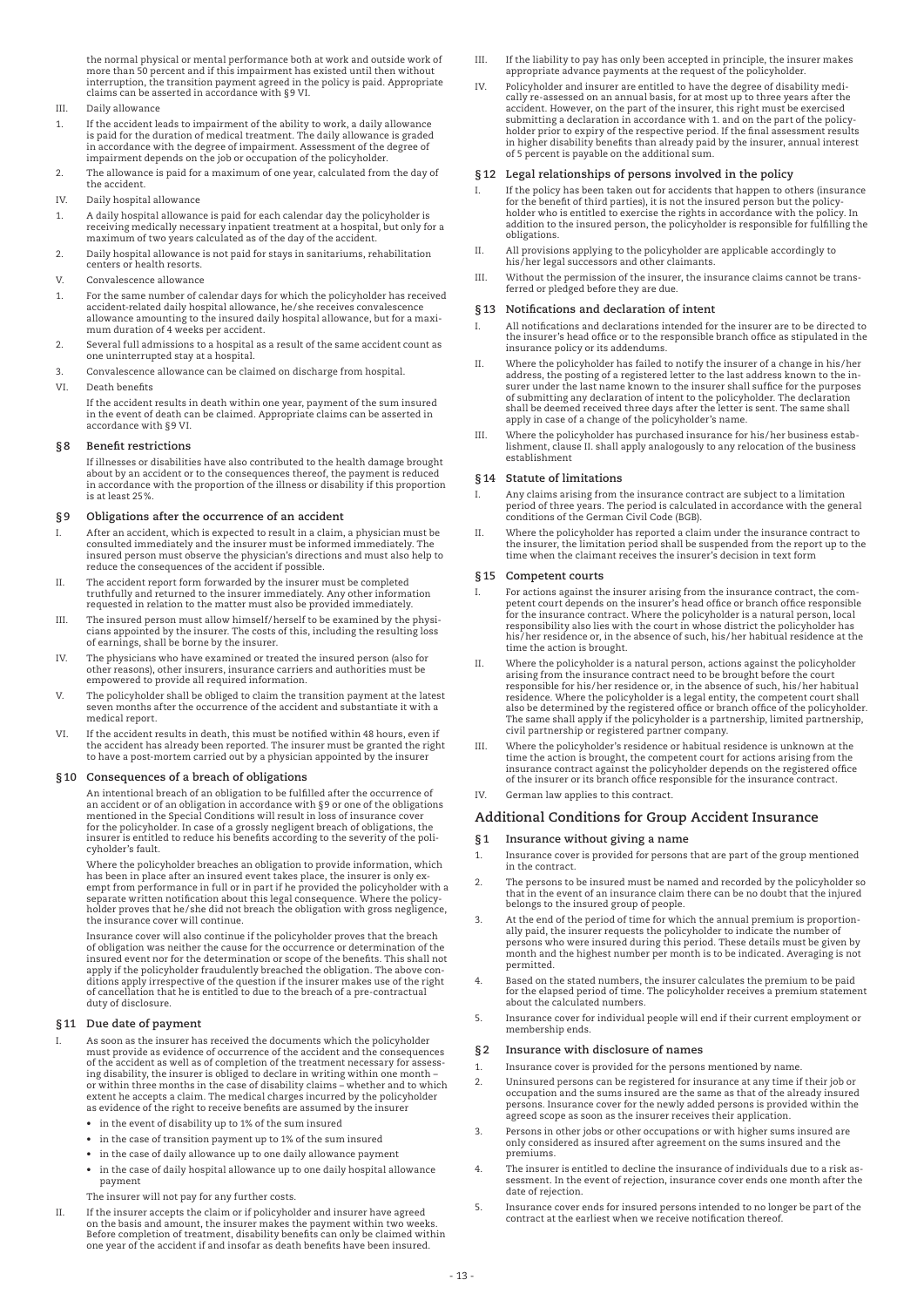# **§3 Contract period (Addition to §4 of the General Accident Insurance Conditions)**

- 1. The contract partners can end insurance cover of insured individuals by written notification if after an accident the insurer paid benefits to the policyholder or if the policyholder made a claim for benefits against the insurer. The notification must have been received in writing no later than one month after the payment of benefit or – in the event of a legal dispute – after the discontinuance of the action, the acknowledgement, the settlement or the final judgment by the court. Insurance cover expires one month after the notification is received.
- 2. The insurance policy ends if the company or association is ceased. A transfer of undertakings does not constitute a cessation of a business.
- 3. The insurer is entitled to cancel the insurance policy with one month's notice if insolvency proceedings have been opened over the policyholder's assets or if the application to institute such proceedings has been rejected for lack of assets.

# **Limitation of sums insured**

# **1. Air passenger risk**

- 1.1 Insurance cover for air passenger risk (see also §2 1. (4) of the General Accident Insurance Conditions (AUB)) is provided per insured person in accord-ance with the agreed sums insured, but not exceeding the following sums insured:
- in the event of death  $\epsilon$  1,000,000 •  $\,$  in the event of disability<br>(max. compensation in the case of 100% disability) .........................€ 2,000,000
	- • daily allowance € 250
	- for daily hospital allowance/convalescence allowance  $\dots\dots\dots\dots\dots\dots\dots\in$  250
	- for treatment costs  $\ldots$   $\ldots$   $\ldots$   $\ldots$   $\ldots$   $\ldots$   $\ldots$   $\ldots$   $\ldots$   $\ldots$   $\ldots$   $\ldots$   $\ldots$   $\ldots$   $\ldots$   $\ldots$   $\ldots$   $\ldots$   $\ldots$   $\ldots$   $\ldots$   $\ldots$   $\ldots$   $\ldots$   $\ldots$   $\ldots$   $\ldots$   $\ldots$   $\ldots$   $\ldots$   $\ldots$   $\ldots$   $\ldots$
- • for transition payment € 50,000 1.2 If several persons insured by this group accident insurance are travelling in
	- the same aircraft and if the sums insured in accordance with this policy for these persons exceed in total  $\epsilon$  in the event of death  $\epsilon$  10,000,000  $\epsilon$

|  | • in the event of disability                                                |  |
|--|-----------------------------------------------------------------------------|--|
|  |                                                                             |  |
|  |                                                                             |  |
|  | • for daily hospital allowance/convalescence allowance $\ldots$ $\in$ 2,500 |  |
|  |                                                                             |  |

 • for treatment costs € 100,000 • for transition payment € 500,000

 these sums are considered as maximum sums insured for the persons and the sums insured for each person are reduced accordingly.

In the case of all other accidents, the following applies:

If several insured persons are affected by the same accident, the maximum payment by the insurer for all the insured persons is limited to € 10,000,000.

# **Expansions of AUB 88 Version 2008 of Generali Versicherung AG**

# **Special conditions for the insurance against poisoning as a result of vapors and gases**

§1 III of the agreed General Accident Insurance Conditions is expanded as fol-lows:

 In the event of poisoning as a result of the sudden escape of gases or vapors, the suddenness of the event is also assumed if the insured person was involuntarily exposed to the effects of gases and vapors for several hours due to extraordinary circumstances. Occupational and industrial illnesses are, however, excluded.

#### **Special conditions for the insurance of typical diving injuries as part of accident insurance**

- In addition to §1 III of the agreed General Accident Insurance Conditions, the insurer also provides insurance cover for
- typical diving injuries such as decompression sickness (DCS) or eardrum injuries, as well as
- for death by drowning or suffocation under water, even if no accident has occurred.

# **Special conditions for accidents as a result of heart attack, stroke or medication**

 By way of derogation from §2 I (1) of the agreed General Accident Insurance Conditions, insurance cover is provided for accidents as a result of mental illness or cognitive disorders if they were caused by heart attack, stroke or prescribed medication. Damages as a direct result of heart attack, stroke or prescribed medication are excluded from insurance cover.

# **Special conditions for accidents as a result of epileptic fits**

 By way of derogation from §2 I (1) of the agreed General Accident Insurance Conditions, insurance cover is provided for accidents if they were caused by epileptic fits.

#### **Special conditions for the insurance of an alcohol-induced cognitive disorder**

 By way of derogation from §2 I (1) of the agreed General Accident Insurance Conditions, insurance cover is provided for accidents as a result of an alcohol-induced cognitive disorder; in case of operation of motor vehicles, however, this shall only apply if the blood alcohol level was below 1,5‰ at the time of the accident.

# **Special conditions for the insurance of accidents as a result of unrest/violent conflicts**

 §2 I (3) of the agreed General Accident Insurance Conditions is altered as follows:

 accidents as a result of unrest or other violent conflicts are covered if the insured person did not actively participate in the acts of violence or, if he/she did actively participate but not on the side of those instigating the unrest.

# **Special conditions for co-insurance of passive war risk in accident insurance (BB Kriegsrisiko 92)**

1. In amendment of §2 I (3) of the agreed General Accident Insurance Conditions (AUB 88), the insurance cover extends to accidents suffered by the insured person through war-related events without him/her belonging to the active participants in the war or civil war (passive war risk).

 An active participant is also a person who supplies, transports or otherwise handles certain installations, equipment, devices, vehicles, weapons or other materials intended for waging war on behalf of a warring party. Co-insured are accidents through terrorist attacks causally connected to a war or civil war and carried out outside the territories of the warring parties.

- 2. The following are excluded from the insurance cover:
	- • Accidents if the insured person travels to the warzone after the outbreak of the war or civil war
	- • Accidents if the insured person travels to the crisis area in anticipation of a possible outbreak of war for professional reasons (journalist, cameraman)
	- • Accidents as a result of the use of ABC weapons (atomic, biological or chemical weapons)
	- • Accidents in connection with a war or warlike situation between world powers (China, France, Great Britain, Japan, Russia, USA)
	- • Accidents in connection with a war or civil war if the state in which the insured person is domiciled or normally resides is involved as a warring party or if the war in conducted on the territory of this state.
- 3. Insurance cover in accordance with these Special Conditions only applies for a maximum duration of 14 days as of midnight of the day when the hostilities started.

# **Special conditions for the insurance of accidents as a result of taking part in unlicensed motor sport events**

 In amendment of §2 I (5) of the agreed General Accident Insurance Conditions, the following is agreed:

 Accidents as a result of actively taking part in authorized driving events with motor vehicles with the aim of achieving high speeds are covered by the<br>policy if said events require no license (e.g. in case of occasional runs with<br>rented carts at an indoor track). This expansion of the policy only app within Europe and only for persons who have attained the age of 18 years.

# **Accidents as a result of radiation**

 In amendment of §2 II (1) of the agreed General Accident Insurance Conditions (AUB), insurance cover is provided in the event of damages to health as a<br>result of radiation if the damages were the result of an accident covered by the<br>insurance policy. The exclusion of §2 I (6) AUB (nuclear power) rem fected by this and is applied in its original form.

# **Special conditions for the insurance of infections caused by ticks**

 In amendment of §2 II (3) of the agreed General Accident Insurance Conditions (AUB), insurance cover is also provided for the consequences of the infectious diseases tick-borne encephalitis (TBE) and Lyme borreliosis caused by tick bites. Insured event is the first-time infection with the causative agent of these infectious diseases. By way of derogation from §9 AUB, the insurer is to be immediately informed when a first-time infection has been diagnosed by a physician.

 By way of derogation from §4 I. AUB, insurance cover for these infections only starts after a waiting period of one month after the start/date of change stipulated in the insurance policy. For insured events that occurred prior to the waiting period, there is no liability to pay. For the insurer to pay benefits, it is required that the evidence for the occurrence of infectious diseases is provided in the form of an objective medical report together with the appropriate laboratory results in accordance with latest medical knowledge.

## **Special conditions for the insurance of infections in the event of minor skin injuries**

By way of derogation from §2 II (3) of the agreed General Accident Insurance<br>Conditions, the policy also covers infections in the case of which is it clear<br>from the case history, findings or nature of the illness that the least the outer layer of the skin must have been penetrated. This expansion does not include influenza or AIDS.

#### **Special conditions for the insurance of poisoning as a result of the ingestion of liquid or solid substances**

 §2 II (4) of the agreed General Accident Insurance Conditions is altered as follows:

 poisoning as a result of the accidental ingestion of hazardous substances is covered if said substances are not food.

# **Special conditions for the insurance of food poisoning**

 By way of derogation from §2 II (4) of the agreed General Accident Insurance Conditions, the consequences of food poisoning are covered. The policy does not cover alcohol poisoning. This does not apply, however, for children who were under the age of 10 at the time the accident occurred.

# **Psychological reactions**

 In amendment of §2 IV of the agreed General Accident Insurance Conditions, it is deemed agreed that insurance cover is provided for the consequences of mental and nervous disorders following an accident if and insofar as such disorders are the result of an organic disease of the nervous system or of an epilepsy caused by an accident covered by the policy.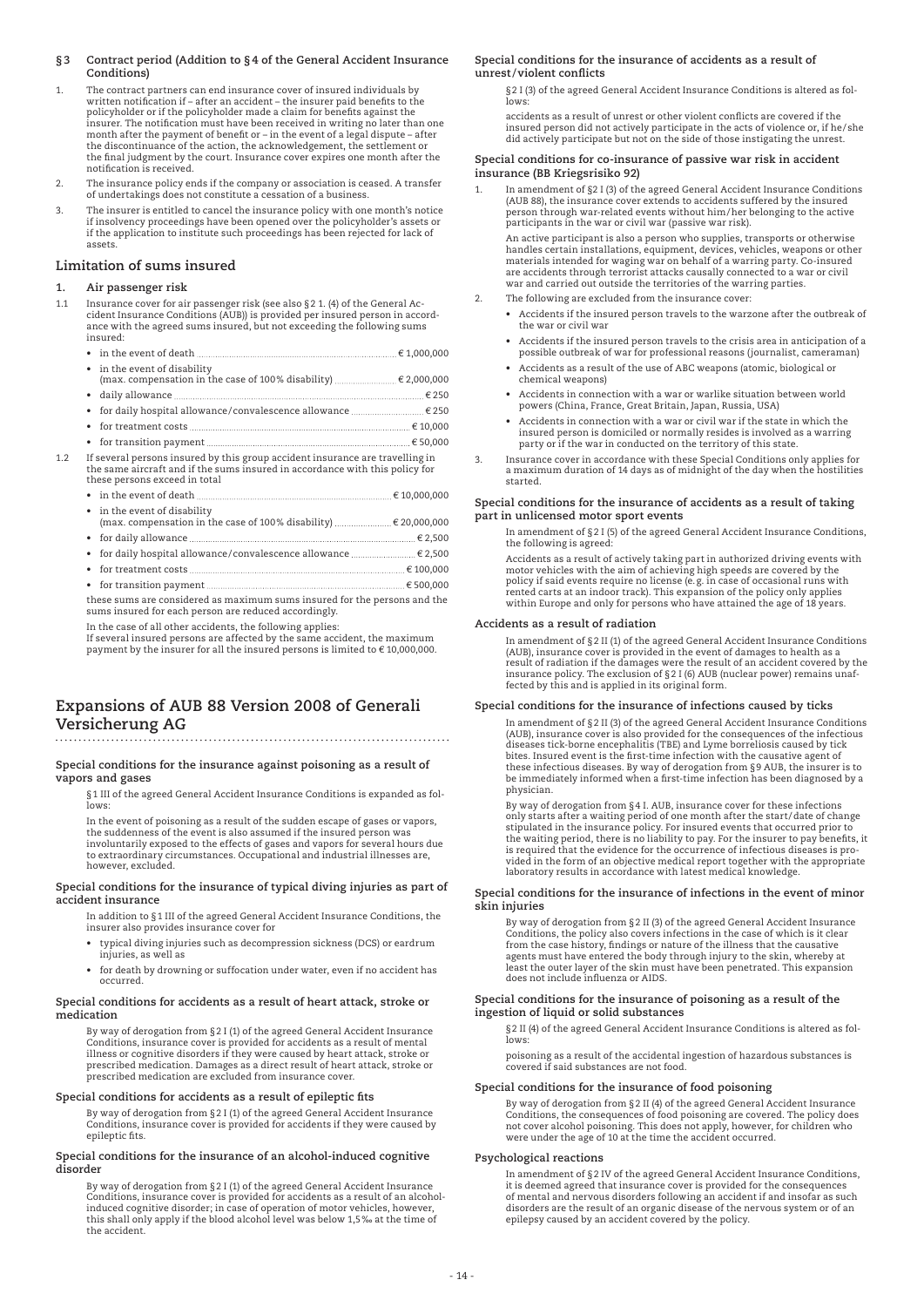# **Special conditions for asserting a claim for disability benefits**

 By way of derogation from §7 I (1) of the agreed General Accident Insurance Conditions, disability needs

- to have occurred within 15 months after the accident; and
- to be diagnosed in writing by a physician at the latest prior to expiry of a period of another 6 months and to be asserted by the policyholder or the insured person.

# **Special conditions for improved disability benefits**

 §7 I (2) a) of the agreed General Accident Insurance Conditions and insofar as agreed, clause 1 of the Special Conditions for the Insurance of Accident Disability Benefits are altered as follows:

 The following fixed degrees of disability apply – without evidence of greater or lesser disability – in the event of loss or functional incapacity of

| ٠         |                                                                                        |  |
|-----------|----------------------------------------------------------------------------------------|--|
| ٠         |                                                                                        |  |
| $\bullet$ |                                                                                        |  |
|           |                                                                                        |  |
| ٠         |                                                                                        |  |
| ٠         |                                                                                        |  |
|           | (in the event of loss of all fingers of one hand, a maximum of 70% is reim-<br>bursed) |  |
|           |                                                                                        |  |
|           |                                                                                        |  |
|           |                                                                                        |  |
|           |                                                                                        |  |
|           |                                                                                        |  |
|           |                                                                                        |  |
|           |                                                                                        |  |
|           |                                                                                        |  |
| ٠         |                                                                                        |  |
| ٠         |                                                                                        |  |
| ٠         | in the event of loss of hearing in the other ear prior to the accident  45%            |  |
|           |                                                                                        |  |
|           |                                                                                        |  |
| ٠         |                                                                                        |  |
| ٠         |                                                                                        |  |
|           |                                                                                        |  |
|           | I non partial loss or partial loss of use the corresponding proportion of the          |  |

 Upon partial loss or partial loss of use, the corresponding proportion of the relevant percentage is assumed.

#### **Payment of disability benefits following diagnosis**

 By way of partial derogation from §7 I of the agreed General Accident Insur-ance Conditions, the insurer will pay disability benefits amounting to the stated degree of disability immediately after a diagnosis has been made in the following cases:

| Diagnosis                                   | Share of the value of the agreed schedule of<br>compensation |
|---------------------------------------------|--------------------------------------------------------------|
| Cruciate ligament rupture                   | 1/10 of the value for the leg above the mid-thigh            |
| Calcaneus fracture                          | 2/10 of the value for the foot                               |
| Ankle joint fracture                        | 1/20 of the value for the leg above the mid-thigh            |
| Tibia fracture                              | 1/7 of the value for the leg above the mid-thigh             |
| Patella fracture                            | 1/7 of the value for the leg above the mid-thigh             |
| Femoral neck fracture                       | 1/7 of the value for the leg above the mid-thigh             |
| Colles fracture<br>or radial head fracture  | 1/10 of the value for the arm                                |
| Humeral head fracture                       | 1/7 of the value for the arm                                 |
| Compression fracture of a<br>vertebral body | 10% of the agreed basic sum insured for disability           |

The insured person's right to provide evidence for a greater degree of disabil-ity in the form of a medical opinion remains unaffected by this condition.

#### **Special conditions for improved transition payment**

 §7 II of the agreed General Accident Insurance Conditions is expanded as follows:

 If there is still accident-related impairment of the normal physical or mental performance of the insured person both at work and outside work and if this impairment has existed until then without interruption, the insurer will pay

- a) after 3 months and 100% impairment 50% of the agreed sum insured and
- b) after 6 months and an at least 50% impairment 100% of the agreed sum insured minus the payment made in accordance with a). The transition payment needs to be asserted by the policyholder or the insured person at the latest 1 month after expiry of the period stipulated under a) or b) and together with the provision of a medical certificate.

#### **Special conditions for daily hospital allowance in the event of a treatment in medical facilities that offer both treatment and rehabilitation**

 In amendment of §7 IV of the agreed General Accident Insurance Conditions, the following is agreed:

 If inpatient treatment takes place in a facility that offers treatment as well as rehabilitation services, the entitlement to daily hospital allowance continues to apply

- in the event of an emergency hospitalization;
- or
- if the medical institution is the only hospital in the vicinity of the insured person's place of residence.

# **Special conditions for daily hospital and convalescence allowance in the event of an outpatient operation**

 By way of derogation from §7 IV of the agreed General Accident Insurance Conditions, the insurer will pay the agreed daily hospital and convalescence allowance also according to the following conditions:

# **1. Benefit requirements:**

The insured person undergoes an operation on at least a full limb under gen-eral or regional anesthesia as a result of an accident.

#### **2. Benefit amount**

- 2.1 The agreed daily hospital and convalescence allowance is paid for at least 3 days.
- 2.2 The insurer will also pay if the accident-related operation in accordance with clause 1 is carried out as an outpatient operation, thereby preventing the need for a hospital stay.

# **Special conditions for extended daily hospital allowance**

 In amendment of §7 IV 1 of the agreed General Accident Insurance Conditions, the daily hospital allowance for accident-related inpatient hospital stays is paid within 5 years from the day of the accident, but no longer than for a maximum period of two years for the sum of all inpatient hospital stays necessary as a result of the accident.

#### **Special conditions for the inclusion of a combination of rooming-in allowance and school absence allowance**

In amendment of §7 of the agreed General Accident Insurance Conditions (AUB) and in accordance with the following conditions, the insurer will pay a

# **Rooming-in allowance**

**1. Benefit requirements:**

- The insured child
- is under the age of 8 at the time of the accident;
- is in medically necessary inpatient treatment as a result of the accident; and
- a parent or legal guardian stays overnight at the hospital together with the insured child (rooming-in).

 The policyholder needs to prove that these requirements have been fulfilled by providing a medical certificate. Stays at a health resort or sanitarium do not constitute medically necessary treatment.

#### **2. Benefit amount and duration:**

 The insurer will pay the rooming-in allowance for a maximum period of 1 year from the day of the accident and amounting to a sum insured of € 40 for each night a parent or legal guardian spends at the hospital. The conditions of §8 AUB are taken into account.

#### **School absence allowance**

## **1. Benefit requirements:**

The insured child

- is under the age of 8 at the time of the accident
- cannot attend a school providing general education or a similar institution for more than 6 weeks as a result of the accident; several absences from school as a result of the same accident are considered as one uninterrupted period of absence from school.

 The policyholder needs to prove that these requirements have been fulfilled by providing a medical certificate and a respective statement by the school. School holidays or temporary closing of the school do not constitute school absence.

#### **2. Benefit amount and duration:**

 The insurer will pay the school absence allowance from week 7 of school absence for every school day and up to a maximum period of 1 year from the day of the accident; the allowance amounts to € 40 (daily rate). The conditions of §8 AUB are taken into account.

#### **Special conditions for the insurance against robbery or hostage-taking**

 In amendment of §7 of the agreed General Accident Insurance Conditions, the insurer will pay if the insured person has become the victim of robbery or hostage-taking, even if the insured person was not injured in the process.

#### **1. Benefit requirements**

 The robbery or hostage-taking have been reported to and recorded by the police as a criminal act.

# **2. Benefit amount**

Benefits are paid up to the amount of  $\in$  3,000.

#### **Special conditions for the insurance of assistance in the event of severe injury**

 In amendment of §7 of the agreed General Accident Insurance Conditions, the insurer will pay benefits in the event of severe injury in accordance with the following conditions:

After an accident and in accordance with the following conditions, the insurer pays an advance payment for any of the following severe injuries:

- Paraplegia as a result of spinal cord injuries
- Amputation of at least an entire foot or of an entire hand
- Craniocerebral injuries after an unequivocally established cerebral contusion or cerebral hemorrhage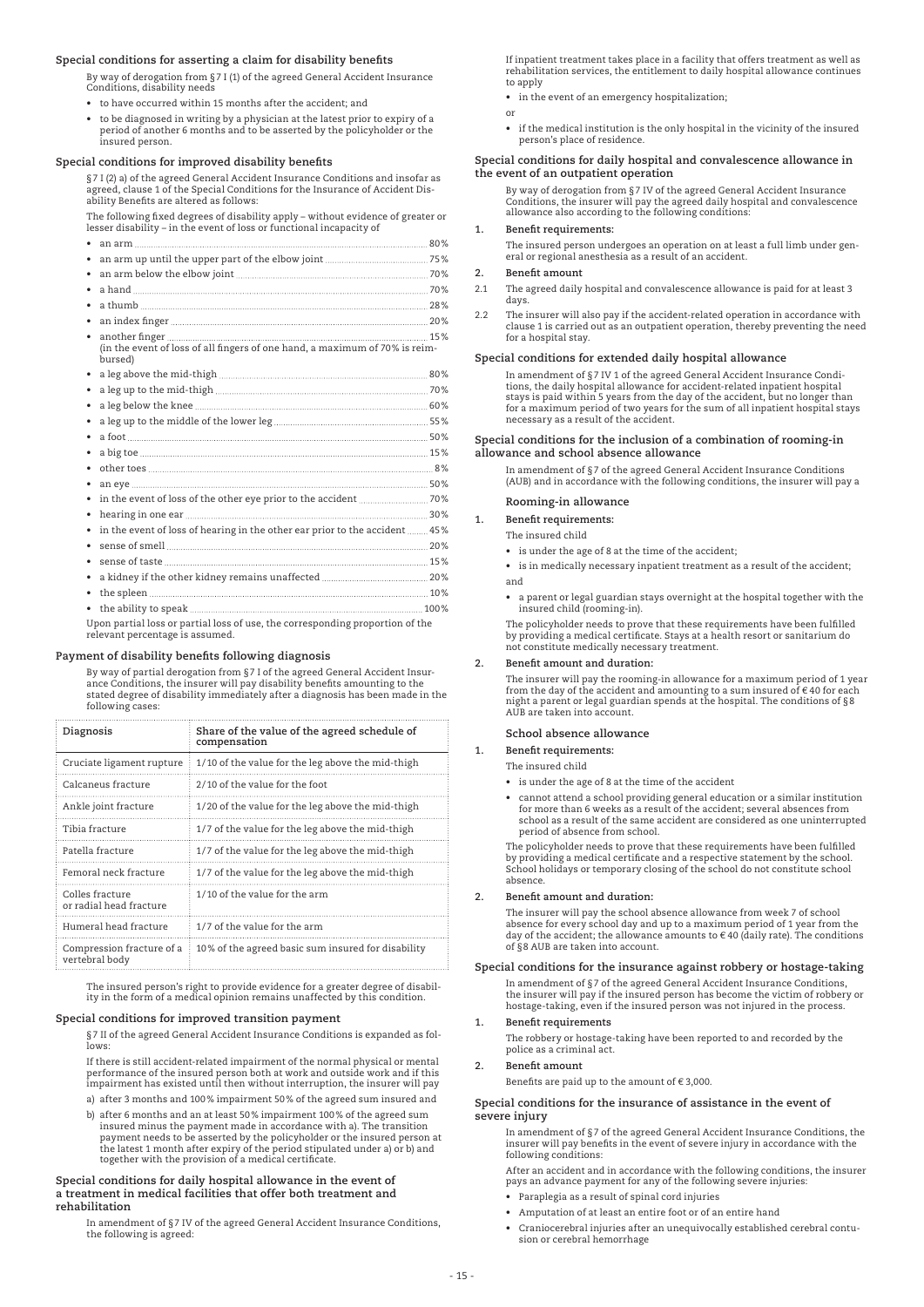- Severe multiple injuries/polytrauma
- Fracture of two long bones in different parts of the body (e.g. leg and arm fracture) or
- Damages to two inner organs resulting in destroyed tissue or
- Combination of at least two of the following injuries: fracture of a long bone, fractured pelvis, spinal fracture, damage to an inner organ resulting in destroyed tissue
- 2nd and 3rd degree burns of more than 30% of the body surface
- Loss of sight or severe visual impairment of both eyes; in the event of visual impairment: visual acuity of not more than 1/20.

 The right to benefits arises after the occurrence of the accident. The policyholder is required to provide evidence for a severe injury by means of a medical certificate. The right to benefits ceases if such claims are not asserted within one year from the day of the accident. If the insured person has several accident insurance policies with the same insurer, the respective benefits can only be claimed from one of these policies.

#### **Benefit amount**

Benefits are paid up to the amount of  $\epsilon$  5,000.

#### **Special conditions for the insurance of rehabilitation allowance within accident insurance**

 In amendment of §7 of the agreed General Accident Insurance Conditions (AUB), the insurer will pay rehabilitation allowance in accordance with the following conditions:

#### **1. Benefit requirements:**

1.1 The insured person has undergone

- a medically necessary inpatient rehabilitation measure
- as a result of an accident subject to compensation in accordance with
- §1 AUB
- because of the health damage or its consequences suffered through the accident
- within three years from the date of accident
- for a continuous period of at least three weeks.

The fulfilment of these requirements shall be proven by the policyholder or the insured person by providing a medical certificate.

1.2 Inpatient treatment with a focus on medical treatment of the consequences of the accident is not considered to be a rehabilitation measure.

# **2. Benefit amount:**

Rehabilitation allowance of  $\epsilon$  3,000 is paid once per accident in accordance with §8 AUB.

 Where the insured person is covered through several accident insurance policies with the same insurer, this benefit can only be claimed for one of these policies.

#### **Special conditions for the insurance of plastic surgery costs within accident insurance**

 In amendment of §7 of the agreed General Accident Insurance Conditions, the insurer will reimburse plastic surgery costs as a result of an accident in accordance with the following conditions:

# **1. Benefit requirements:**

- 1.1 The insured person has undergone plastic surgery after an accident. Plastic<br>surgery is defined herein as a separate medical treatment after the end of the<br>regular remedial treatment with the objective to repair an impa insured person's physical appearance that was a result of the accident.
- 1.2 Plastic surgery shall take place within three years after the accident; in case of an accident suffered by an underage person, surgery must take place before the person reaches the age of 21.
- 1.3 A third party is not liable to pay or denies its liability to pay.

# **2. Benefit type and amount:**

The insurer pays up to  $\epsilon$  10,000 in compensation for proven

 • physicians' fees and other surgery expenses,

 • necessary costs for accommodation and catering in a hospital.

 The insurer will also reimburse proven costs for dental treatment and den-tures because of full or partial loss of incisors and canines as a result of the accident.

 Where the insured person is covered through several accident insurance policies with the same insurer, this benefit can only be claimed for one of these policies.

#### **Special conditions for the insurance of rescue costs within accident insurance**

 In amendment of §7 of the agreed General Accident Insurance Conditions, the insurer will reimburse rescue costs in accordance with the following conditions:

- **1. Benefit type:**
- 1.1 The insurer will reimburse the costs for search, rescue, or recovery operations of rescue services organized in accordance with public law or private law inso-far as fees are normally charged for this. The costs will also be reimbursed by the insurer if the accident was immediately threatening or to be expected due to the specific circumstances
- 1.2 The insurer will reimburse the costs for transport of the injured person to the nearest hospital or to a special clinic, insofar as this is medically necessary and has been ordered by a physician
- 1.3 The insurer will reimburse the additional expenses in connection with the return of the injured person to the location of his/her permanent residence, insofar as the additional costs arise from what has been ordered by a physician or were unavoidable because of the nature of the injury
- 1.4 In case of a fatal accident, the insurer will reimburse the costs for transport of mortal remains of the insured person to his/her last permanent residence.

# **2. Benefit amount:**

The benefit amount is limited to a total of  $\epsilon$  25,000. Insofar as a third party (e.g. motor vehicle liability insurer, social insurance agency) is liable to pay in case of an insured event or where compensation can be claimed from other insurance contracts, such liabilities shall prevail. Where the policyholder can claim compensation from other insurance contracts, he/she is free to choose to which insurer he/she wants to report the insured event. If the policyholder reports the damage to Generali Versicherung AG, the latter will make an advance payment in accordance with the present conditions.

 Where another party denies its liability for damages, the policyholder or the insured person can contact the insurer directly. In this case, potential claims against other parties liable for damages have to be assigned to the insurer. Where the insured person is covered through several accident insurance policies with the same insurer, this benefit can only be claimed for one of these policies.

#### **Special conditions for the joint effect of illnesses or ailments**

 By way of derogation from §8 of the General Accident Insurance Conditions, the degree of disability or the benefit will not be reduced if the joint effect of illnesses or ailments is less than 45%.

# **Special conditions for family insurance within accident insurance**

 In accordance with the following provision, the insurer offers family insurance without the need to pay an extra premium:

## **1. Benefit type:**

 Insurance cover is provided for the below listed joining relatives of the insured person for a duration of 15 months during the validity of the present contract:

- the spouse from the date of civil marriage or the civil partner from the starting date of civil partnership,
- the natural children from their date of birth.

 Insurance cover is provided within family insurance exclusively for disability benefits and – insofar as one of these types of benefit was agreed for the insured person and/or the other parent – for death benefits and daily hospital allowance.

#### **2. Benefit amount:**

 The sums insured in case of disability and death as well as for daily hospital allowance are

- for the spouse 50% of the insured person's sum insured up to a maximum of € 25,000 for disability (basic sum insured) or death and a maximum of € 20 for daily hospital allowance,
- for the natural children 50% of the insured person's sum insured and the sum insured of the co-insured other parent, insofar as the co-insurance of this parent is not a result of this family insurance, up to a maximum of € 25,000 for disability (basic sum insured) and € 5,000 for death and a daily hospital allowance of € 20.

#### **Special conditions for the evidence of the right to receive benefits**

 §11 I of the General Accident Insurance Conditions is altered as follows: The medical charges incurred by the policyholder as evidence of the right to receive benefits are assumed in full by the insurer.

# **Special conditions for chemists, disinfection personnel and members of the medical professions**

#### **I. Inclusion of infections in accident insurance**

- Insured persons who work/are
- as chemists or disinfection personnel,
- as physicians, dentists, dental technicians, non-medical practitioners, (male) midwives, veterinaries,
- in nursing care (male or female nurses, children's nurses, nurse assistants), • students in the field of medicine, dentistry or veterinary science

 are, by way of derogation from §2 II (3) of the agreed General Accident Insurarc, by way of derogation from  $g_2$  if (b) of the agreed deficient recedent ance Conditions (AUB), provided with the following insurance cover:

# **1. Benefit requirements:**

1.1 The insured person became infected while performing his /her occupation as stipulated in the contract.

- 1.2 From
	- the patient's medical records
	- medical findings or
	- the nature of the illness

 it is clear that the causative agents have entered the body in one of the ways described in clause 1.3.

- 1.3 The causative agents have entered the body either
	- through injury to the skin, whereby at least the outer layer of the skin must have been severed, or

 • through the injection of infectious substances into the eye, mouth or nose. Being breathed on, sneezed at or coughed at are not deemed as injection. Insume persons who work in medical professions are insured, however, against diphtheria and tuberculosis.

1.4 For insured persons who work as chemists or disinfection personnel cover does not include gradually occurring harm caused by their normal work with chemicals (occupational diseases).

### **2. Extended cover in case of disability:**

 By way of derogation from §7 I. 1. AUB, disability claims can still be made where disability as a result of an infection and in accordance with the present Special Conditions

- has occurred within three years after the accident and
- has been diagnosed by a physician in writing within this period and where you have asserted this claim against us within another three months.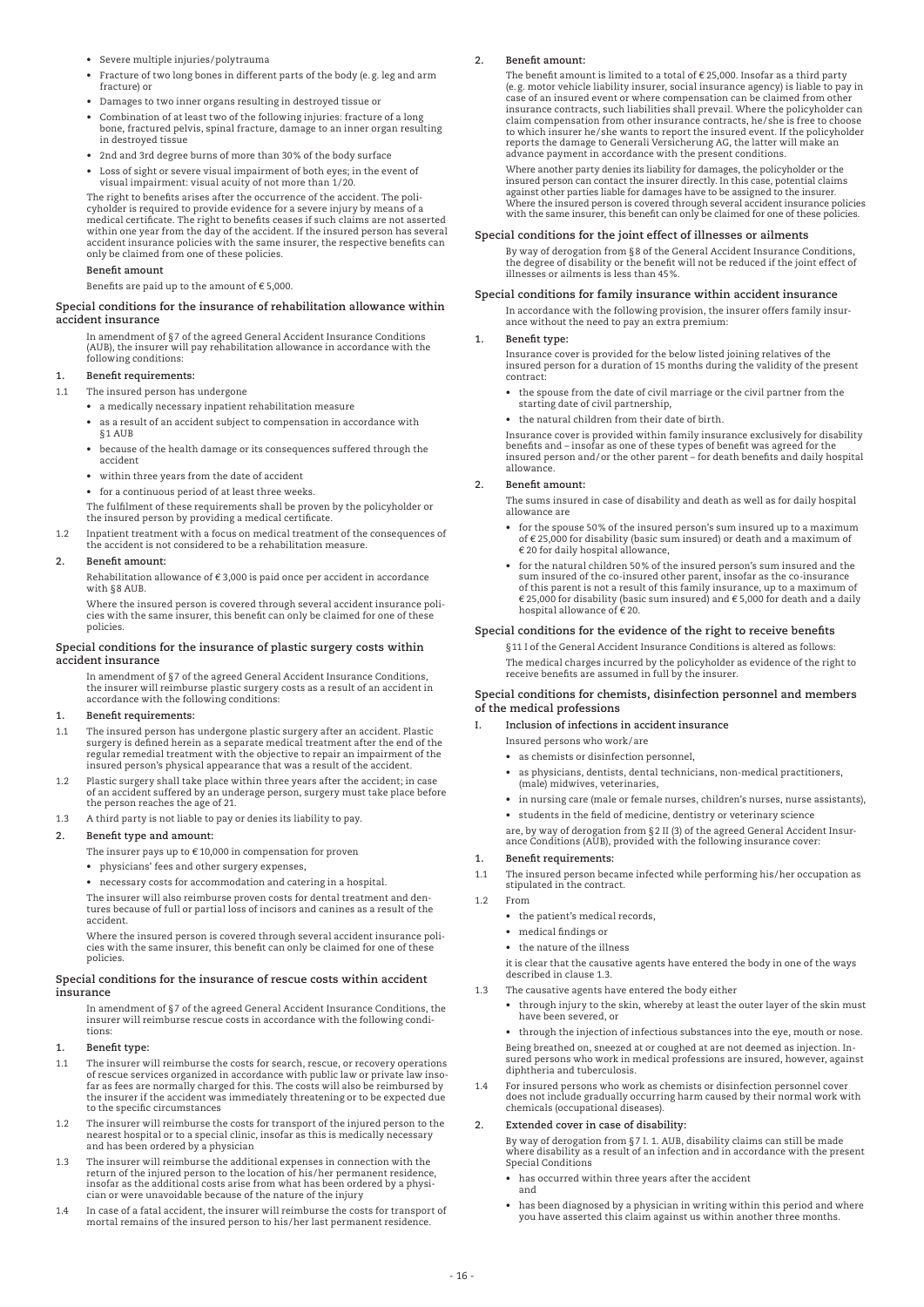# **II. Inclusion of health damage through X-ray and laser radiation in accident insurance**

Insured persons who work/are

- as chemists or disinfection personnel.
- as physicians, dentists, dental technicians, non-medical practitioners, (male) midwives, veterinaries,
- in nursing care (male or female nurses, children's nurses, nurse assistants),
- students in the field of medicine, dentistry or veterinary science, are, by way of derogation from §2 II (1) of the agreed General Accident Insur-

ance Conditions (AUB), provided with the following insurance cover: The insurance cover includes health damage through X-ray and laser radia-tion as well as artificially generated ultraviolet radiation. Excluded from the cover are damages as a result of the normal handling of radiation generating

# **Special conditions for increased benefits in case of simultaneously valid motor vehicle liability insurance**

 Where the insured person suffers an accident as operator or passenger of a motor vehicle covered under liability insurance by Generali Versicherung AG, the potential benefits from accident insurance increase by 25%.

This only applies for the following benefit types:

• disability

equipment.

- accident benefits
- daily hospital allowance
- convalescence allowance
- daily allowance
- transition payment
- damages for pain and suffering in case of bone fractures
- fatal accident.

insofar as they are actually agreed on.

#### **Errors and omissions clause**

 In addition to §10 of the General Accident Insurance Conditions, the following condition shall apply:

 Where the policyholder fails to make a required notification or to fulfil any other obligation, the insurer is not exempt from his liability to pay when the policyholder or the insured person proves that his/her failure was the result of an error or omission and that he/she immediately made up for it.

 In case of notification of a situation that results in the payment of an additional premium, such premium must be paid retrospectively for the period during which this situation occurred.

# **General Insurance Conditions for the Insurance of Assistance Services (PROTRIP-WORLD Zusatzassistance 2014) of Europ Assistance AG**

# **I. Compensation for loss of means of payment**

- 1. Where the insured person finds himself/herself in a financial emergency during a trip abroad as a result of theft, robbery or other loss of his/her travel funds, the insurer will establish contact to the insured person's main bank. If contacting the main bank is not successful within 24 hours after the working day following the notice of claim, the insured person can take out a loan with the insurer up to  $\epsilon$  1,600 per insured event.
- 2. Loan payment will only be made on submission of a written unconditional letter of commitment of the insured person to the insurer to pay back the loan at the latest 30 days after receiving it.
- 3. Any loss in case of a suspected criminal act must be reported immediately to the responsible police department; the insured person needs to have his /her notification confirmed by the police. In any case, inquiries need to be made with and confirmed by the lost property office.

# **II. Compensation for loss of documents**

- 1. Where the insured person finds himself/herself in an emergency situation during a trip abroad as a result of theft, robbery or other loss of his/her travel documents, the insurer will provide him/her with information ab replacement documents for finishing the trip.
- 2. The insurer will reimburse the costs for obtaining the replacement documents required abroad to finish the trip. Any costs incurred by issuing replacement documents after the end of the trip are not covered.
- 3. Any loss in case of a suspected criminal act must be reported immediately to the responsible police department; the insured person needs to have his /her notification confirmed by the police. In any case, inquiries need to be made with and confirmed by the lost property office.

# **III. Assistance in case of criminal prosecution**

- 1. Where the insured person is arrested or threatened to be arrested, the insurer will provide help in finding a lawyer and an interpreter.
- 2. The insured person can take out a loan with the insurer of up to € 12,000 for the payment of court, lawyer and interpreter fees or for the payment of a bail.
- 3. Loan payment will only be made on submission of a written unconditional letter of commitment of the insured person to the insurer to pay back the loan at the latest 30 days after receiving it.

#### **IV. Return trip in case of an emergency**

1. In the event of death, severe injury or unexpected serious illness of a relative, the insurer will organize the return trip from abroad and reimburse the additional expenses for travelling by train or plane (economy class).

Relatives of the insured person according to the policy are spouses, children,<br>parents, partners (cohabitation), life partners (in accordance with Law on Civil<br>Partnership (LPartG)), stepparents, stepchildren, grandparents siblings, parents-in-law, children-in-law, brothers-in-law and sisters-in-law.

2. In the event of damage to property of the insured person as a result of fire, acts of god or criminal acts of a third party, the insurer will organize the return trip from abroad and reimburse the additional expenses for travelling by train or plane (economy class).

 Precondition for the payment of the claim: the damage is substantial with regard to the financial situation and personal assets of the damaged party or the presence of the insured person is required for damage assessment.

3. Travel services that were not made use of will not be reimbursed. For every insurance year, the insurer will provide payment for a maximum of two insured events of this kind.

# **V. Arrival of a person in a position of trust in case of an emergency**

1. Where the insured person undergoes inpatient treatment for more than five days during a trip abroad due to severe injuries as a result of an accident or due to unexpected serious illness, the insurer will, at the request of the insured person, organize the arrival and departure of a person in a position of trust to the hospital and from there back to his/her home; the insurer will further pay his/her travel expenses by train or plane (economy class) as well as the costs for simple accommodation. Benefits are paid per insured event up to a maximum amount of  $\epsilon$  4,000.

#### **VI. Special exclusions**

- No insurance cover is provided for benefits under IV. and V.
- 1. insofar as the illness is a psychological reaction to war, unrest, an act of ter-ror, a plane crash or the fear of war, unrest or acts of terror
- 2. in case of chronic mental illnesses, also if they occur in phases, and in case of addiction;

### **VII. Obligations after occurrence of the insured event**

- 1. The insured person has to submit the following documents to the insurer: a) proof of insurance, booking records and invoices;
	- b) in case of severe injuries as a result of an accident and unexpected serious illness: a medical certificate; in case of mental illness: a certificate from a psychiatry specialist;
	- c) death certificate in case of death;
	- d) appropriate proof in case of damages to property and in case of fire or acts of god during the journey (e.g. police records);
	- e) in case of loss of means of payment or loss of documents: a certificate of the lost property office and (if necessary) evidence that the loss was reported to the police;
	- f) evidence for imminent or actual criminal prosecution
- 2. As evidence for the insured event, the insured person is further obliged to grant the insurer the right (if requested) to verify any severe injuries as a re-sult of an accident or any unexpected serious illness by means of a certificate of a medical specialist.
- If one of these obligations is intentionally breached, EA is exempt from its liability to pay. In case of a grossly negligent breach of the obligation, EA is entitled to reduce its benefits according to the severity of the fault of the insured person. The policyholder must prove that he/she did not act with gross<br>negligence. EA remains liable to pay if the breach had no influence on either<br>the ascertainment or the extent of EA's liability to pay, unless th person acted fraudulently.

# **Special conditions for personal liability and accident insurance of Generali Versicherung AG PROTRIP-WORLD (2014)**

 By way of derogation from or in addition to the General Insurance Conditions, the following Special Insurance Conditions apply for the product PROTRIP-WORLD:

# **I. General information**

#### **1. Insured persons**

 Insurance cover can be provided to all persons who are under the age of 69 at the start of insurance and who are on a temporary stay abroad.

#### **2. Area of validity**

 Abroad/foreign country/-ies means all countries except the country where the insured person has his/her permanent residence. In case of an interrup-tion of the stay abroad during the contract period for reasons of a temporary stay in the country where the insured person has his/her permanent residence, benefits are provided for immediately occurring claims on site if the insurance contract was concluded for a period of at least 3 months and if the temporary stay in the country of permanent residence, the start of which needs to be proven by the policyholder in the event of a claim, has not yet exceeded a duration of 6 weeks

#### **3. Conclusion of the contract**

- a) The insurance contract comes into effect upon receipt of the correctly completed application form (e.g. by handing out the insurance policy).
- b) If insurance is applied for in the valid application form issued by the insur-<br>er for this purpose and if the premium is paid, the contract is already valid<br>(subject to receipt of the correctly completed form by the ins on the receipt slip of the bank). The copy of the application form remaining with the applicant is deemed as the insurance policy.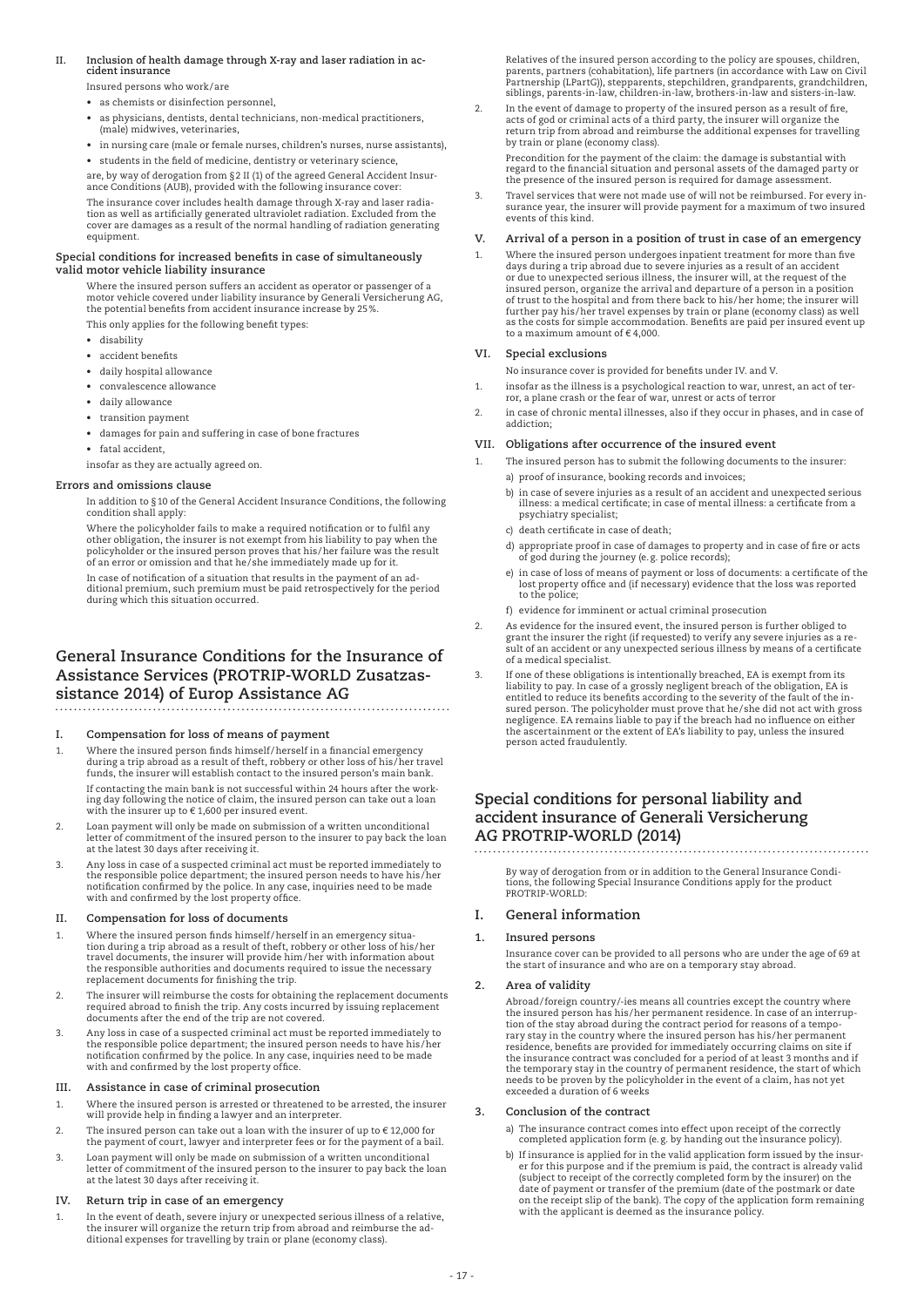- c) If insurance is applied for in the valid application form issued by the insurer for this purpose and if the intended direct debit mandate is given, the contract is already valid (subject to receipt of the correctly comp The copy of the application form remaining with the applicant is deemed as the insurance policy.
- d) If insurance is applied for electronically through the provided online form and if the direct debit mandate is given, the contract is already valid<br>(subject to receipt of the completed online form by the insurer) on the date<br>the application is sent (sending date of the email). The insurance c

 The following conditions apply for points a) to d): the insurance contract only comes into final effect if you made no use of your right of revocation within the revocation period. For persons who are not insurable, no insurance contract comes into effect even in case of payment or receipt of the premium. If the premium is paid for an uninsurable person nonetheless, the premium is available to the sender (less the expenses of the insurer).

### **4. Payment and due dates of the premiums**

 The premium is a single premium and is due for the entire term of the insurance after receipt of the insurance policy and after expiry of the revocation period. In case of a term of the insurance of more than one month, the parties can agree on premium payment in monthly installments; such installments are in each case deemed deferred until they are due. The first installment of the premium shall be due at the start of insurance, the subsequent installments at the start of the following month. Any deferred installments are due immediately if the policyholder is in default with the payment of an installment.

## **5. Contract period**

 The insurance contract is concluded for the single journey. The minimum term of insurance is one month, the maximum term of insurance is five years.

# **6. Cancellation right of the policyholder**

 After expiry of the term of insurance applied for, insurance cover will end automatically. Please inform us immediately if the insured person returns in advance from his/her trip. It only takes one call. You will then only have to pay the monthly premiums for the period prior to our receipt of this notification. The direct debit mandate will be stopped and we will pay back any over-<br>paid premiums immediately in full and you don't need to pay any service fees.<br>Where you change your au pair or host family, we will calculate th based exactly on the actual number of days spent in the respective family. You only need pay for the actual insurance period and not for the full month. Reimbursement starts from a minimum reimbursement amount of € 10. No service fees will be charged for reimbursement.

# **II. Personal liability insurance**

#### **1. Sums insured and scope of services**

 The total sum of benefits paid by the insurer for all insured events in one insurance year within personal liability insurance per insured person is twice the amount of the following sums insured:

 • € 1,000,000 lump sum for personal injury and/or property damage

- € 100,000 for damage to rented property
- € 10,000 for damage caused during activities carried out as an intern. Damages to a host family's immovable property are covered.

# **2. Special conditions for personal liability insurance**

#### **2.1 Insured risk**

- 2.1.1 Within the agreed General Liability Insurance Conditions (AHB) and the following terms and conditions, the insurance policy covers your compulsory personal liability arising from the dangers of everyday life.
- 2.1.2 Excluded are the risks
- 2.1.2.1 of your own or an external business or commerce, profession, service or post (including honorary posts);
- 2.1.2.2 of a responsible position in associations of any kind;

#### 2.1.2.3 of unusual or dangerous activities.

- **2.2 Family, household and sports**
- The policy covers your compulsory liability
- 2.2.1 as head of family and household (e.g. responsibility for minors);
- 2.2.2 as employer of persons working in your household;
- 2.2.3 from the use of bicycles;
- 2.2.4 from practicing sports, except for hunting and taking part in horse, bicycle or motor vehicle racing and the respective preparations (training)

#### **2.3 Vehicles, aircraft or watercraft**

 No cover is provided for your liability as the owner, proprietor, holder or op-erator of motor vehicles, aircraft or watercraft as well as trailers and resulting from damages caused by the use of such vehicle/trailer.

#### **3. Special conditions for the insurance of au pair activities**

 Insurance cover includes the compulsory liability of au pairs (professional liability insurance) from activities which the insured person is allowed to carry<br>out due to his/her level of training. This protection also applies for language<br>travelers who live in families with children and carry out act to those of an au pair. The cover also includes personal injuries of the host<br>parents and their children culpably caused by the au pair. Depending on the<br>selected insurance tariff, the policy might also cover damage to imm property of the host family.

# **4. Inclusion of damage to rented property**

- 4.1 By way of derogation from clause 7.6 of the agreed General Liability Insurance Conditions, the cover includes your compulsory liability for property damage and all resulting financial losses to rented buildings, residential property and other rooms in buildings rented for private use.
- 4.2 No cover is provided for

4.2.1 liability claims arising from

- wear and tear as well as excessive use:
- damage to heating installations, machinery, boiler plants and water heating systems, and to electrical and gas appliances as well as all resulting financial losses;
- damage to glass insofar as you are able to take out a separate policy for this purpose;
- damage caused by mold;
- 4.2.2 rights of recourse that fall under the waiver of recourse in accordance with the agreement of fire insurers for overall insurance claims.
- 4.3 The maximum compensation per loss event is stipulated in the insurance policy and amounts to twice the amount of this sum for all insured events of an insurance year. The compensation for damage to rented property is set off against the sum insured for property damage.

# **5. Subsidiary cover**

 Where the insured persons are covered by other personal or professional liability insurance policies, insurance cover is only provided if and insofar as the other insurer is not liable to pay.

# **III. Accident insurance**

## **1. Scope of services**

 The insurance policy covers occupational and non-occupational accidents worldwide (24-hour cover)

#### **2. Sums insured**

The sums insured per person are:

- $\cdot$   $\in$  10,000 death benefit
- € 30,000 disability benefit
- Progression (increase in the sum insured in proportion to the degree of disability) of 350%
- $\cdot$   $\in$  25,000 for rescue costs
- $\cdot$   $\in$  10,000 for plastic surgery
- **3. Disability classification**

#### **Special conditions for accident insurance with a progressive disability classification of 350% – if agreed**

 In amendment of clause 2.1 and clause 3 of the agreed General Accident Insurance Conditions, disability benefits will be paid based on the following table: **Degree of disability in % / Payment in % of the basic disability benefits**

| 1 to 25 / 1 to 25      | - 82<br>44/            | 165<br>63<br>$\sqrt{ }$ | 260<br>82<br>$\sqrt{2}$ |
|------------------------|------------------------|-------------------------|-------------------------|
| 26<br>28<br>$\sqrt{ }$ | 85<br>45<br>$\sqrt{ }$ | 170<br>64<br>$\prime$   | 265<br>83               |
| 27<br>31<br>$\prime$   | 88<br>46<br>$\prime$   | 175<br>65<br>$\prime$   | 270<br>84               |
| 28<br>34<br>$\sqrt{2}$ | 91<br>47<br>$\prime$   | 180<br>66<br>$\prime$   | 275<br>85               |
| 29<br>37               | 48<br>94<br>$\prime$   | 185<br>67<br>$\prime$   | 280<br>86               |
| 30<br>40               | 49<br>97               | 68<br>190<br>$\prime$   | 87<br>285               |
| 31<br>43               | 100<br>50              | 69<br>195<br>$\prime$   | 290<br>88               |
| 32<br>46<br>$\prime$   | 51<br>105<br>$\prime$  | 200<br>70<br>$\prime$   | 295<br>89               |
| 33<br>49               | 52<br>110<br>$\prime$  | 205<br>71<br>$\prime$   | 300<br>90               |
| 52<br>34<br>$\prime$   | 53<br>115<br>7         | 210<br>72<br>$\prime$   | 305<br>91<br>7          |
| 35<br>55<br>$\prime$   | 120<br>54<br>$\prime$  | 215<br>73<br>$\sqrt{2}$ | 310<br>92<br>$\prime$   |
| 36<br>58<br>$\prime$   | 125<br>55<br>$\prime$  | 220<br>74<br>$\prime$   | 315<br>93<br>$\prime$   |
| 37<br>61<br>$\prime$   | 56<br>130<br>$\prime$  | 225<br>75<br>$\prime$   | 320<br>94<br>$\prime$   |
| 38<br>64<br>$\sqrt{2}$ | 57<br>135<br>$\prime$  | 230<br>76<br>$\sqrt{2}$ | 325<br>95<br>$\prime$   |
| 39<br>67<br>$\prime$   | 58<br>140<br>$\prime$  | 235<br>77<br>$\sqrt{2}$ | 330<br>96<br>$\prime$   |
| 40<br>70<br>$\prime$   | 59<br>145<br>$\prime$  | 240<br>78<br>$\sqrt{2}$ | 335<br>97<br>$\prime$   |
| 41<br>73<br>$\prime$   | 60<br>150<br>$\prime$  | 245<br>79<br>$\sqrt{2}$ | 98<br>340<br>$\prime$   |
| 42<br>76<br>$\prime$   | 61<br>155<br>$\prime$  | 250<br>80<br>$\prime$   | 99<br>345<br>$\prime$   |
| 43<br>79<br>$\prime$   | 62<br>160<br>$\prime$  | 81<br>255<br>$\prime$   | 350<br>100/             |

# **Law excerpts**

#### **§14 Due date of the payment**

- (1) Payments of the insurer are due after the end of the assessment required to determine the occurrence of an insured event and the amount of compensation payable by the insurer.
- (2) If such assessment is not finished after expiry of one month since the notification of the insured event, the policyholder can request payment by installments amounting to the minimum that the insurer can be expected to be required to pay. The period shall be suspended as long as the assessment cannot be finished due to a fault of the policyholder.
- (3) Any agreement under which the insurer is exempt from his obligation to pay default interest shall be invalid.

# **§28 Breach of a contractual obligation**

(1) In case of a breach of a contractual obligation towards the insurer that the policyholder needs to fulfill prior to the occurrence of the insured event, the insurer may cancel the contract without notice within one month from the time he becomes aware of the breach, unless the breach is not the result of intention or gross negligence.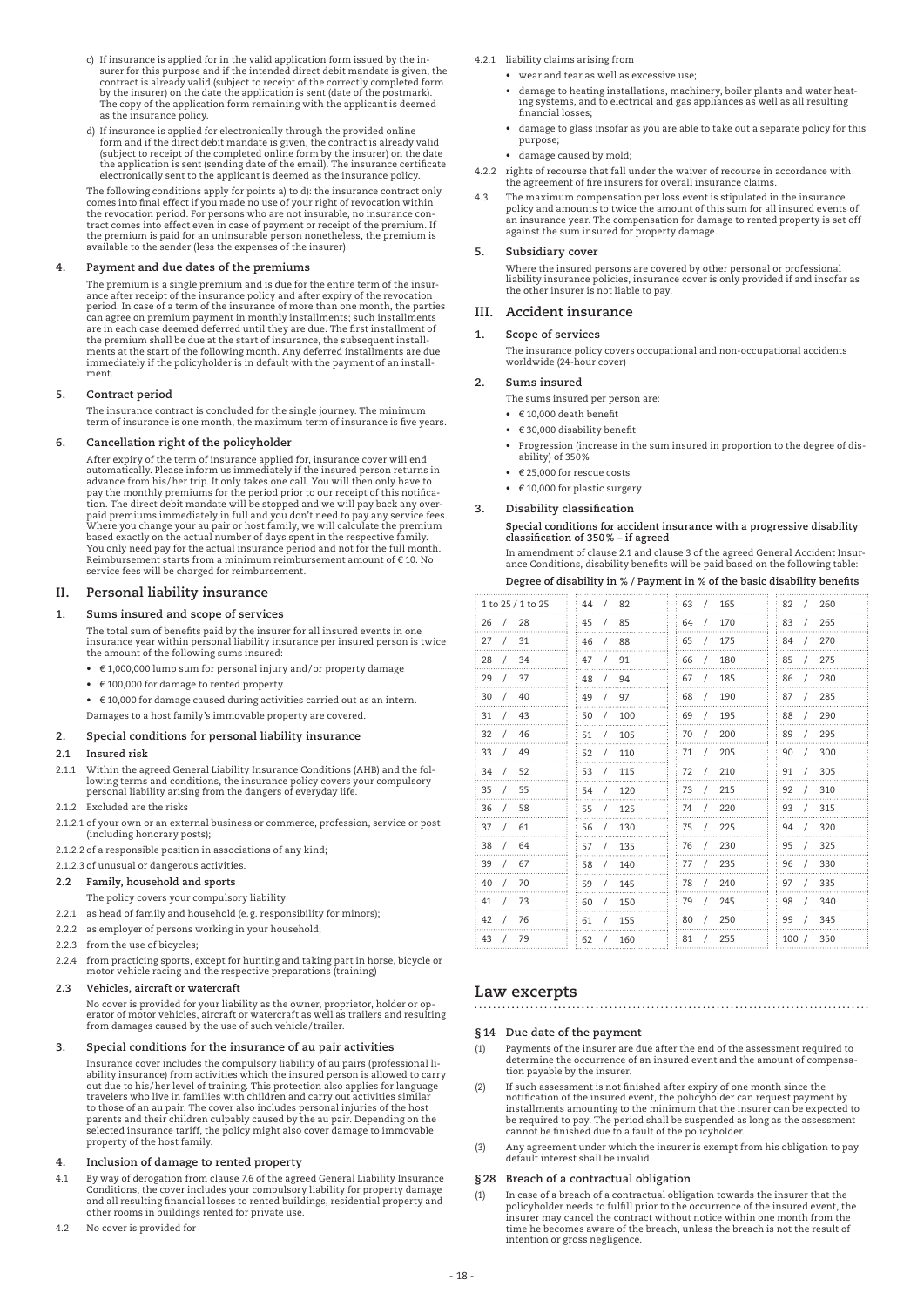- (2) Where the contract stipulates that the insurer is exempt from its liability to<br>pay in case of a breach of a contractual obligation that the policyholder needs<br>to fulfill, the insurer is only exempt from its liability t has deliberately breached the obligation. In the event of a grossly negligent breach of the obligation, the insurer shall be entitled to reduce its benefits according to the severity of the fault of the policyholder; the burden of proof for the non-existence of a grossly negligent behavior lies with the policyholder.
- (3) By way of derogation from paragraph 2, the insurer is obliged to pay if the breach of the obligation was neither the cause for the occurrence or determination of the insured event nor for the determination or scope of the insurer's liability to pay. Sentence 1 shall not apply if the policyholder has fraudulently breached the obligation.
- (4) Where an obligation to provide information is breached after the occurrence of the insured event, the insurer's full or partial exemption from performance according to paragraph 2 requires that the insurer has informed the policy-holder in writing by separate notification about this legal consequence.

# **[…]**

# **§86 Subrogation of claims for compensation**

- (1) Where the policyholder has a claim for compensation against a third party, the insurer is subrogated to this claim if he compensates the damage. This subrogation cannot be asserted to the policyholder's disadvantage.
- (2) The policyholder has to assert his/her claim for compensation or any right to secure this claim properly and in due time and assist the insurer, as far as necessary, in enforcing such claim for compensation. Where the policyholder breaches this obligation intentionally, the insurer is exempt from his liability to pay insofar as he can consequently not claim compensation from the third<br>party. In case of a grossly negligent breach of obligations, the insurer is enti-<br>tled to reduce his benefits according to the severity of the pol The burden of proof for the non-existence of a grossly negligent behavior lies with the policyholder.
- (3) If the policyholder's claim for compensation is against a person with whom<br>he/she lived in cohabitation when the damage occurred, the subrogation in<br>accordance with paragraph 1 cannot be asserted unless this person has

# **§213 Collection of personal health data from third parties**

- (1) The insurer is only allowed to collect personal health data from the following third parties: physicians, any kind of hospitals, nursing homes and staff, other personal insurance providers and providers of compulsory health insurance as well as employers' liability insurance associations and authorities; such collection of data is only allowed if knowledge of said data is necessary to assess the insured risk or the liability to pay and if the affected party has given his/her declaration of consent.
- (2) The declaration of consent in accordance with paragraph 1 can be given prior to issuing the contract statement. The affected person must be informed about data collection as stipulated in paragraph 1 and may object to the collection.
- (3) The affected person can request at any time that a collection of data is only carried out if he/she gave his/her consent for each individual data collection.
- (4) The affected person must be informed about his/her rights, in particular about the right of objection in accordance with paragraph 2 when being informed about data collection.

# **Excerpts from the German Civil Code (BGB)**

# **§195 Regular limitation period**

The regular limitation period is three years.

# **Data protection notice**

| a) | Data protection principles of Dr. Walter GmbH (hereinafter |
|----|------------------------------------------------------------|
|    | referred to as Dr. Walter)                                 |

 The protection of your privacy and of your personal data is paramount to us. We guarantee that we will always treat your data with the utmost confidentiality. Nowadays, insurance companies can only carry out their tasks with the aid of electronic data processing (EDP). Our state-of-the-art EDP enables us to handle contractual relationships correctly, quickly and in a cost-effective manner.

 Both our behavior and our tools are in accordance with the Federal Data Protection Act (BDSG) as well as with other specific regulations for online data protection. Our data protection officer ensures that our data protection principles and any relating regulations are fully met. For further information, please go to www.dr-walter.com/datenschutz.

# **b) Information about the use of your data by Dr. Walter**

 We need your personal data to process your applications and contracts, for claims handling and for individual supervision and consultancy. Collection,<br>processing and use of your data are regulated by law. We have adopted a code<br>of conduct for the handling of personal data that complies with the c conduct of the German Insurance Association (GDV). Our code of conduct is based on data protection regulations of the German Insurance Contract Act (VVG), the Federal Data Protection Act as well as other significant laws but also on further measures to strengthen data protection. For more information, go to www.dr-walter.com/datenschutz/personenbezogenedaten to learn about our code of conduct with regard to handling your personal data.

 Dr. Walter cooperates with several service providers in the use of health data and other data protected under §203 German Criminal Code (StGB). At www.dr-walter.com/datenschutz/dienstleisterliste, we provide you with an overview of the service providers we work with. At your request, we can send you a printed list of the service providers as well as our code of conduct. Please contact:

 Dr. Walter GmbH, Eisenerzstrasse 34, 53819 Neunkirchen-Seelscheid, Germany T +49(0)2247 9194-0, F +49(0)2247 9194-40.

# **c) Responsible body**

 Collection of your personal data is carried out by Dr. Walter GmbH, Eisenerzstrasse 34, 53819 Neunkirchen-Seelscheid (responsible body).

# **d) Your rights**

You have the right to obtain information free of charge about your data stored<br>by us. You also have the right to withdraw any granted consent to the collec-<br>tion, processing and use of your personal data at any time and wi effect as well as the right to correct any incorrect data or to delete or block any impermissible or no longer needed data.

 You can assert these rights to the above address directly against Dr. Walter. For further questions with regard to data protection, please contact our data protection officer at Dr. Walter, Eisenerzstrasse 34, 53819 Neunkirchen-Seelscheid, T +49(0)2247 9194-0.

# **Right of revocation**

 You can revoke your contractual declaration in writing (e.g. letter, fax, e-mail) without giving reasons within two weeks after conclusion of the contract Timely sending of the revocation statement is sufficient for complying with the revocation period. Please send your revocation to PROTRIP-WORLD-PLUS

Dr. Walter GmbH Eisenerzstrasse 34

53819 Neunkirchen-Seelscheid Germany

 In case of an effective revocation, you are no longer bound to the contract. If insurance cover was provided prior to the end of the revocation period, the<br>insurer is entitled to the part of the premium attributable to the time until<br>the revocation is received. Any premiums paid in addition to that sh reimbursed by the insurer.

# **You can use the following text sample for your revocation:**

 *I hereby revoke the contract I concluded.*

 *Insurance policy number:*

 *Concluded on:*

 *Name of the policyholder:*

 *Address of the policyholder:*

 *Signature of the policyholder (in case of written notification) Date:*

# **List of service providers**

**in accordance with "Verhaltensregeln für den Umgang mit personenbezogenen Da-ten durch die deutsche Versicherungswirtschaft" (Code of Conduct Data Protection)** German insurers have issued a Code of Conduct for the protection of your personal data and your privacy. We, the Dr. Walter GmbH, comply with this Code of Conduct and would like to provide you with a list of service providers (companies and private individuals) with whom we work together when it comes to data processing and as-<br>signment of functions. The list also includes service providers with whom we cooper-<br>ate in the use of health data and other data protected u health data and other data protected under § 203 StGB.

| Insurers and reinsurers                                                                                                                                                                                                                              |                                                                                                                                                                                                                                                                                                              |  |  |
|------------------------------------------------------------------------------------------------------------------------------------------------------------------------------------------------------------------------------------------------------|--------------------------------------------------------------------------------------------------------------------------------------------------------------------------------------------------------------------------------------------------------------------------------------------------------------|--|--|
| Assigned functions:<br>Collection, processing or use of per-<br>sonal data to establish, carry out or end<br>an insurance contract (e.g. application<br>processing, risk assessment, policy<br>management, determination of the<br>liability to pay) | Involved bodies/organizations:<br>insurers mentioned in the insurance<br>certificate, including<br>• Central Krankenversicherung AG,<br>· Generali Versicherung AG,<br>· Würzburger Versicherungs-AG,<br>· Hanse Merkur Reiseversicherung,<br>• ERV AG.<br>• AGA International S.A<br>• Chubb European Group |  |  |
| Assistance companies                                                                                                                                                                                                                                 |                                                                                                                                                                                                                                                                                                              |  |  |
| Assigned functions:                                                                                                                                                                                                                                  | Involved bodies/organizations:                                                                                                                                                                                                                                                                               |  |  |
| Assistance services                                                                                                                                                                                                                                  | including                                                                                                                                                                                                                                                                                                    |  |  |
|                                                                                                                                                                                                                                                      | · MD-Medicus.                                                                                                                                                                                                                                                                                                |  |  |
|                                                                                                                                                                                                                                                      | $\bullet$ GMMI.                                                                                                                                                                                                                                                                                              |  |  |
|                                                                                                                                                                                                                                                      | • Europ Assistance                                                                                                                                                                                                                                                                                           |  |  |
| Doctors, dentists, psychologists, psychiatrists, experts, other healthcare<br>professionals, institutions for medical examinations, hospitals                                                                                                        |                                                                                                                                                                                                                                                                                                              |  |  |
| Assigned functions:                                                                                                                                                                                                                                  | Involved bodies/organizations:                                                                                                                                                                                                                                                                               |  |  |
| Information on treatment and diseases,<br>expert opinions on medical issues                                                                                                                                                                          | Individual assignments                                                                                                                                                                                                                                                                                       |  |  |
| <b>Banks</b>                                                                                                                                                                                                                                         |                                                                                                                                                                                                                                                                                                              |  |  |
|                                                                                                                                                                                                                                                      |                                                                                                                                                                                                                                                                                                              |  |  |
| Assigned functions:                                                                                                                                                                                                                                  | Involved bodies/organizations:                                                                                                                                                                                                                                                                               |  |  |
| Premium payments, payments in the<br>event of a claim                                                                                                                                                                                                | including                                                                                                                                                                                                                                                                                                    |  |  |
|                                                                                                                                                                                                                                                      | • Postbank Köln.                                                                                                                                                                                                                                                                                             |  |  |
|                                                                                                                                                                                                                                                      | • Kreissparkasse Köln                                                                                                                                                                                                                                                                                        |  |  |
| Lawyers                                                                                                                                                                                                                                              |                                                                                                                                                                                                                                                                                                              |  |  |
| Assigned functions:                                                                                                                                                                                                                                  | Involved bodies/organizations:                                                                                                                                                                                                                                                                               |  |  |
| Legal advice, collections management,<br>legal representation at court.                                                                                                                                                                              | Individual assignments                                                                                                                                                                                                                                                                                       |  |  |